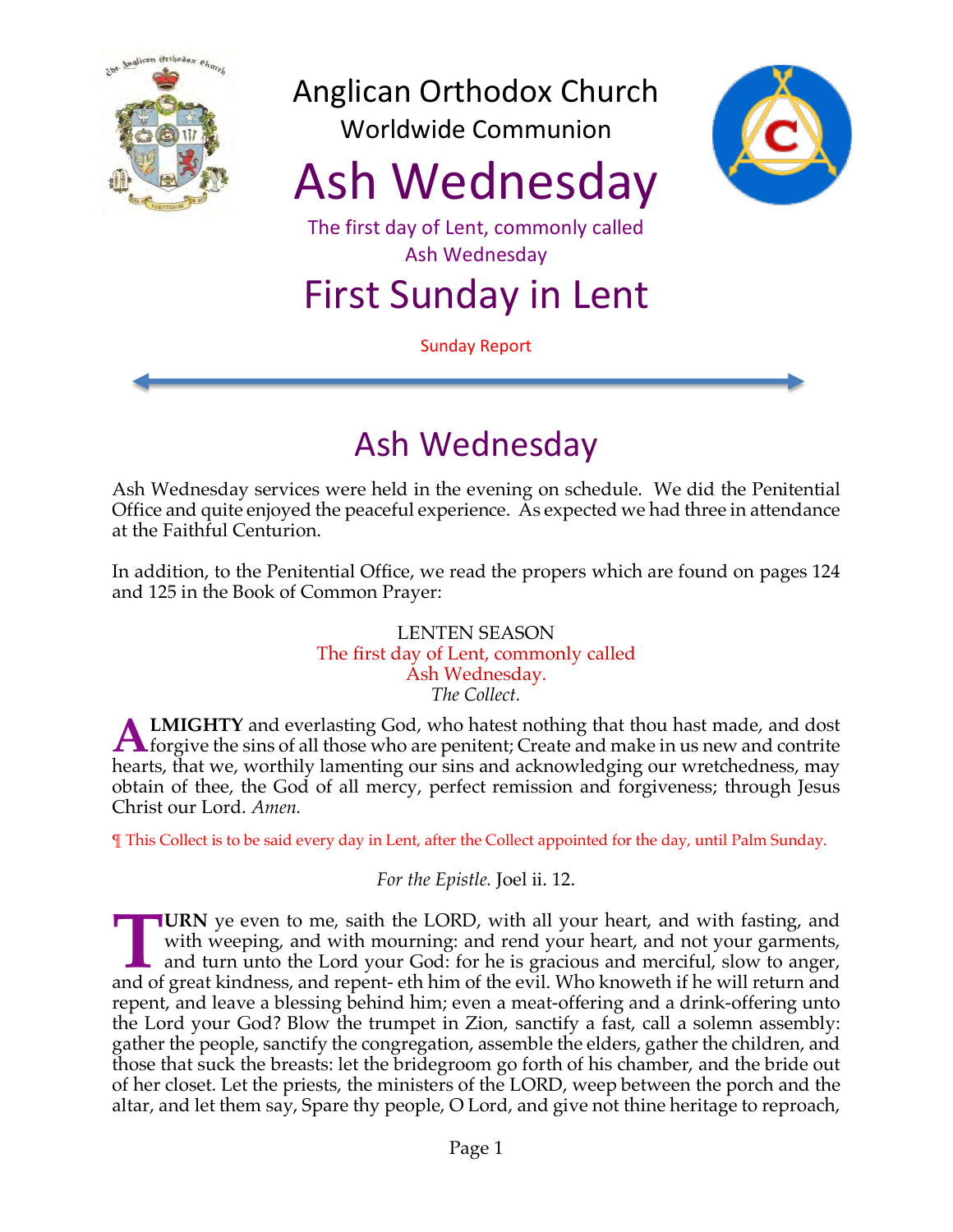that the heathen should rule over them: wherefore should they say among the people, Where is their God?

*The Gospel.* St. Matthew vi. 16.

**HEN** fast, be not, as the hypocrites, of a sad countenance: for they disfigure their faces, that they may appear unto men to fast. Verily I say unto you, They have their reward. But thou, when thou fastest, anoint thine head, and wash thy face; **that they** hast, be not, as the hypocrites, of a sad countenance: for they disfigure their faces, that they may appear unto men to fast. Verily I say unto you, They have their reward. But thou, when thou fastest, anoint t Father, which seeth in secret, shall reward thee openly. Lay not up for yourselves treasures upon earth, where moth and rust doth corrupt, and where thieves break through and steal: but lay up for yourselves treasures in heaven, where neither moth nor rust doth corrupt, and where thieves do not break through nor steal: for where your treasure is, there will your heart be also.

¶ The same Collect, Epistle, and Gospel shall serve for every day after, unto the next Sunday, except upon the Feast of St. Matthias.

*Bishop Jerry Ogles on Ash Wednesday* Letter for Ash Wednesday 2018



This Ash Wednesday will be a time of deep reflection on the benefits and provisions of God, but also for our abject failure to be a righteous and Holy people. Have we done well? Have we been a people of perfect obedience? Have we honored God in all of our ways? We not speak with complete credibility of others in the church, but we can assuredly speak for our own selves – WE HAVE NOT BEEEN SO OBEDIENT AND HOLY! Each of us have been, as the Gospel text recommended for the day suggests – PRODIGALS. We have happily taken of the blessings of God and gone into a far country to waste all. But we have been a righteous people, you aver! Have you really been? Have you taken time to visit the poor and sick on every occasion? Have you given generously of your resources to the work of God? Have you tithed your time and your study moments as well as all else? Has there been time enough to confess all of your sins that you can, at least, remember committing? I use only the opening lines of the Gospel and Epistle for they are suggestive of the whole.

**IKEWISE***, I say unto you, there is joy in the presence of the angels of God over one sinner*  **IFFORTHER** *that repenteth.* And he said, A certain man had two sons: And the younger of them said to a line follow Follow Follow *in the younger* of them said to be also follow Follow *Follow*. *his father, Father, give me the portion of goods that falleth to me. And he divided unto them his*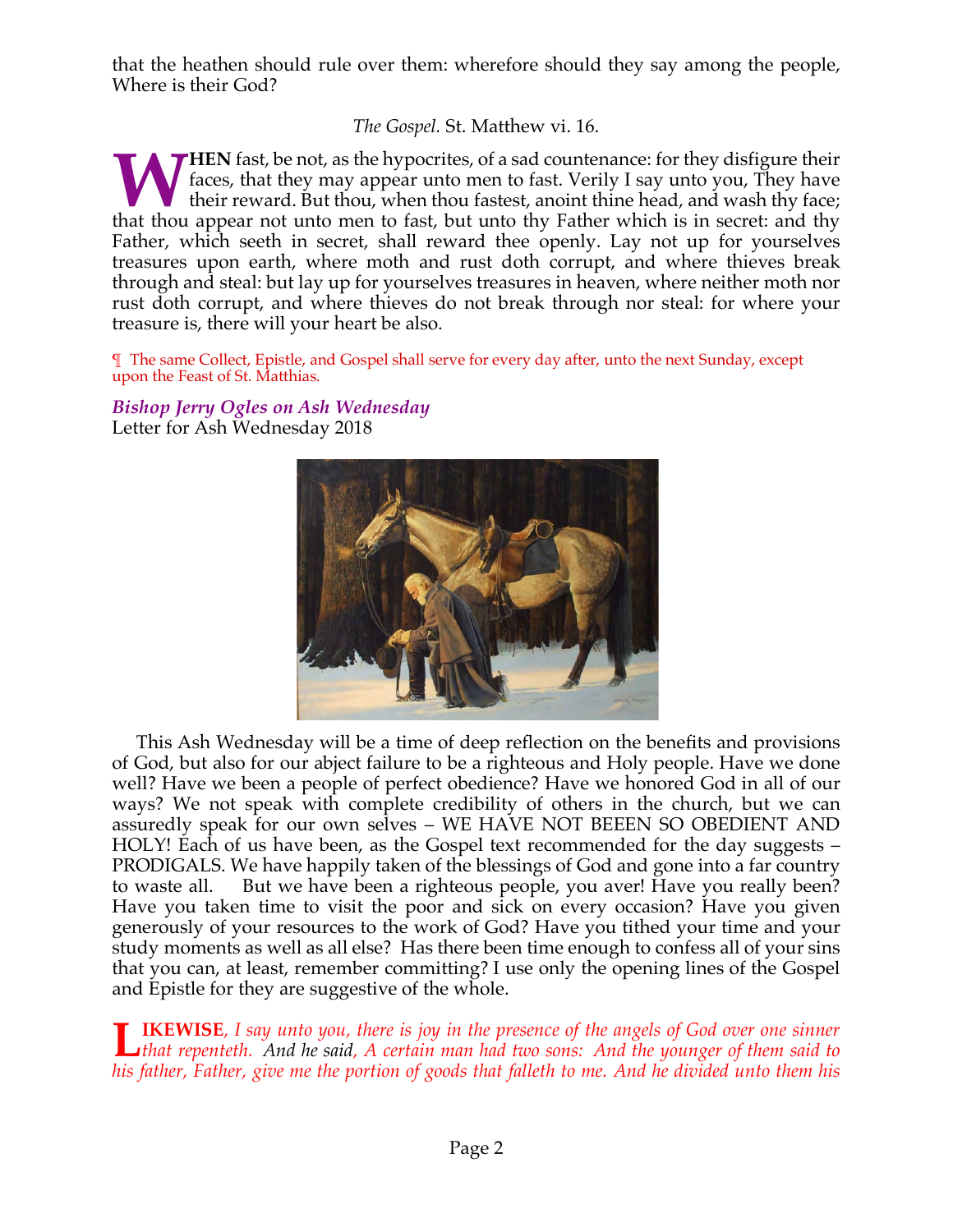*living. And not many days after the younger son gathered all together, and took his journey into a far country, and there wasted his substance with riotous living*. (Luke 15:10-13)

Let us read the opening lines of this great parable and discover how we are different from that Prodigal who left his loving Father for the allurements of the world. We have taken the blessings of God in our own hands and have squandered them on desires for which they were not intended – yes, you and I have done so. It is not a nebulous tale intended only for listeners of 2,000 years ago, but for you and me. Do we doubt that these parables of Jesus apply to us?

**OD***, who at sundry times and in divers manners spake in time past unto the fathers by the*  **COD**, who at sundry times and in divers manners spake in time past unto the fathers by the prophets, Hath in these last days spoken unto us by his Son, whom he hath appointed heir of *all things, by whom also he made the worlds; Who being the brightness of his glory, and the express image of his person, and upholding all things by he word of his power, when he had by himself purged our sins, sat down on the right hand of the Majesty on high*; (Hebrews 1:1-3)

As we observe this Ash Wednesday, let us remember that obedience, repentance, love, and faithfulness are not the things to be boasted of. We do not smear ashes on our faces, or disfigure them, to be seen of men as fasting and repentant. The words of Jesus have direct application to the means of fasting and of observing this beginning of the Lenten Season: *Moreover when ye fast, be not, as the hypocrites, of a sad countenance: for they disfigure their faces, that they may appear unto men to fast. Verily I say unto you, They have their reward. But thou, when thou fastest, anoint thine head, and wash thy face; That thou appear not unto men to fast, but unto thy Father which is in secret: and thy Father, which seeth in secret, shall reward thee openly.* (Matthew 6:16-18) A wicked and adulterous generation seeks an OUTWARD sign, but the Lord looks into the heart. *Therefore let us keep the feast, not with old leaven, neither with the leaven of malice and wickedness; but with the unleavened bread of sincerity and truth*. (1 Cor 5:8) We use plain, unleavened bread in our Communion because it represents the sinlessness of the Savior it symbolizes. Simplicity in both worship and service is pleasing to the Lord.

As we observe this Holy Season, let us keep foremost in our minds that it is the Holiness of Christ, and not of ourselves, that we observe. Our hearts are prone to sin and wickedness, but it is the blood of Christ, shed on Mount Calvary, that cleanses us and makes us whole if we are penitent.

#### *An Ashless Ash Wednesday for Anglicans*

http://theheritageanglicannetwork.blogspot.com/

In the sixteenth century the English Reformers abolished the imposition of ashes on the heads of parishioners on Ash Wednesday due to the superstitious beliefs that had become associated with the practice. The practice was too closely tied the Medieval doctrines of attrition, auricular confession, contrition, priestly absolution, and penance.

The imposition of ashes was not reintroduced into the Church of England and her daughter churches until the nineteenth century and then by the Ritualists. It was one of the errors in doctrine, practice, and ritual the Romeward Movement revived to make the Anglican Church more like the Roman Catholic Church in the hopes they would help to affect a reunion between the Church of England and the Church of Rome.

The 1979 Book of Common Prayer popularized the practice in the Episcopal Church in the closing decades of the twentieth century.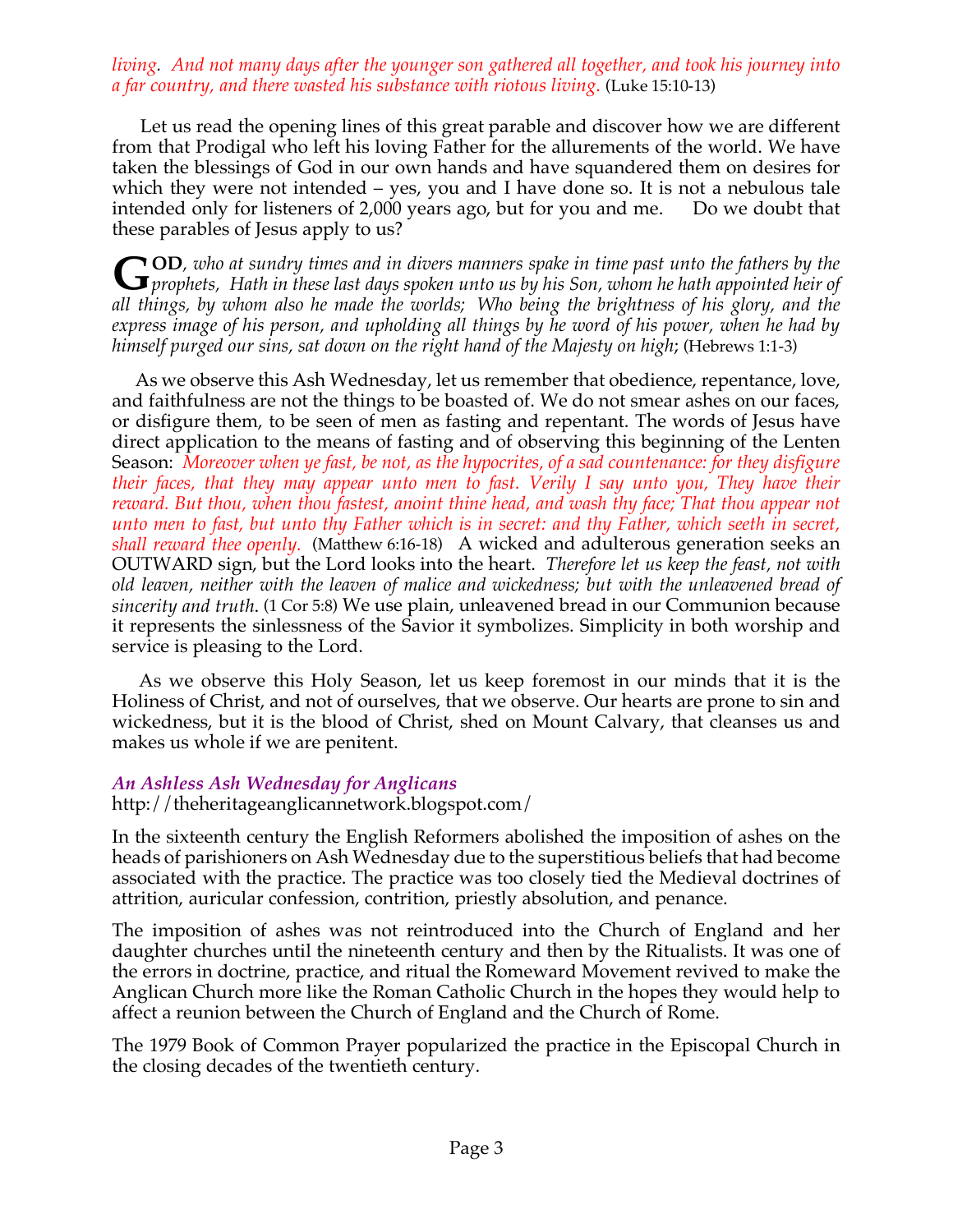The following articles on Ashes, Ash Wednesday, Fasting, and Lent are taken from A Protestant Dictionary, which was published under the auspices of the Protestant Reformation Society in 1904, and was compiled for Evangelicals in the Church of England and the Church of Ireland.

**Ashes** Used for sprinkling persons by the Romish Church. Before use, the ashes are dedicated previously by a special prayer offered by a bishop. In that prayer, invocation is made to God "that whosoever shall sprinkle themselves with these ashes for the redemption of their sins may obtain health of body and protection of soul."

**Ash-Wednesday** A mediaeval title given to the first day of Lent. It had formerly two names: (1) "Caput jejunii," the "head of the fast," and (2) "Dies cinerum." The forty days of Lent, being appointed in memory of our Lord's fast in the wilderness as a season of abstinence, date from the Wednesday of the first week, because it was never the custom to fast on Sundays, and in this way the full number of forty is made up. The name of "Ash Wednesday" was given in reference to an ancient discipline, described by Gratian, according to which penitents had to appear before the Bishop and Clergy clothed in sack cloth. The seven penitential Psalms were then sung, after which ashes were thrown upon them, and they covered their heads with sackcloth. The Church of England, however, has in no way retained or sanctioned those superstitions. By the Scriptures appointed to be read and the prayers to be used, she has rather exhibited the true ideal of a fast. The old title of Ash-Wednesday is only employed as an alternative for the " first day of Lent," because before the Reformation it was "commonly so called." The revival of such practices is therefore entirely foreign to her prescribed ritual and is illegal.

**Fasting** There is no command to fast in the New Testament. In the Sermon on the Mount our Lord, speaking to Jews who were then accustomed to fast, says: "When thou fastest, anoint thine head and wash thy face ; that thou appear not unto men to fast, but unto thy Father which is in secret ; and thy Father, which seeth in secret, shall reward thee openly (Matt. vi. 17, 18). Under the Old Testament there was but one fast distinctly enjoined namely, "the fast" on the great day of atonement (Lev. xvi. 29-31), which is referred to in Acts xxvii. 9. Other fasts were, however, enjoined on special occasions by the direction of the civil or religious authorities (e.g. Jer, xxxvi. 9). After the destruction of the Jewish State fasts became more numerous (Zech. vii. 5). But when the Lord was inquired of concerning those fasts, the answer given by the prophet Zechariah showed that those fasts were neither enjoined nor forbidden, and that persons were at liberty to make use of such days or not, according as they found fasting beneficial or otherwise to themselves; such acts not being regarded as in themselves meritorious in the sight of God (Zech. vii. 5/.). The Lord, by the mouth of Isaiah (ch. Iviii. 5-7), asks, " Is it such a fast that I have chosen ? a day for a man to afflict his soul ? is it to bow down his head as a bulrush, and to spread sackcloth and ashes under him ? wilt thou call this a fast, and an acceptable day to the Lord ? Is not this the fast that I have chosen ? to loose the bands of wickedness ; to undo the heavy burdens? . . . Is it not to deal thy bread to the hungry, and that thou bring the poor that are cast out to thy house ? When thou seest the naked, that thou cover him ; and that thou hide not thyself from thine own flesh ? "

Our Lord' s teaching concerning the times most suitable for fasting is set forth in the following passage: " Can the children of the bride-chamber mourn, as long as the bride groom is with them ? but the days will come, when the bridegroom shall be taken from them, and then shall they fast" (Matt. ix. 15), which passage has been explained by the Church of England in her Homily of Fasting, Part II., as follows: "Ye shall note, that so long as God revealeth His mercy unto us, and giveth us of His benefits, either spiritual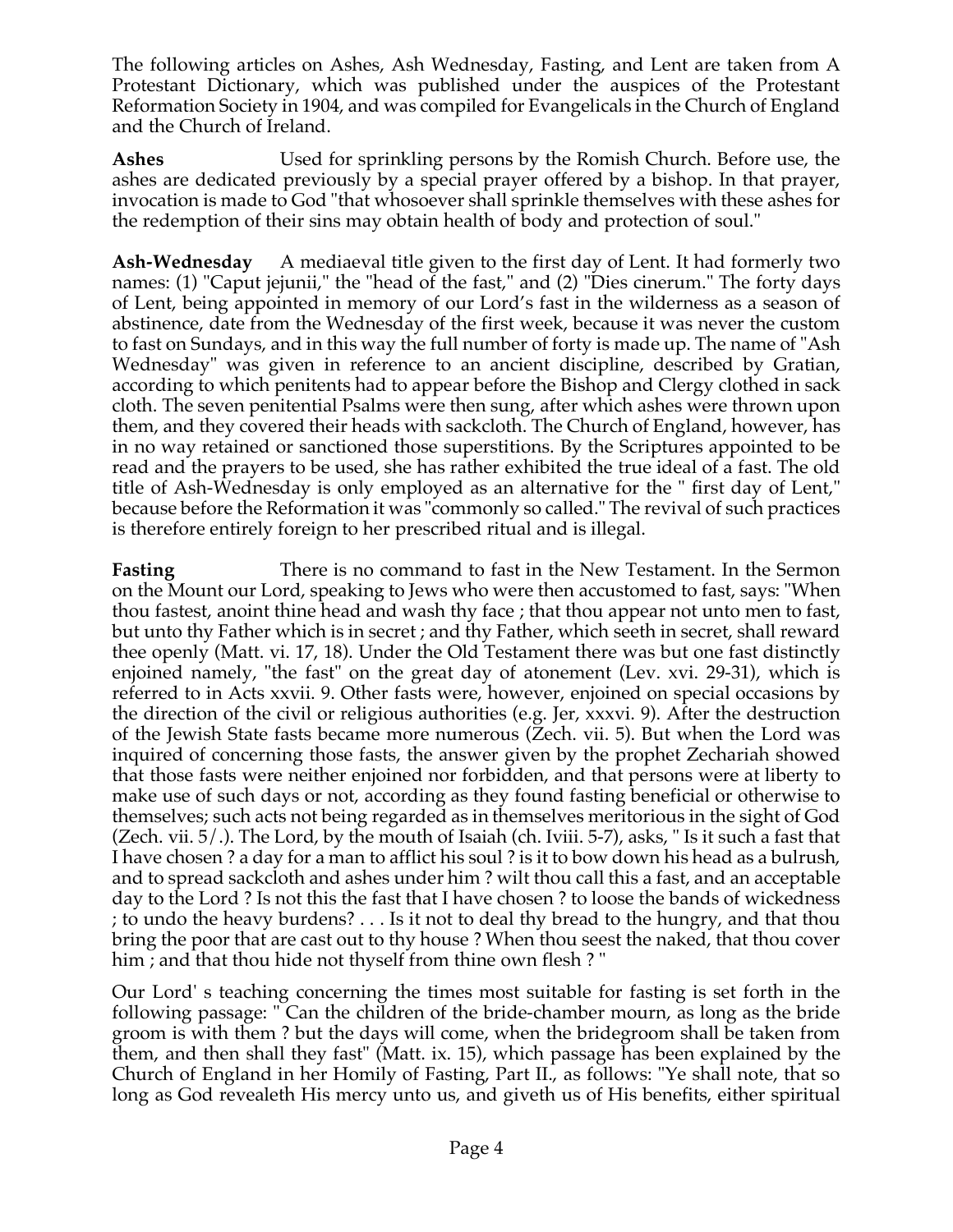or corporal, we are said to be with the Bridegroom at the marriage. . . . But the marriage is said then to be ended, and the Bridegroom to be gone, when Almighty God smiteth us with affliction, and seenieth to leave us in the midst of a number of adversities. So God sometimes striketh private men privately with sundry adversities, as trouble of mind, loss of friends, loss of goods, long and dangerous sicknesses, & c. Then it is a fit time for that man to humble himself to Almighty God by fasting, and to mourn and bewail his sins with a sorrowful heart. . . . Again, when God shall afflict a whole region or country with wars, with famine, with pestilence . . . and such other calamities, then is it time for all states and sorts of people . . . to humble themselves by fasting, and bewail their sinful living before God."

The principle here laid down can be exemplified from Scripture histories. David fasted when his child was sick (2 Sam. xii. 16) ; Esther, with her maidens, fasted ere she went in to Ahasuerus (Esth. iv. 16) ; Ezra fasted at the river of Ahava (Ezra viii. 21); Daniel set himself to seek the Lord by prayer and fasting (Dan. ix. 3). Christ said of certain demons, "This kind can come forth by nothing but by prayer and fasting" (Mark ix. 29), but the oldest MSS. omit the words "and fasting." (See R.V. and marginal note on Matt. xvii. 21.) And prior to the solemn ordination of elders, Paul and Barnabas "prayed with fasting" (Acts xiv. 23).

Our Lord Himself fasted forty days and forty nights, but during that time He did not experience the pangs of hunger. The Gospels which record the Temptation, all call attention to that fact. St. Matthew says, " He was afterward an hungered " (Matt. iv. 2). St. Mark does not mention the fasting (Mark i. 12, 13). St. Luke says of those days, "And when they were ended, He afterward hungered." The forty days appear, therefore, to have been spent in rapt ecstasy and contemplation. The actual temptation occurred at the close of that period.

Fasting, therefore, appears to be of value only when employed for the purpose of giving oneself up to continuous prayer, while abstinence from special kinds of food is nowhere enjoined or recommended in Scripture, although Daniel, in his penitential sorrow of three weeks, abstained from all pleasant food (Dan. x. 2, 3). St. Paul alludes to the "commanding to abstain from meats" as a mark of the apostasy (1 Tim. iv. 3), and a sign of weak faith in persons who attached importance to such trifling matters. " The kingdom of God is not meat and drink, but righteousness and peace, and joy in the Holy Ghost " (Rom. xiv. 17, and the whole of that chapter). In fine, when fasting is employed in order to be able to spend the time in prayer, it may be recommended ; but abstinence from food as a means of punishing the body and laying up " merit " is to be strongly condemned. An abstinence from certain food may be useful for "bodily exercise" or discipline "bodily exercise profiteth a little," or "for a little while " (1 Tim. iv. 8) such exercise has occasionally been useful, but is not to be regarded as really a spiritual work.

The prohibition to eat meat on fast days, prescribed by the statute 2 & 3 Edward VI., c. 19, which may be alluded to in "the Tables and Rules " attached to the Book of Common Prayer which mentions " the Fasts, and Days of Abstinence to be observed in the year," is further dwelt on in the Homily on Fasting, Part II., which states that the statute of Edward VI. referred to, was framed for political reasons. It was " in consideration of the maintaining of fisher-towns bordering upon the seas, and for the increase of fishermen, of whom do spring mariners to go upon the sea, to the furnishing of the navy of the realm. . . . Such laws of princes and other magistrates are not made to put holiness in one kind of meat and drink more than another, to make one day more holy than another, but are grounded merely upon policy," namely, as afterwards explained, for the increase and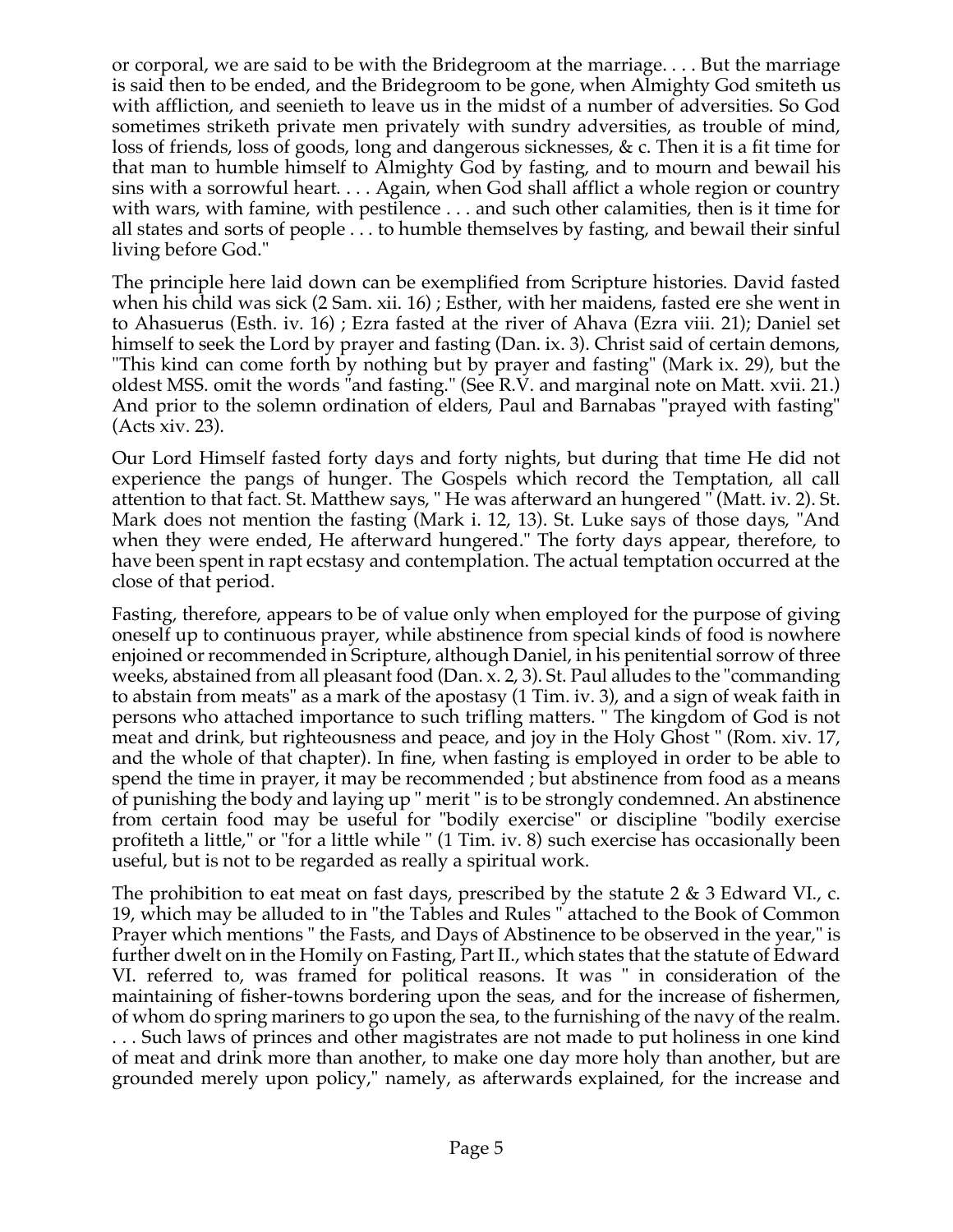support of the English navy, and "for the sooner reducing of victuals to a more moderate price, to the better sustenance of the poor." [C. H. H. W.]

**Lent** The word is derived either from the A.S. lencten (spring), or from the Dutch lenten (to make mild), the severity of winter being then relaxed. Lent is a period of forty days in the spring, immediately before Easter, prescribed as a time of fasting. The Greek and Latin names for Lent simply indicate the number of its days. Lent is asserted to have been of early, and even of Apostolic origin, but, had the latter been the case, some allusion would have been made to it in the New Testament. But in the New Testament there is no fast prescribed, nor even a positive exhortation to fasting (see FASTING). Our Lord s declaration in the A.V. concerning the boy possessed with an unclean spirit, is often quoted that "this kind can come forth by nothing, but by prayer and fasting" (Matt. xvii. 21; Mark ix. 29). All the best MSS., however, omit the entire verse in the account in St. Matthew, and the word " fasting " in that of St. Mark (see R.Y.). The same omission is made by the R.V. on MS. authority with regard to the word "fasting" in two other verses, viz., Acts x. 30 ; 1 Cor. vii. 5. That the oldest MSS. should agree in omitting all reference to fasting in four passages in the New Testament, where fasting was supposed to be mentioned, is highly suggestive of interpolations made in the sacred text to suit the ideas of a non-Apostolic Age.

The forty days of Lent are often said to have been instituted as a fast in memory of our Lord's "fast" of a similar period in the wilderness. But the Lord passed that period in a state of exalted spiritual meditation or ecstasy, for St. Matthew distinctly states that Christ's hunger was subsequent to the forty days, "When he had fasted forty days and forty nights, he was afterward an hungred" (Matt. iv. 2). Lent had originally no real connection with the forty days fast in the desert. Lent seems to have been first established by a Pope, about AD 130, to be a tithe of the year (thirty-six days only), and was for centuries confined to that period. When the additional four days were added is not certain, probably not till the time of Pope Gregory II., who died in 731.

Our Lord, in Matt. ix. 15, indicated that the providential circumstances of life were the true guide as to seasons of fasting. Cassian, a disciple of Chrysostom in the fifth century, contrasting the Primitive Church with that of his own day, said, " It ought to be known that the observance of the forty days had no existence so long as the perfection of that Primitive Church remained inviolate." Lent helped in later times to increase the power of the priests. For in the Roman and Eastern Churches dispensations which permit the eating of meat on fast days may be obtained for a money payment, and fines are levied on those who break the Church law by eating meat on such days without a dispensation.

#### *Lent*

Lent is here, it started last Wednesday, called Ash Wednesday. So, what does the word **Lent** mean? It has an obscure origin, and is probably a corruption of Lencten, or a similar term in ancient Anglo, Saxon, and Germanic languages, all of which referred to spring, new life, and hope. Although it is generally considered to be a time of mourning and repentance, it is more than that, it is like death, a time of new life and hope because by means of the death of Christ, we receive new life.

Many avoid Lent and Holy Week because they think it isn't a happy and uplifting time but to be honest, neither is most of life. Sometimes we come to church all scrubbed up, dressed nicely, with smiles on our faces, and when people ask how we are, we reply that everything is fine and we even boast how wonderful things are—but is it? Life is not always uplifting, or wonderful, or pleasant, or joyous. To claim it is, is to miss the whole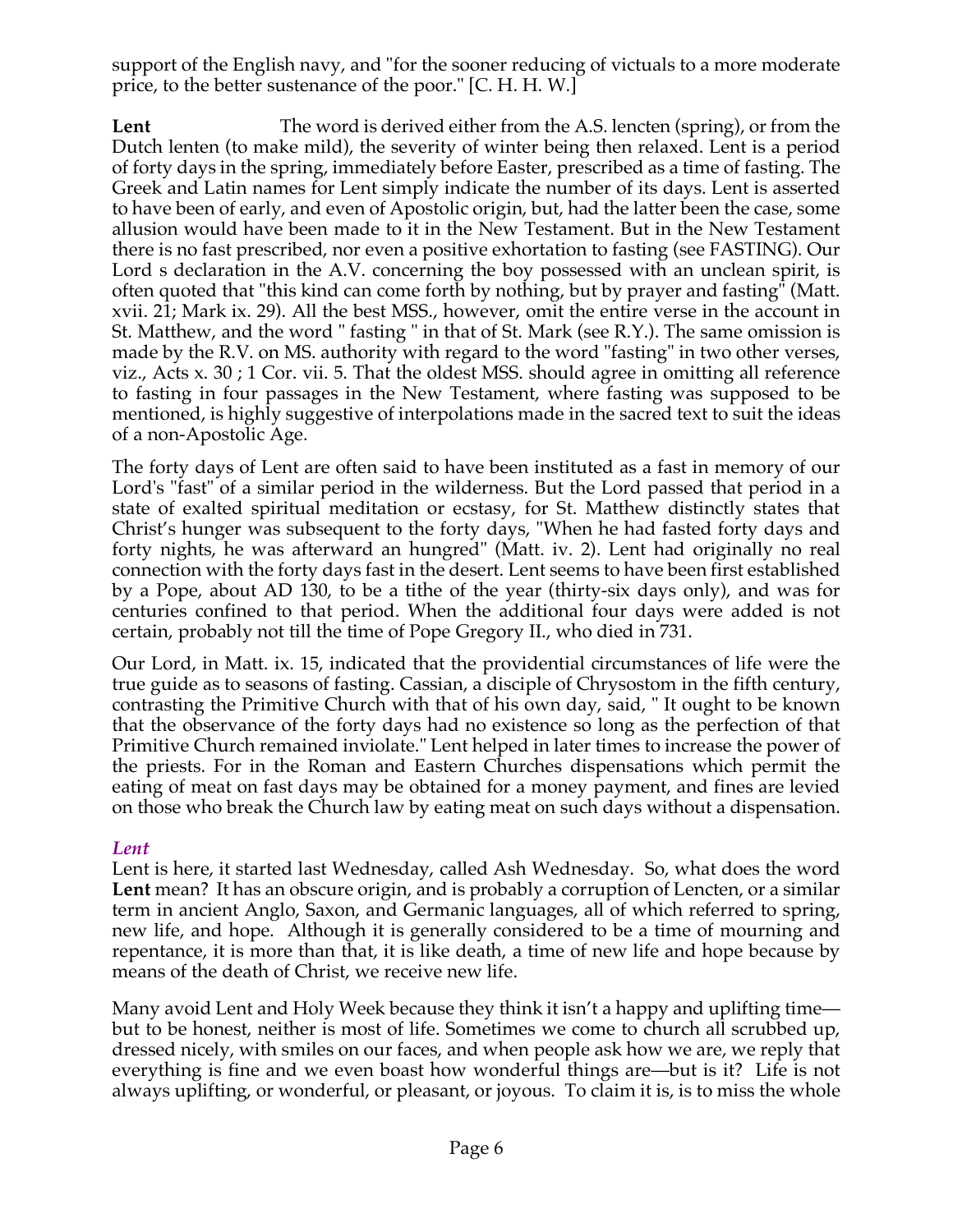point of the incarnation! God became flesh in Jesus Christ. Jesus faced temptation, He suffered hunger and thirst, He suffered the agony of crucifixion. Jesus our God did not face these things so that we would be exempt from them, He faced these things so that we would have dignity in them, He faced these things that in Him we might have triumph.

The forty days commemorate the significant "forty" periods in Scripture (although forty is not always significant), including the forty years the Jews wandered in the desert after they had been rescued by God from Egypt, and which did not end until they repented. Jonah preached to Nineveh that God's judgment would come on them in forty days. During that time the people repented and thus were spared God's judgment. Jesus was tested by the Devil in the desert for forty days before He began His public ministry, announcing salvation to the repentant and judgment to those who continued to rebel against God. Jesus prophesied that God's judgment would come against Israel for rejecting Him as Messiah within the time of His own generation (Matt. 24; Luke 21; Mark 13). Within forty years of His death, burial, and resurrection, Jerusalem was destroyed and the temple was so ravaged that "not one stone [was] left here upon another" (Matt. 24:2). The Jewish Christians, however, escaped this judgment of God by fleeing to Pella before the final Roman siege, just as Jesus had warned them to do (Matt. 24:16-21).

Lent is a time for Christians to contemplate their sinfulness, repent, ask God's forgiveness, and realize the infinite sacrifice God made on their behalf. It is to be a time of quiet contemplation, but not a time of despair, since it culminates in the commemoration of the resurrection. Traditionally, those who are joining the church spend this period in special instruction regarding Christian doctrine, practice, and responsibility. Historically, prospective members ("catechumens") did not participate in the Lord's Supper portion of the Sunday services until they were received into full membership on the Sunday of the Resurrection of Our Lord. For them, this first experience of Ash Wednesday and Lent has special significance as God's eternal plan of salvation is applied to them personally.

Jesus told us that if we fast we are not to make a show of it, like hypocrites do. A fast is different from a hunger strike: a fast is a personal act of devotion to God, while a hunger strike is a public act most often used to shine a spotlight on injustice. A fast is also different from anorexia nervosa: it is *disciplined* diet, not total abstention from food. During a religious fast, you still eat, you just abstain from certain foodstuffs. Traditionally, people have fasted by eliminating luxury items from their diets, such as meats. A fast can consist of eating whatever you want, but drinking only water.

More positively, you can fast in other areas beyond food, you can commit to a something that can benefit the church, such cutting back in an entertainment area, using that time for Bible study and donating the savings to the church.

On Palm Sunday, there were crowds who cheered Jesus as the King, but where were all those fair-weather friends when Jesus prayed in agony on Gethsemane, and where were they when He hung upon the cross? Let us be bold to join Him, fasting in the wilderness for forty days during Lent; let us be bold to pray with Him in the garden on Maundy Thursday, let us fearlessly stand at the foot of His cross on Good Friday, so that we may witness His Resurrection and His Ascension, and join in His triumphant reign.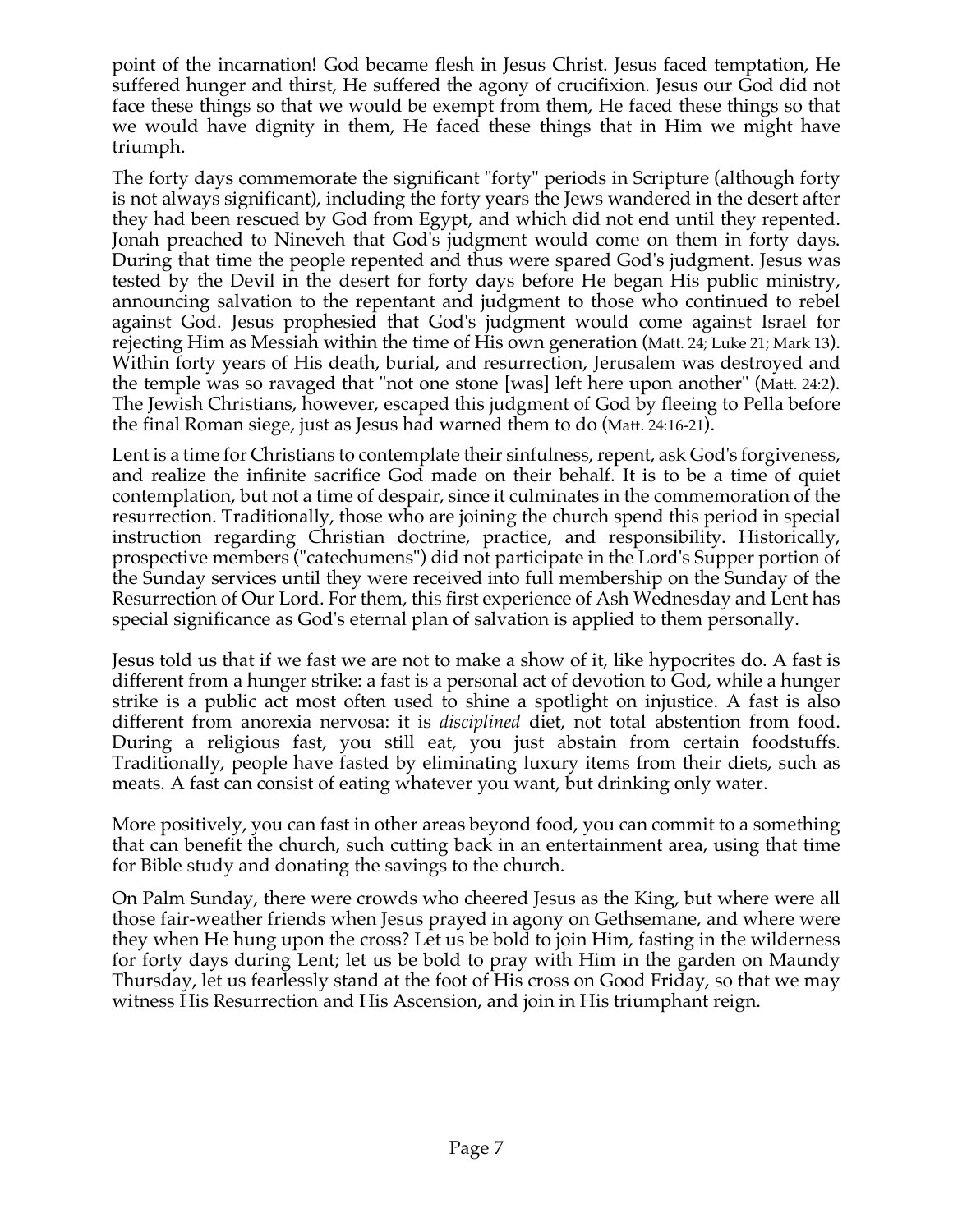#### *Mite Boxes*

If you read this report at all, you know the Anglican Orthodox Church (AOC), and this

parish in particular, is not about money. Not that money is not useful, but the parish has plenty. Any extra we get, we send it to the AOC to use for their mission work. The AOC works on a very slim budget, they aren't about money either. The AOC is about the Great Commission; to go forth and spread The Word of the Lord:

> 18And Jesus came and spake unto them, saying, '…19Go ye therefore, and teach all nations, baptizing them in the name of the Father, and of the Son, and of the Holy Ghost: 20Teaching them to observe all things



whatsoever I have commanded you: and, lo, I am with you always, even unto the end of the world. Amen." (Mt. 28:19-20)

You may not realize it, but the AOC has national church affiliates in 22 countries around the world, that does take a little money. Not great quantities of money, but some and as a church, we would be dirt poor, if we had dirt.

So, that is where the Mite Boxes come in. Ash Wednesday is 13 February 2013; Easter Sunday is 31 March 2013. That period is Lent. Often thought of as a time for fasting, it is more importantly a time to channel your attention towards God. A time to let your heart open to the Holy Ghost that you might come closer to God and perhaps do His Work more effectively.

So, to exercise this concept, we are asking you to cut back. We know the economy is not really great and you are probably cutting back already. So, cut back a bit more. Take part of your savings every day and put it in the Mite Box. If you did not cut back on a given day, dig into your wallet or purse and cut out a bit of cash for the Mite Box anyway. Every day, except Sundays. Sundays are the Lord's Day and a day of celebration. They are not part of Lent. By Easter Sunday, you will have a full Mite Box. Bring it to church, this church, another church, that is best. If you cannot find a church to actually go to on Easter, you probably aren't looking hard enough, but pull the money out and send us a check, payable to the Anglican Orthodox Church and we will send it on.

One box for each member of the family. A little bit, just a mite, every day. Every day, miss none. Every day, every body in the family can do just a little bit. When you drop your daily contribution in, think, "Did I do what I could today for the Lord? Did I fall short or meet the standard? Can I do better tomorrow? Will I?" It should be a time of reflection. It will be if you do it.

By the way, what is a Mite Box? Named after the smallest of Roman coins, a normal wage of the time being 10 mites per hour, of which two were donated by the widow, in Mark 12:41-44 and Luke 21:1-4, it is normally a small cardboard box, say 3 inches each dimension, a cube piggy bank so to speak. If you don't have one, call, email or write. We have a pile of them.

Don't miss this opportunity to contribute to the Lord's Work and make your life better at the same time.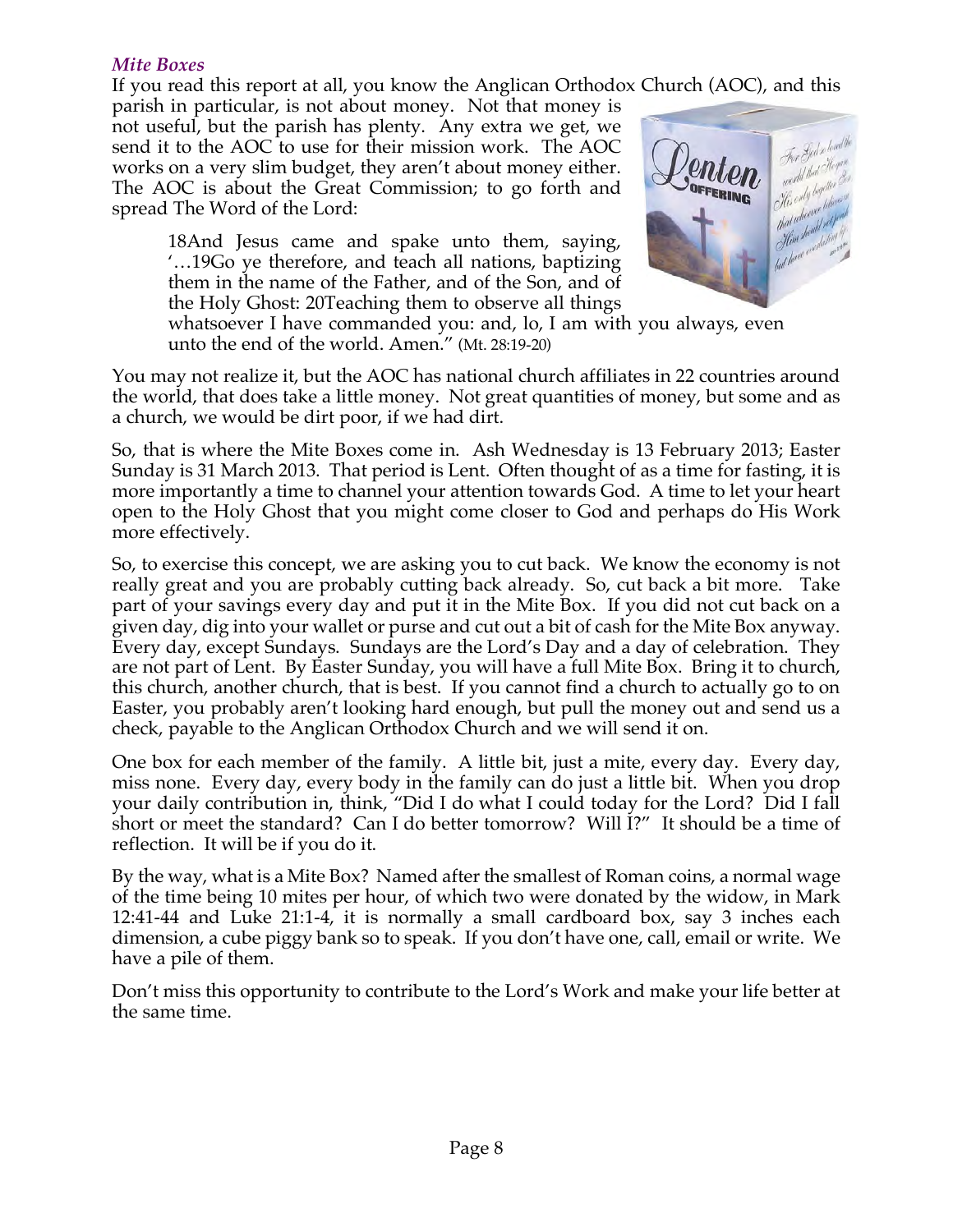# First Sunday in Lent

Sunday Report

Today was the First Sunday in Lent.

#### *On Point*

Someone asked, where do the quotes come from? The answer is from the people who uttered them. But, how did you find them? Oh, that. Some from Bishop Jerry, many from Rev Bryan Dabney, a few from other places, some from Rev Geordie Menzies-Grierson, but overall mostly from Bryan. He always has a few great ones to share. On to the On Point quotes –

#### *On Lent*

If a man will but fast from his sins, he may eat what he pleases.

*Robert E. Lee* American General and Patriot

*On Lent*

The best way for most of us is to fast from our sins and to eat what is good for us. *Robert E. Lee* American General and Patriot

Why are ye fearful, O ye of little faith?

*Matthew 8:26*

What happens when you erase history and ignore facts and thus refuse to learn from same? You get to do it again, quite-probably with disastrous consequence.

> *Karl Denninger*  $20<sup>th</sup>$  and  $21<sup>st</sup>$  century American entrepreneur and author

#### *Propers*

Each Sunday there are Propers: special prayers and readings from the Bible. There is a Collect for the Day; that is a single thought prayer, most written either before the refounding of the Church of England in the 1540s or written by Bishop Thomas Cranmer, the first Archbishop of Canterbury after the re-founding.

The Collect for the Day is to be read on Sunday and during Morning and Evening Prayer until the next Sunday. The Epistle is normally a reading from one of the various Epistles, or letters, in the New Testament. The Gospel is a reading from one of the Holy Gospels, Matthew, Mark, Luke and John. The Collect is said by the minister as a prayer, the Epistle can be read by either a designated reader (as we do in our church) or by one of the ministers and the Holy Gospel, which during the service in our church is read by an ordained minister.

The propers are the same each year, except if a Red Letter Feast, that is one with propers in the prayerbook, falls on a Sunday, then those propers are to be read instead, except in a White Season, where it is put off. Red Letter Feasts, so called because in the Altar Prayerbooks the titles are in red, are special days. Most of the Red Letter Feasts are dedicated to early saints instrumental in the development of the church, others to special events. Some days are particularly special and the Collect for that day is to be used for an octave (eight days) or an entire season, like Advent or Lent.

The Propers for today are found on Page 125-127, with the Collect first: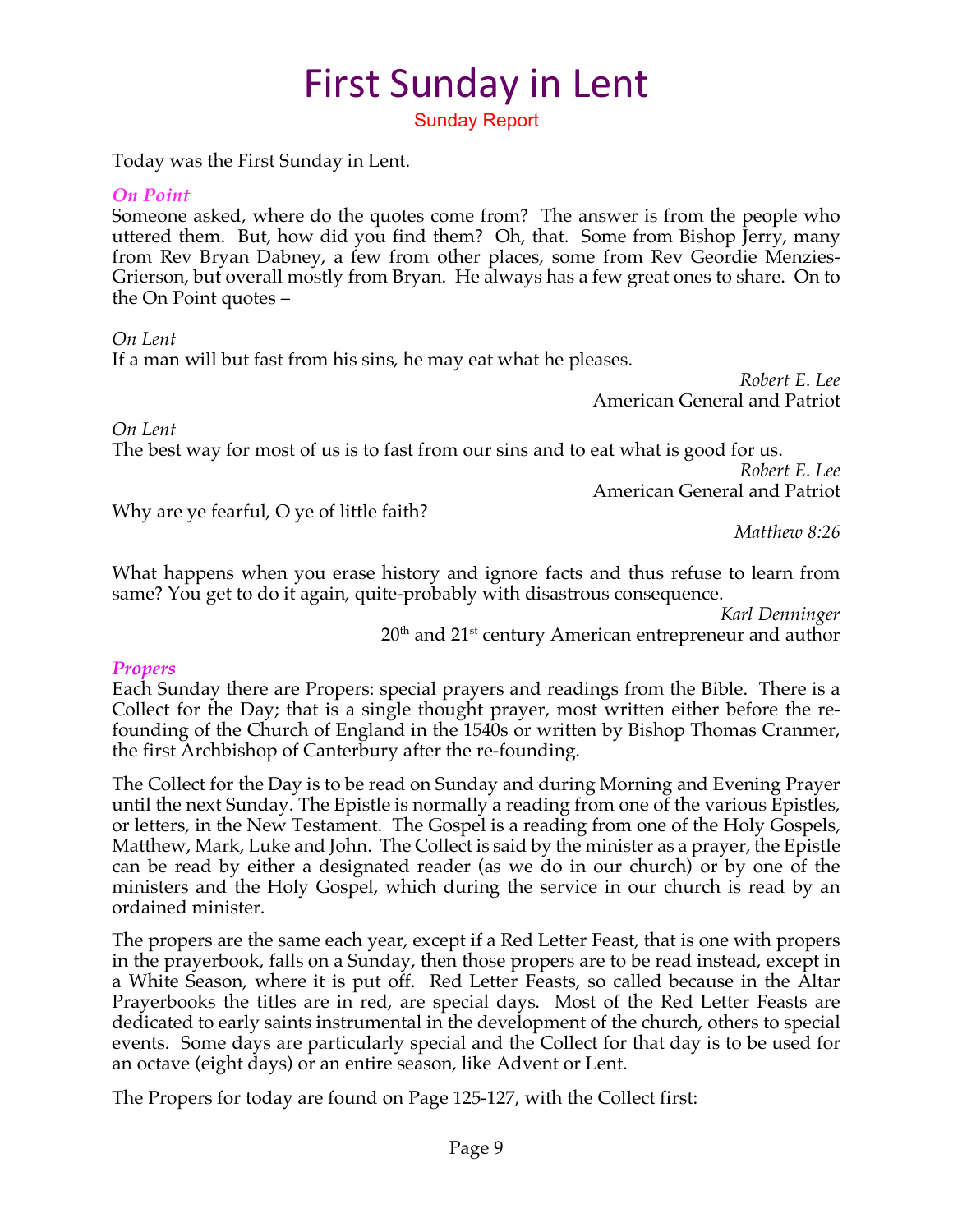#### The First Sunday in Lent.

*The Collect.*

**LORD** who for our sake didst fast forty days and forty nights; Give us grace to use such abstinence, that, our flesh being subdued to the Spirit we may ever obey thy godly motions in righteousness, and true holiness, to thy honour and glory, who livest and reignest with the Father and the Holy Ghost, one God, world without end. Amen. **O**

And due to the rubric, the Collect for the Day is followed by the Collect for Ash Wednesday, which is found on Page 124:

#### The first day of Lent, commonly called Ash Wednesday. *The Collect.*

**LMIGHTY** and everlasting God, who hatest nothing that thou hast made, and dost **ALMIGHTY** and everlasting God, who hatest nothing that thou hast made, and dost forgive the sins of all those who are penitent; Create and make in us new and contrite that the sins of all those who are penitent; Create an hearts, that we, worthily lamenting our sins and acknowledging our wretchedness, may obtain of thee, the God of all mercy, perfect remission and forgiveness; through Jesus Christ our Lord. Amen.

¶ This Collect is to be said every day in Lent, after the Collect appointed for the day, until Palm Sunday.

The Epistle for today came from Paul's Second Letter to the Corinthians, the Sixth Chapter, beginning at the First Verse. In what at first appears to be an incomprehensible single sentence, Paul asks us to be worthy of the grace that God has given us. He tells the people when they needed him, he was there. They need to be there for those around them. They must not frustrate God's work by showing up late, or not at all. Those around us are watching our actions in the time of testing. We have been given eternal salvation by Jesus' sacrifice, the understanding of the Gospel by the Holy Ghost. We are at this time dying here on earth, yet progressing towards eternal life in the next world, in Jesus' world with His help. While we may never be wealthy here on earth, our actions can make our fellow Christians wealthy in spirit beyond measure.

If you claim to be a Christian, you know what is right. If you are a Christian, you do what is right, you don't take a vote to see what the right course of action might be. Right does not change with public opinion and we must do the right thing. It is our actions that count, in good times or bad. We are Christ's ambassadors to this world, unfortunately we do not have diplomatic immunity.

**F** then, as workers together with him, beseech you also that ye receive not the grace of God in vain; (for he saith, I have heard thee in a time accepted, and in I the day of salvation have I succoured thee: behold, now is the accepted time; **E** then, as workers together with him, beseech you also that ye receive not the grace of God in vain; (for he saith, I have heard thee in a time accepted, and in the day of salvation have I succoured thee: behold, now is not blamed: but in all things approving ourselves as the ministers of God, in much patience, in afflictions, in necessities, in distresses, in stripes, in imprisonments, in tumults, in labours, in watchings, in fastings; by pureness, by knowledge, by longsuffering, by kindness, by the Holy Ghost, by love unfeigned, by the word of truth, by the power of God, by the armour of righteousness on the right hand and on the left, by honour and dishonour, by evil report and good report: as deceivers, and yet true; as unknown, and yet well known; as dying, and, behold, we live; as chastened, and not killed; as sorrowful, yet alway rejoicing; as poor, yet making many rich; as having nothing, and yet possessing all things.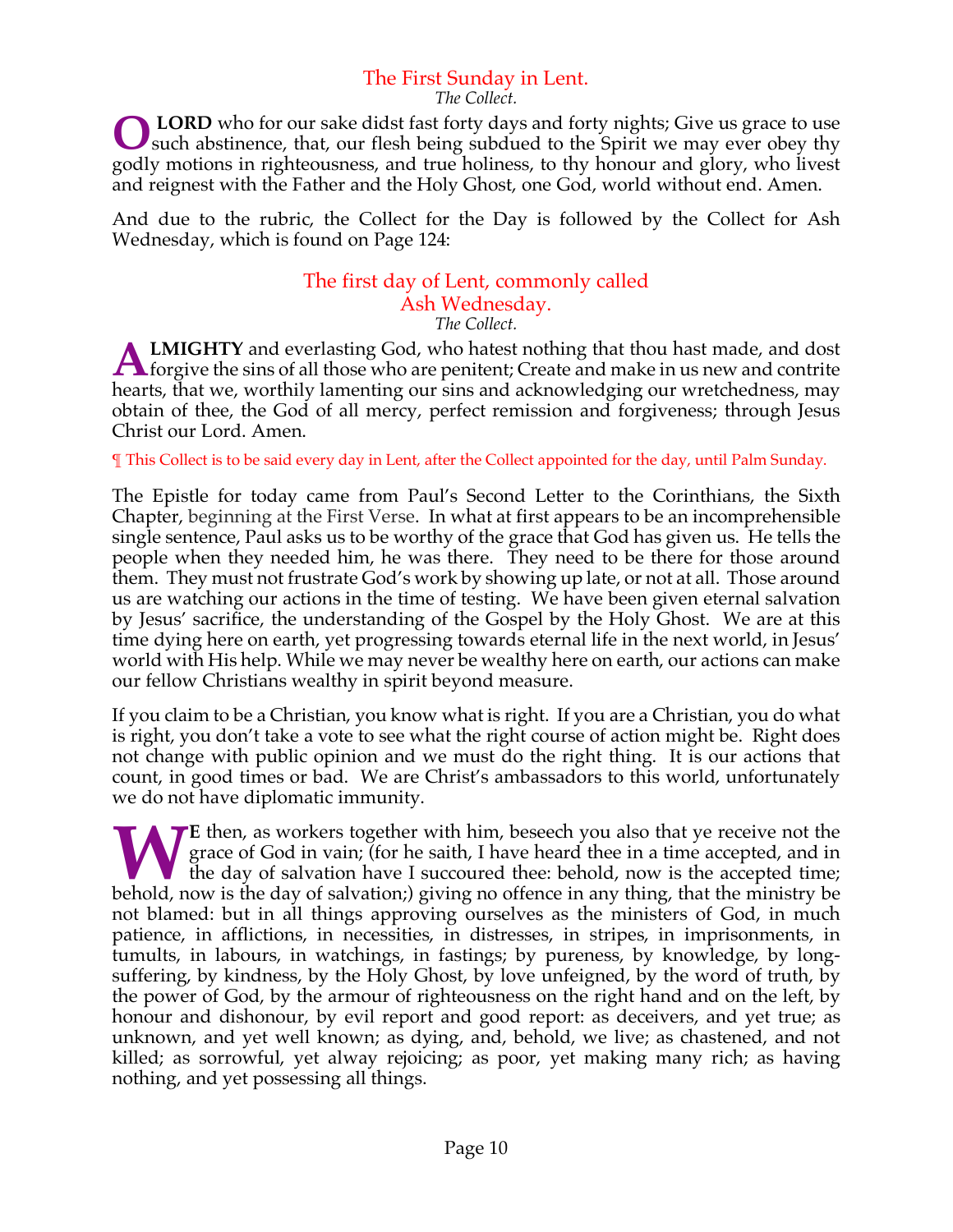This morning's Holy Gospel came from the Gospel of Saint Matthew, the Fourth Chapter, beginning at the First Verse. This portion of the Gospel tells the story of the temptation of Christ. In many respects, it shows how little the devil understands of Christ, and through Him, of us. If you understand how little the devil really offers you and how much Christ offers, the temptation is ever so much less. The devil is often referred to as the deceiver or dissimulator. His forte is deception, he seems one thing, is another. Offers what he has no intention or ability to deliver. Ignores the inevitable result of accepting his proffered help or inside track.

He clearly knows Jesus is the Son of God. There is no doubt in his mind. So, having understood that, consider what he offers Jesus in temptation.

Remember, Jesus has fasted 40 days OF HIS OWN CHOICE; he who has no real power asks Jesus to turn stone into bread to show His Power. This to the Son of He who delivered manna daily to the Jews in the wilderness for 40 years.

Cast thyself down and let angels catch thee; this to He who walked on water.

Up to the mountain lookout – Here is it all yours if you worship me. This to He who as it says in Psalm 95:

In his hand are all the corners of the earth; \* and the strength of the hills is his also.

The sea is his, and he made it; \* and his hands prepared the dry land.

O come, let us worship and fall down, \* and kneel before the Lord our Maker.

For he is the Lord our God; \* and we are the people of his pasture, and the sheep of his hand.

The devil promised Jesus nothing that was his to give, nothing that would help Jesus in the real world beyond the Shadowlands. He never does. The devil is all about shortcuts. Remember, if the shortcut was the best way, it would not be a shortcut

Like the temptation of Jesus, the devil never delivers what we need, only what we may want short term. Remember as little as the devil understands of Christ, so he understands little of us. He will never offer you real help. Remember that and the temptation is ever so much less.

This morning's Gospel comes from the Gospel of Saint Matthew, starting at the First Verse of the Fourth Chapter. This portion of the Gospel tells the story of the temptation of Christ. In many respects, it shows how little the devil understands of Christ, and through Him, of us. If you understand how little the devil really offers you and how much Christ offers, the temptation is ever so much less.

**HEN** was Jesus led up of the spirit into the wilderness to be tempted of the devil. And when he had fasted forty days and forty nights, he was afterward an hungred. And when the tempter came to him, he said, If thou be the Son of God, command **THEN** was Jesus led up of the spirit into the wilderness to be tempted of the devil.<br>And when he had fasted forty days and forty nights, he was afterward an hungred.<br>And when the tempter came to him, he said, If thou be t live by bread alone, but by every word that proceedeth out of the mouth of God. Then the devil taketh him up into the holy city, and setteth him on a pinnacle of the temple, and saith unto him, If thou be the Son of God, cast thyself down: for it is written, He shall give his angels charge concerning thee: and in their hands they shall bear thee up, lest at any time thou dash thy foot against a stone. Jesus said unto him, It is written again, Thou shalt not tempt the Lord thy God. Again, the devil taketh him up into an exceeding high mountain, and sheweth him all the kingdoms of the world, and the glory of them; and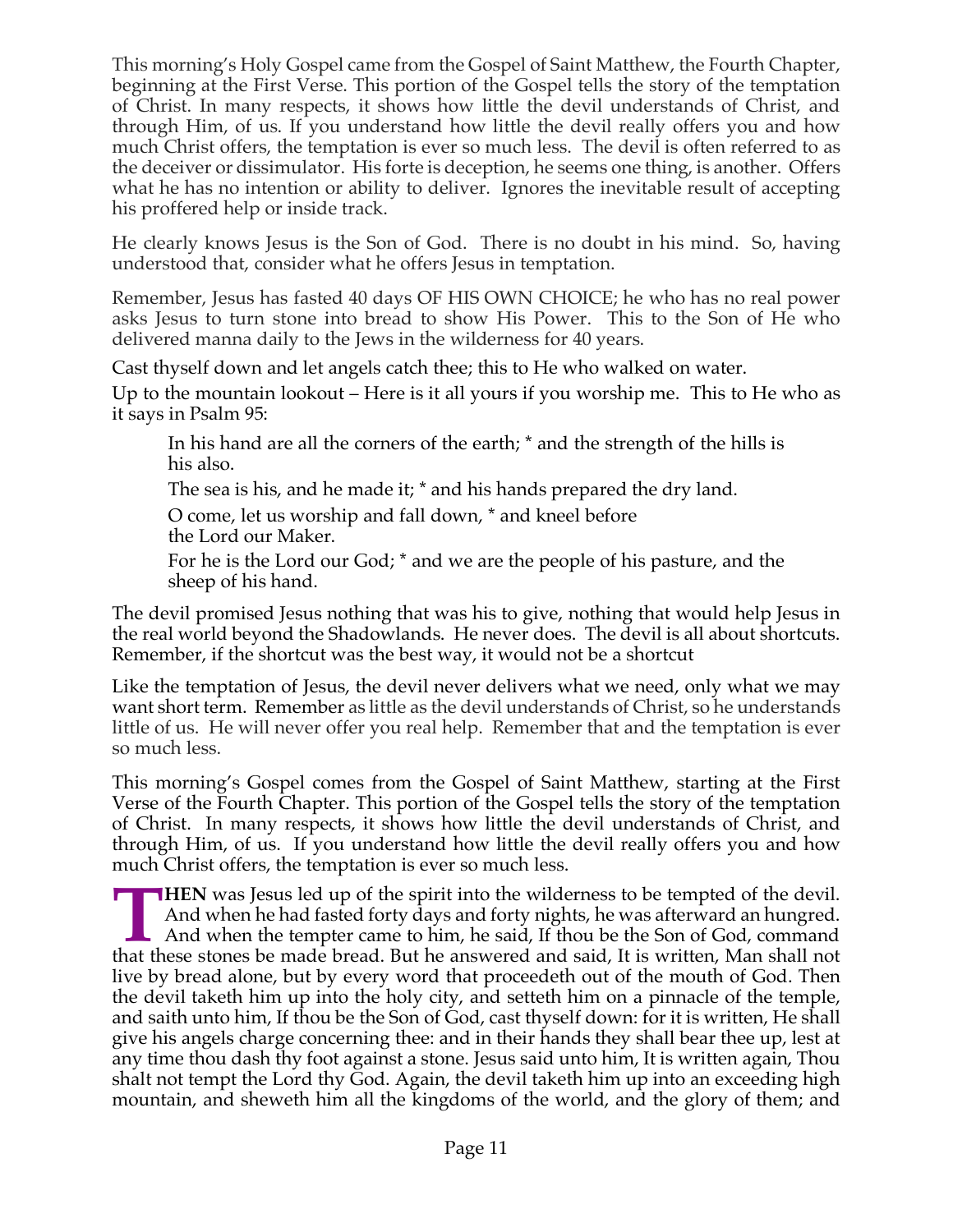saith unto him, All these things will I give thee, if thou wilt fall down and worship me. Then saith Jesus unto him, Get thee hence, Satan: for it is written, Thou shalt worship the Lord thy God, and him only shalt thou serve. Then the devil leaveth him, and, behold, angels came and ministered unto him.

#### THE EXHORTATIONS.

#### ¶*At the time of the Celebration of the Communion, after the prayer for the whole state of Christ's Church, the Priest may say this Exhortation. And Note, That the Exhortation shall be said on the First Sunday in Advent, the First Sunday in Lent, and Trinity Sunday*.

**EARLY** beloved in the Lord, ye who mind to come to the holy Communion of the Body and Blood of our Saviour Christ, must consider how Saint Paul exhorteth all persons diligently to try and examine themselves, before they presume to eat of that Bread, and drink of that Cup. For as the benefit is great, if with a true penitent heart and lively faith we receive that holy Sacrament; so is the danger great, if we receive the same unworthily. Judge therefore yourselves, brethren, that ye be not judged of the Lord; repent you truly for your sins past; have a lively and stedfast faith in Christ our Saviour; amend your lives, and be in perfect charity with all men; so shall ye be meet partakers of those holy mysteries. And above all things ye must give most humble and hearty thanks to God, the Father, the Son, and the Holy Ghost, for the redemption of the world by the death and passion of our Saviour Christ, both God and man; who did humble himself, even to the death upon the Cross, for us, miserable sinners, who lay in darkness and the shadow of death; that he might make us the children of God, and exalt us to everlasting life. And to the end that we should always remember the exceeding great love of our Master, and only Saviour, Jesus Christ, thus dying for us, and the innumerable benefits which by his precious blood-shedding he hath obtained for us; he hath instituted and ordained holy mysteries, as pledges of his love, and for a continual remembrance of his death, to our great and endless com- fort. To him therefore, with the Father and the Holy Ghost, let us give, as we are most bounden, continual thanks; sub- mitting ourselves wholly to his holy will and pleasure, and studying to serve him in true holiness and righteousness all the days of our life. *Amen*. **D**

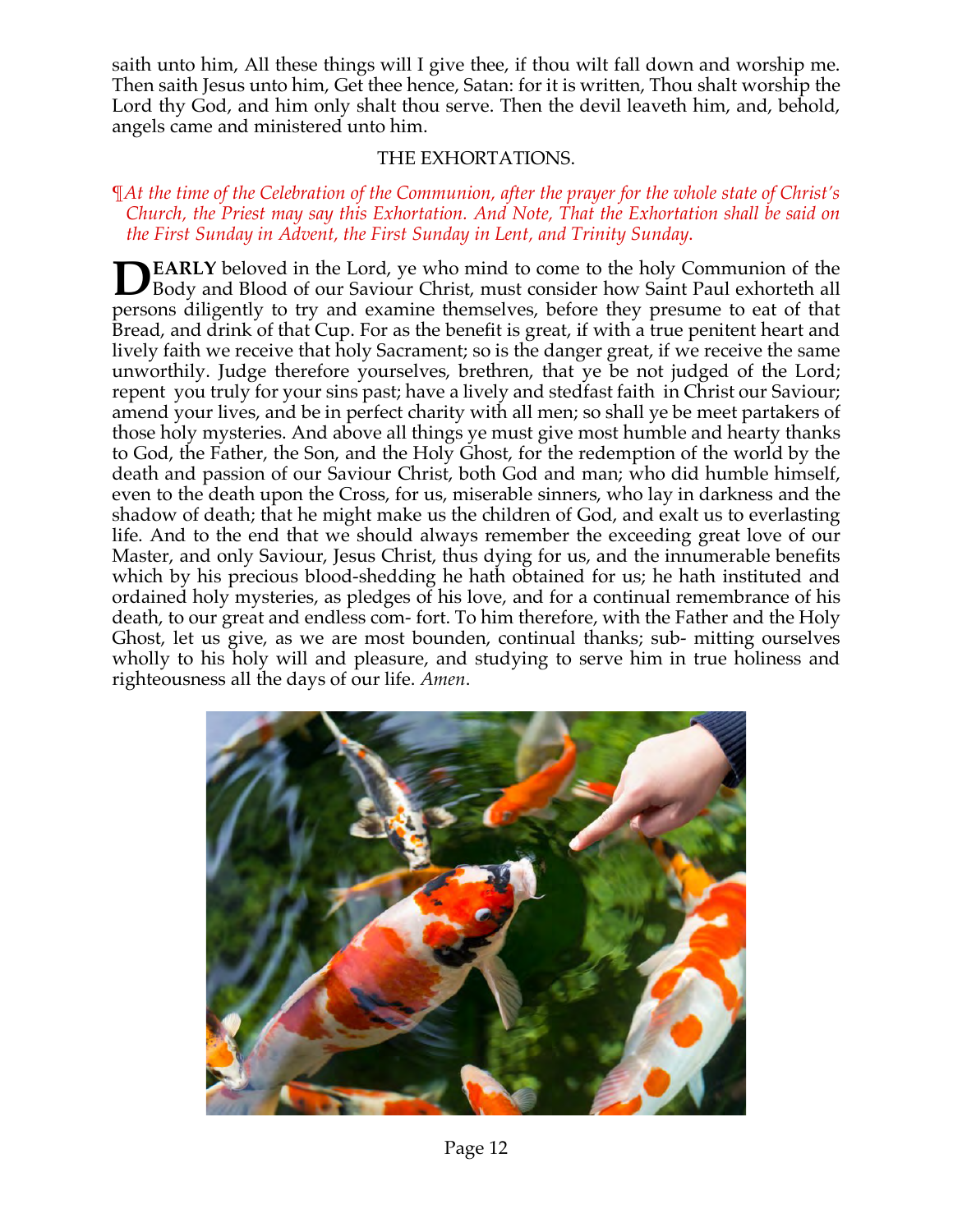#### *Sermon – Reverend Jack Arnold - Time and Action Church of the Faithful Centurion Descanso, California*

Today's sermon brought the Collect, Epistle and Gospel together and is partly contained in the forewords above.



Consider these words from the Collect:

… Give us grace to use such abstinence, that, our flesh being subdued to the Spirit we may ever obey thy godly motions in righteousness, and true holiness, to thy honour and glory …

In the Collect, we ask God to help us change our natural evil tendencies so that we can live life here His way and honor His wishes so we can be truly happy. Without His help, we end up with what we want, not what we need. Lent is the time in which

we focus on fighting our sinful selves and working with the Holy Ghost to reconcile us with what God wants for us. What we want is not the same as what we need. We are asking him to help us fight our human nature and follow His divine nature, we are attempting to replace our nature with that of God's. It will be a long and difficult road we must travel, doing this, but we are going to be much happier in the long run if we at least do our best. *Do or do not, there is no try*, Yoda is quoted as saying, and I have found it applicable here and in my own life. We have to act, not just say we are going to act, but we must physically perform ACTIONS!

*Want* and *Need*; two words, used interchangeably in both our speech and thought that do not mean the same thing. Think about that!

Following the thought of the Collect, Paul asks us to be worthy of the grace God has given us. He tells the people when they needed him, He was there. They need to be there for those around them. They need to be supportive of those around them and they must not frustrate God's work by showing up late, or not at all. It goes back to Jesus' saying, *No man can serve two masters*. We have to make a choice in this life and decide whom we are to serve, God or the Devil, and then act on it. There is only one good choice for us and that is to serve God, of course. Paul is advising people they can't simply hold a position between the two, for there is no middle ground here. We have be on one side or the other.

We have to put in our 110% for Him, as He sent His Son to die for us and redeem us, so we should truly show our gratitude for His act, by serving others and performing actions for Him, with His Help. We actually have to act upon our faith in order to live it. We do not have any faith if we are not actively acting upon it. We are largely outnumbered in this world by the enemies of God. We are like many of our servicemen in many of the battles that they have fought our nation, greatly outnumbered by the enemy, they did not just sit on their hands and wait for the enemy to come.

Our servicemen **did** something about it, otherwise they would be overrun by the enemy. It goes along with the saying, *The best defense is a good offense*. So, too, is it in this hostile world. While spreading the Word we need to be always going on the offense, spreading it to those who have not heard it. We have to always keep moving, or else we will be overrun by the Forces of Satan. We have to do this by doing actions that are consistent with His Word and show that we truly believe in Him and not just say we do.

Those around us are watching our actions in the time of testing. God is also watching us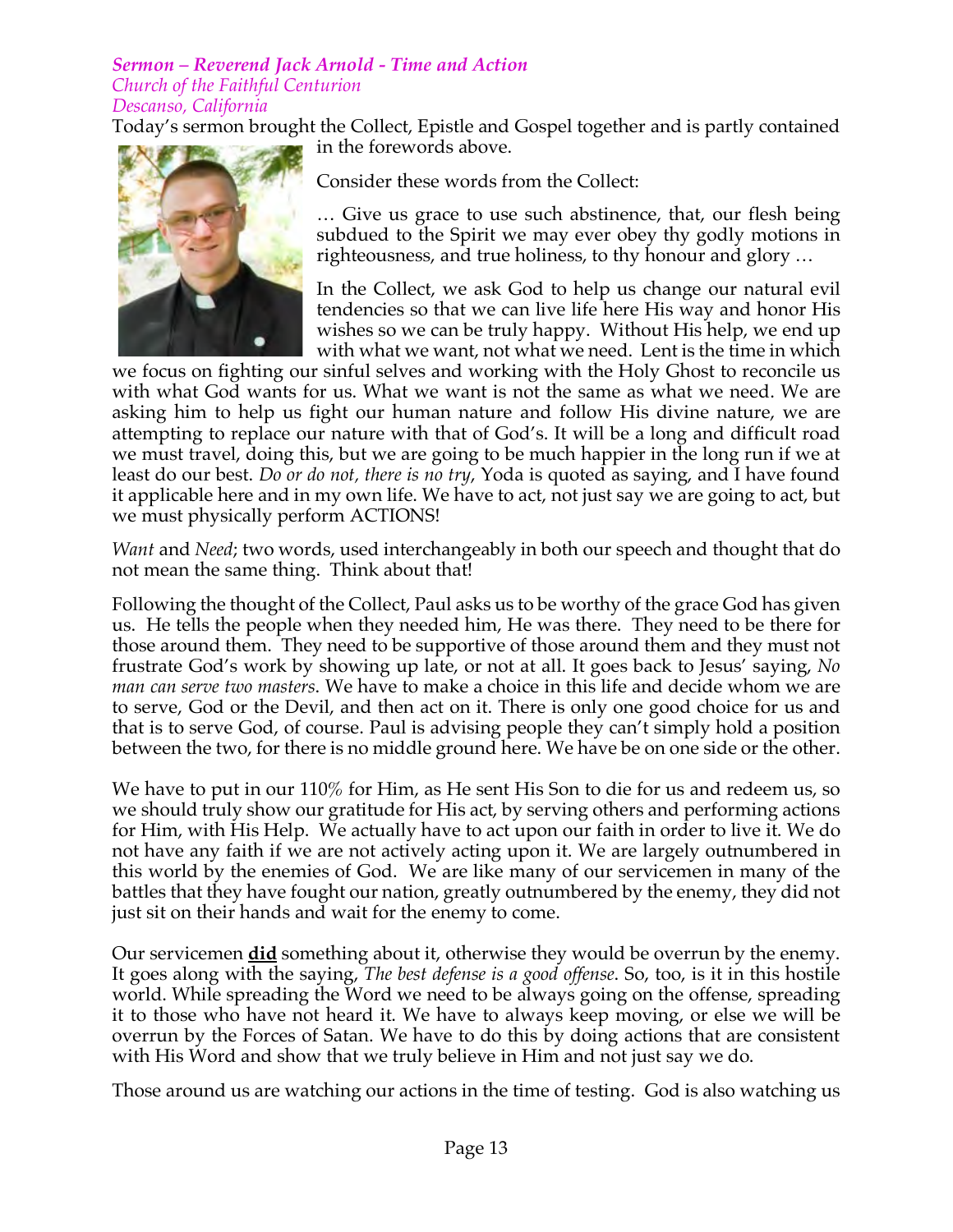in the time of testing to see how we perform with the talents He has given us. He is not testing us per se, but is evaluating our performance under pressure. Make no mistake it is a hard battle we are fighting, against the forces of wickedness, of the Devil, all across the globe. Our actions will show whom we truly serve, God or the Forces of Satan. Which side will you serve? You in the end have to choose one side or another. Pick the winning side now, which is the Forces of God, and you will have a rich everlasting life. The key to winning this battle for souls is to never ever ever give up and to trust in God and Dread Naught.

We have been given eternal salvation by Jesus' sacrifice, the understanding of the Gospel by the Holy Ghost. We are at this time dying here on earth, yet progressing towards eternal life in the next world, in Jesus' World, with His help. While we may never be wealthy here on earth, our actions can make our fellow Christians wealthy in spirit beyond measure.

If you claim to be a Christian, you know what is right. If you are a Christian, you do what is right, you don't take a vote to see what the right course of action may be. Doing what is right does not depend on public opinion and we must do the right thing. In fact the public opinion oft times is rather in the wrong; see people's opinions on homosexual marriage and abortion to understand this. It does not matter what others' opinions are, that does not change the universal truth of God and His Message. We will be despised because of the opinions we hold from understanding the Gospel and His Message, from being on the side of righteousness. This is because people who do not want to hear our message will choose to hear something else, that was not intended by the message. They will claim we are bigots and hateful people, when we are nothing of the sort.

All we wish is for these individuals to repent of their sinful ways and turn back to God. There is nothing hateful about that. However, it goes back to *There are none so blind as will not see and none so deaf as will not hear*. There will be many whose ears are closed off to the message as they are blinded by mammon. But there will be some who eventually open their ears. All we can do is plant the seed and let the Holy Spirit germinate it.

We must go especially against the grain to become Christians. The truth does not change, as it is the constant that never changes. God is the Truth, The Word and the Life of this universe. The Truth is God, and like God, the Truth never changes. It is our actions that count, in good times or bad. We are Christ's ambassadors to this world; unfortunately, we do not have diplomatic immunity.

When the Devil attempted to tempt Christ, he shows how little he knows of Him. If we emulate our Lord, it shows how little the Devil will be able to tempt us with his deceit. If we follow Him we will be able to withstand any temptation that arises as our Lord showed for us in the desert 2,000 years ago.

Consider how little the Devil really offers you and how much Christ offers, the temptation is ever so much less. The Devil is often referred to as the Deceiver or Dissimulator. His forte is deception; he seems one thing, but is another. He offers what he has no intention or ability to deliver. He actually has zero ability to deliver on his large promises, he has no right to give away what is not his! He ignores the inevitable result of accepting his proffered help or inside track. Jesus has more for us than the Devil can ever hope to offer, the promise of eternal life with Him and His Father. The Devil will never deliver anything close to that. We have to remember this next time the Deciever comes and tempts us for earthly riches and treasures. We also have to remember that mammon cannot make us happy, only serving God can make us truly happy. Mammon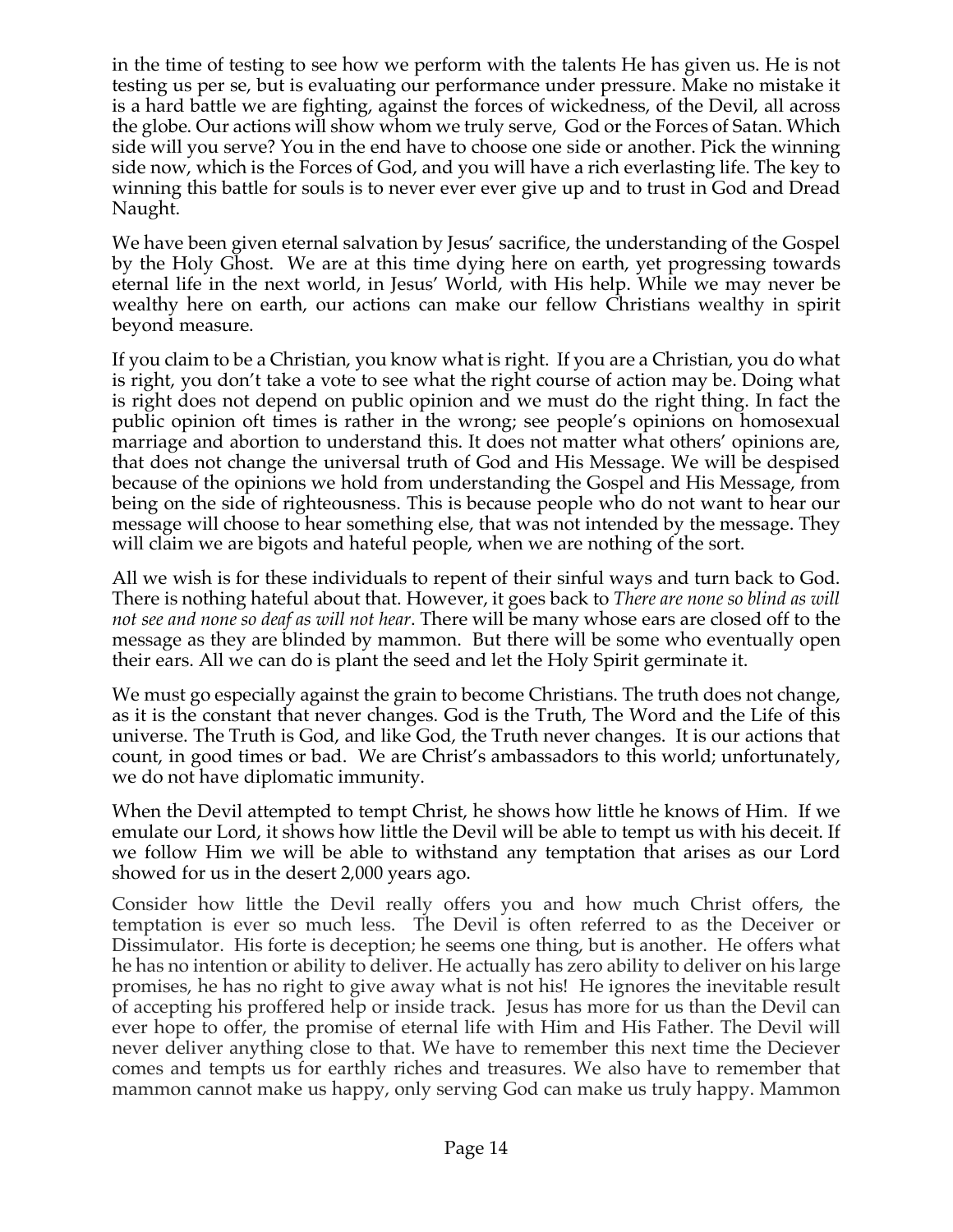might offer a fun factor; only serving God can have the true happiness and bliss that comes from serving Him.

The Devil clearly knows Jesus is the Son of God. There is no doubt in his mind. So, having understood that, consider what he offers Jesus in temptation.

Remember, Jesus has fasted 40 days OF HIS OWN CHOICE; now comes the devil daring Him to show His Power by turning the stone into bread. This to the Son of He who delivered manna daily to the Jews in the wilderness for 40 years.

*Cast thyself down and let angels catch thee*; this to He who walked on water.

Up to the mountain lookout – *Here is it all yours if you worship me*. This to He, who as it says in Psalm 95:

**N** his hand are all the corners of the earth; \* and the strength of the hills IN his hand<br>is his also.

The sea is his, and he made it; \* and his hands prepared the dry land.

O come, let us worship and fall down, \* and kneel before the Lord our Maker.

For he is the Lord our God; \* and we are the people of his pasture, and the sheep of his hand.

The devil promised Jesus nothing that was his to give, nothing that would help Jesus in the real world beyond the Shadowlands. He never does. The devil is all about shortcuts. Remember, if the shortcut was the best way, it would not be a shortcut. The devil will not help us at all in the long run, if you look at things from the eternal perspective. That is what we need to keep in mind every time he tempts us. If we keep that in mind, then the temptation will be less.

The temptation of Jesus is no different than the Devil's attempt to tempt us! The Devil never delivers what we need, only what we, in our imperfect want. He can't understand what we really need, he only knows what we want. This is an advantage we have over him. We understand what we truly need, if we remember it, then holding off against the temptations is easier. Remember as little as the Devil understands of Christ, the same way, as we are in God, so he understands little of us. He will never offer you real help. Remember that and the temptation is ever so much less.

Or, as my grandfather said, "Keep your eye on the donut, not on the hole"

There is but one way to heaven.

That easy to find, easy to follow, easy to hike path does not lead to the summit where eternal life in the real world awaits. Open your heart to the Holy Ghost, use His Power to follow our Lord to God who awaits in heaven.

The time is now, not tomorrow. The time has come, indeed. How will you ACT?

It is by our actions we are known.

#### **Be of God - Live of God - Act of God**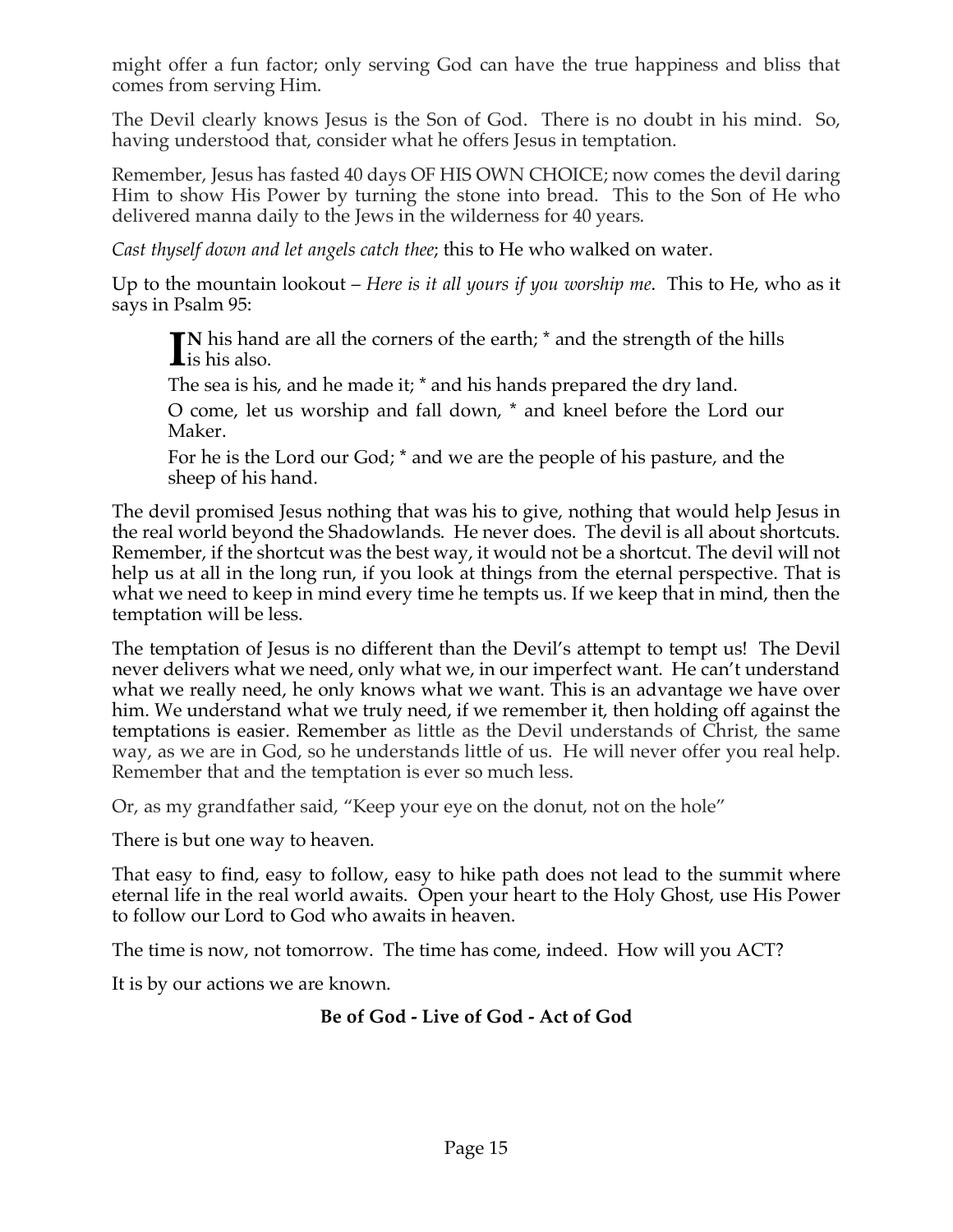#### *Roy Morales-Kuhn, Bishop and Pastor - St. Paul's Anglican Church – Anglican Orthodox Church*

Bishop Roy is pastor of the biggest AOC parish West of the Mississippi and is in charge of the Diocese of the Epiphany, as well as South America.

> First Sunday in Lent *Seen and Unseen* 18 February 2018, Anno Domini Pslam 3 • Isaiah 58:1-9 • Matthew 6:1-18

> > The First Sunday in Lent. *The Collect.*

**LORD** who for our sake didst fast forty days and forty **O** LORD who for our sake didst fast forty days and forty nights; Give us grace to use such abstinence, that, our flesh being subdued to the Spirit we may ever obey thy godly



motions in righteousness, and true holiness, to thy honour and glory, who livest and reignest with the Father and the Holy Ghost, one God, world without end. Amen.

And due to the rubric, the Collect for the Day is followed by the Collect for Ash Wednesday, which is found on Page 124:

### The first day of Lent, commonly called Ash Wednesday.

*The Collect.*

**LMIGHTY** and everlasting God, who hatest nothing that thou hast made, and dost **ALMIGHTY** and everlasting God, who hatest nothing that thou hast made, and dost forgive the sins of all those who are penitent; Create and make in us new and contrite the sins of all those who are penitent; Create and mak hearts, that we, worthily lamenting our sins and acknowledging our wretchedness, may obtain of thee, the God of all mercy, perfect remission and forgiveness; through Jesus Christ our Lord. Amen.

¶ This Collect is to be said every day in Lent, after the Collect appointed for the day, until Palm Sunday.

The general theme of today's propers follow an interesting thread; the work and prayer one does is to be done to the glory of God, not for the benefit of others' sight. We are to be doing the work of the Lord; we are to do it to please Him, not others.

This can be so easy to ignore.

Many of the organizations and groups we belong to take time out once or twice a year to recognize those who have done well, who have contributed to the cause, who have increased the prestige of the group, etc. Matthew recorded Jesus words that give an opposite and closed way of doing the Father's work.

Twice Jesus tells us to do something in secret, once stating: "so the right hand doesn't know what the left hand is doing; the other time to give an outward appearance nothing was different so others would not know you were fasting."

#### *Giving*

Jesus admonished us to not make a big deal out of giving. In fact several places in the New Testament we are told to: "give as we are able; to sow in abundance - reap in abundance, to lay not up treasure here, but lay them up in heaven, and so forth." We are to give but not make it a great production – so others can see how good we are by our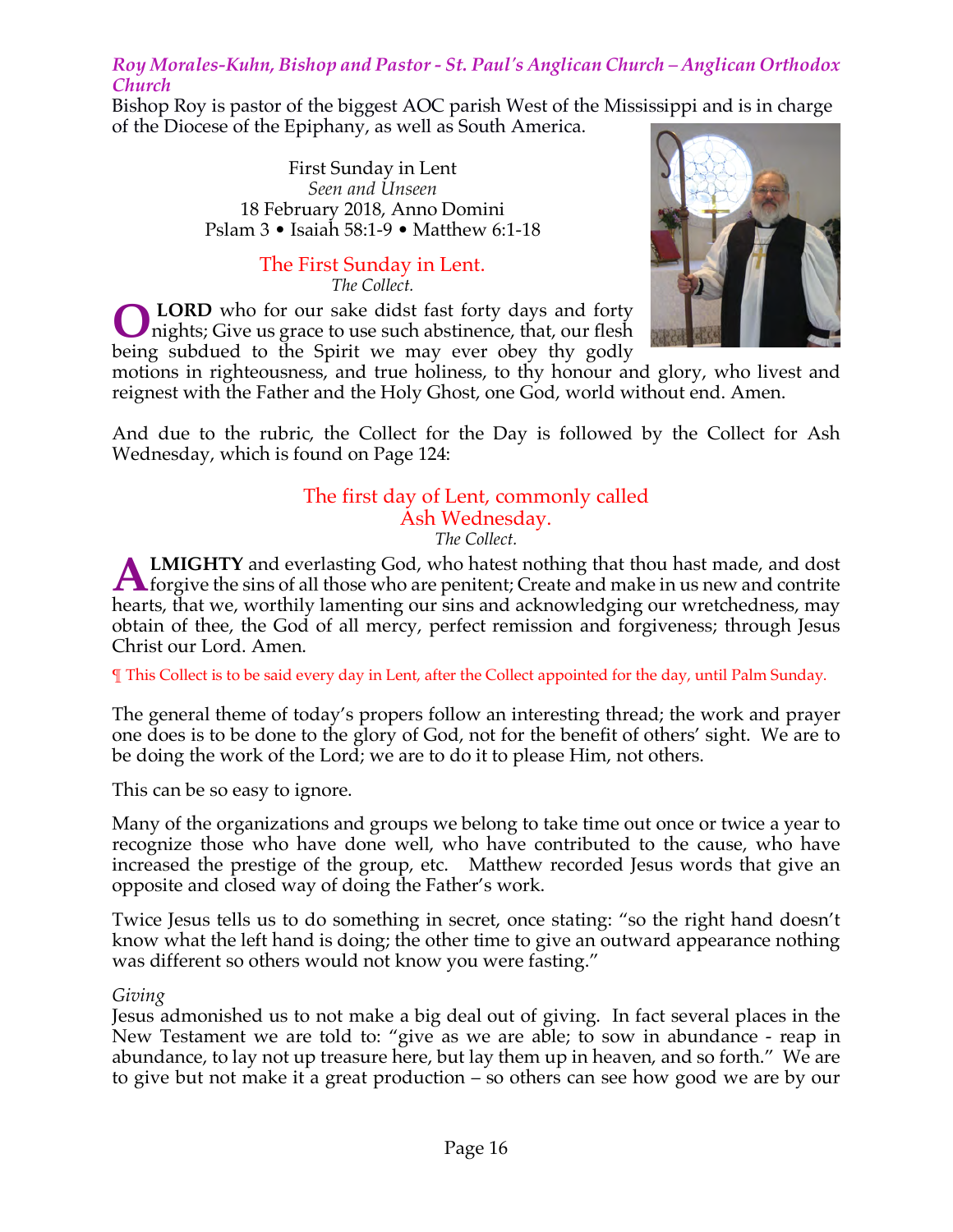great giving. Why, because: "then your Father, who sees what is done in secret, will reward you."

*Prayer*

Jesus issues a similar admonishment about prayer. Now mind you he is not talking about corporate prayer, what we do here on Sundays or at a meal or meeting, but private prayer. Here is where Jesus gives us the pattern of prayer that we should use daily, note I said pattern.

- 1. We should praise God and his work
- 2. Ask him to provide for us our food; He allows us to work and grow our food, but all things proceed from God, blessings and good.
- 3. Forgive us of our debts/transgressions against God, as we should forgive those who have done the same to us.
- 4. Keep us from temptation and the evil one.

"Do I really have to forgive those who offended me?" Look at the action/reaction of verses 14 - 15. "For if you forgive men when they sin against you, your heavenly Father will also forgive you. But if you do not forgive men their sins, your Father will not forgive your sins." The Greek tense of the word sins is present tense, in other words happening as we live and breathe.

That is why this should be our template for daily prayer. Always ask God to forgive you of your sins as we forgive the sins of others. Very hard stuff, we don't like to be wrong. Fasting: Are we still to fast? Should we do without food for a while to draw us closer to God? Just the act of fasting, giving up of food for a period of time, helps clarify the mind and helps us focus on the great work of Jesus.

This is the first Sunday in Lent, the forty day season of contemplation and inward prayer, that helps us prepare for the glorious day of the first resurrection, the event that seals our future in eternity, the Easter. The resurrection of Christ on that very first Easter is so important to the on going hope and life of the Christian that we take this period of time to reflect on his great work on our behalf.

There are some religious traditions and groups that encourage individuals to "give up" something that will cause a loss or pain of remembrance for Christ's wandering in the desert. You'll hear of people giving up chocolate, or soda, or beer, or sweets for Lent. Some people will use this period of time to fast, at least in a controlled manner.

But understand two things about fasting<sup>1</sup>, first it is something that one does on their own, they do it to God's glory. Others should not know that you are fasting. It is a personal action between you and God. You are remembering the fast Jesus went through when he was tempted in the desert by Satan. No, you should not fast forty days, it is just a symbol of what Jesus did.

Secondly, fasting is not mandated. You do not have to fast to be saved, you do not have to fast to be holy, you do not have to fast to gain favor of the Lord. Fasting is for selfedification, to teach yourself discipline, to remember the great sacrifice that Jesus did for us, to honor God the Father.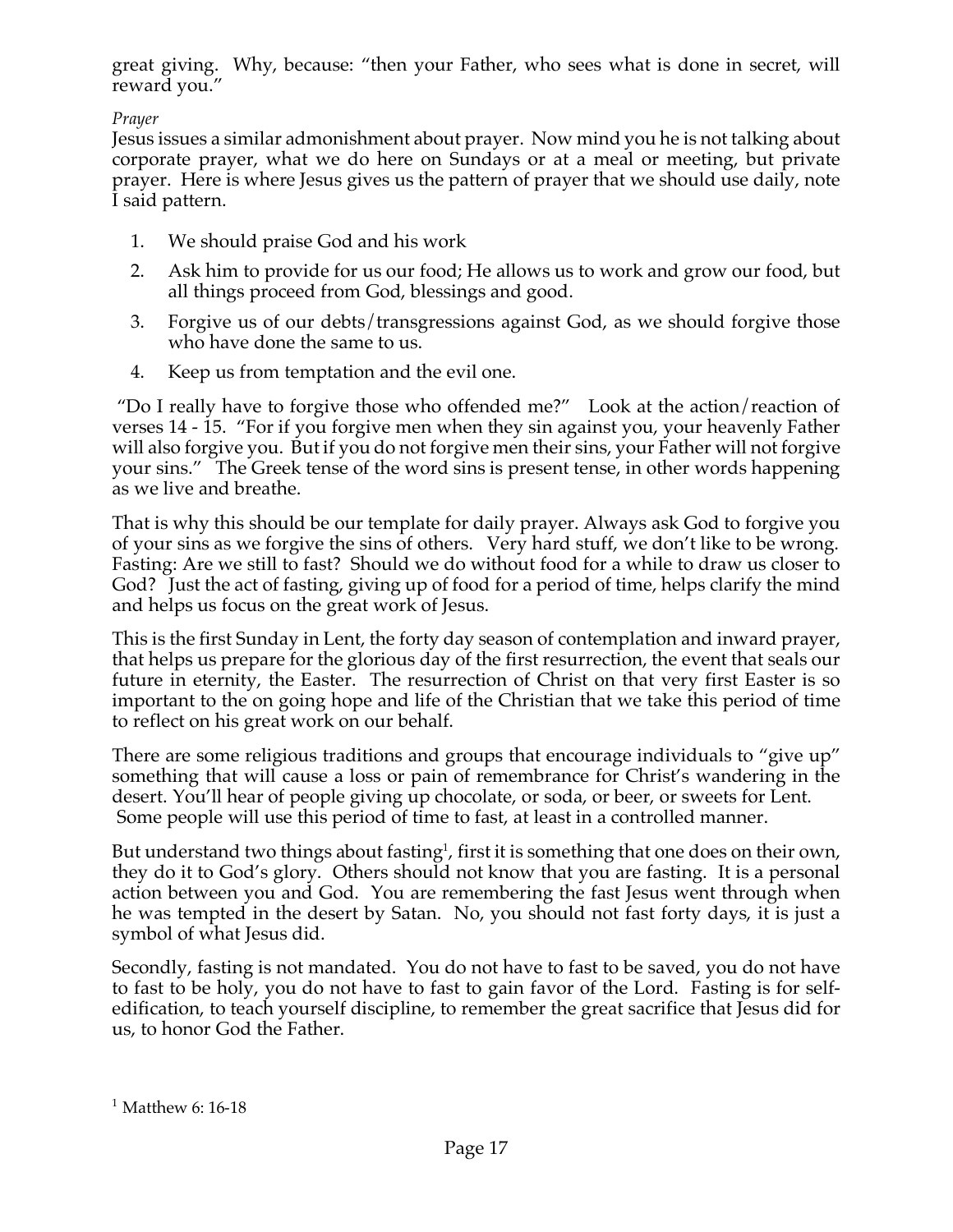Let us leave today with the understanding God wants us to participate with Him in our daily lives. He wants us to worship Him, in giving, in prayer, and in personal sacrifice, as you understand sacrifice, but most importantly, He wants us to love Him as He has loves us.

16 Moreover when ye fast, be not, as the hypocrites, of a sad countenance: for they disfigure their faces, that they may appear unto men to fast. Verily I say unto you, They have their reward.

17 But thou, when thou fastest, anoint thine head, and wash thy face;

18 That thou appear not unto men to fast, but unto thy Father which is in secret: and thy Father, which seeth in secret, shall reward thee openly.

Let us pray,

**MOST** mighty God, and merciful Father, turn thou us, O good Lord, and so shall we be turned. Be favourable, O Lord, Be favourable to thy people, Who turn to thee in weeping, fasting, and praying. For thou art a merciful God, Full of compassion, Longsuffering, and of great pity. Thou sparest when we deserve punishment, And in thy wrath thinkest upon mercy. Spare thy people, good Lord, spare them, And let not thine heritage be brought to confusion. Hear us, O Lord, for thy mercy is great, And after the multitude of thy mercies look upon us; Through the merits and mediation of thy blessed Son, Jesus Christ our Lord. *Amen*. **O**

**GOD**, whose nature and property is ever to have mercy and to forgive; Receive our **O** GOD, whose nature and property is ever to have mercy and to forgive; Receive our humble petitions; and though we be tied and bound with the chain of our sins, yet let the pitifulness of thy great mercy loose us; for the honour of Jesus Christ, our Mediator and Advocate. *Amen*.

**HE** Lord bless us and keep us. The Lord make his face to shine upon us, and be gracious unto us. The Lord lift up his countenance upon us, and give us peace, both  $\blacktriangle$  gracious unto us. The Lord lift up his countenance upon us, and give us peace, both now and evermore. *Amen*.

#### *Bishop Dennis Campbell's Sermon*

Bishop Dennis is a brilliant speaker. He is able to take biblical precepts and make them

✟



perfectly understandable, even to me. Oft he provides the text of his sermons and I take the utmost pleasure in passing them on:

> **Persevering in Christ** 2 Corinthians 6:1-10 First Sunday in Lent February 18, 2018

Have you ever had a song get "stuck in your head?" Most of us have had that experience. That's why it is such

a good thing to learn to sing the Psalms. Let them get stuck in your head. When I read 2 Corinthians 6, the first two verses get stuck in my head, and I have a hard time moving forward from them.

These verses are part of an explanation of the legitimacy of Paul's Apostleship, which has been questioned by wolves in sheep's clothing, who are successfully leading some of the Corinthians astray. Mixed in with Paul's defense are several exhortations to Christian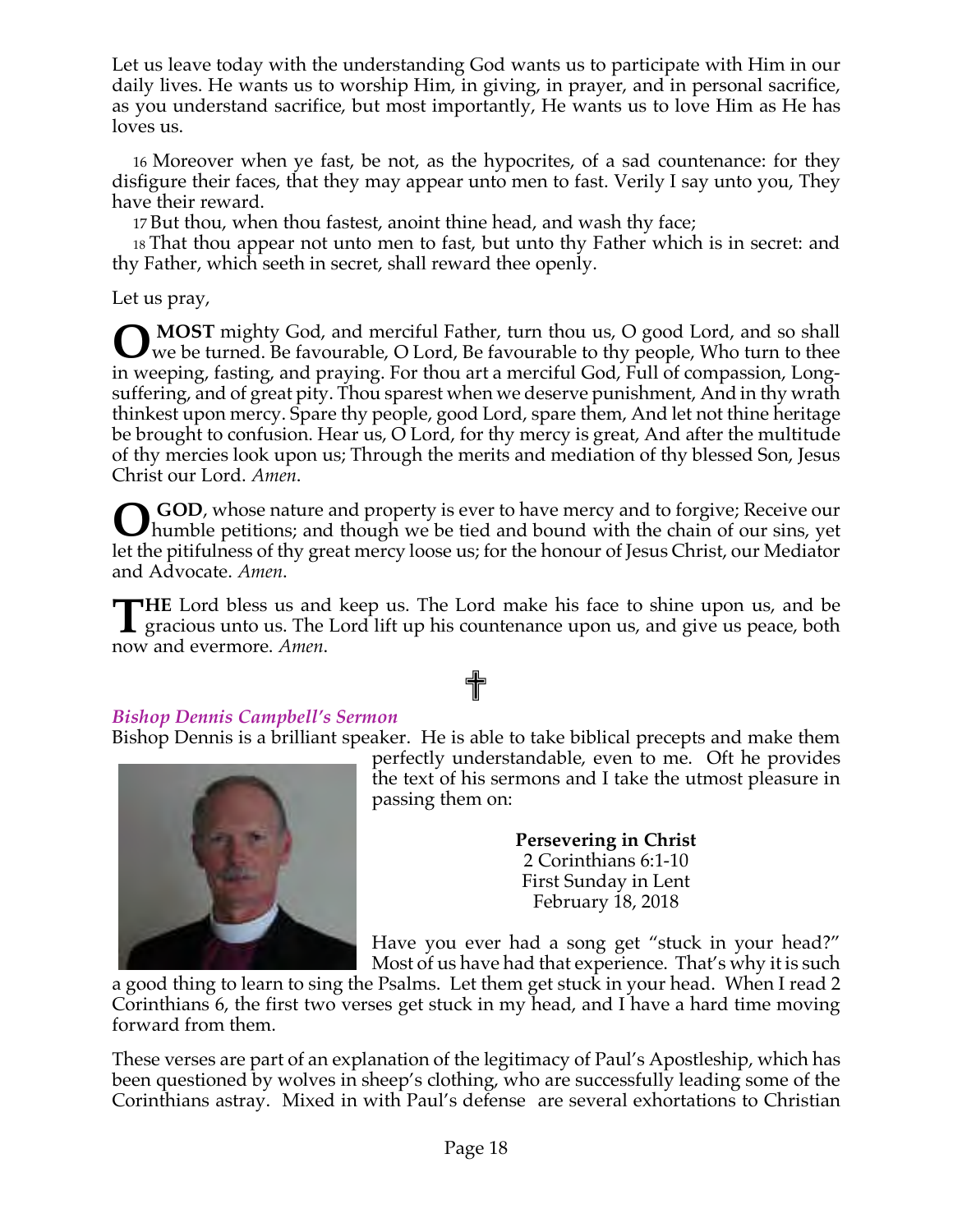perseverance on the part of those Corinthians who have not abandoned Christ. One such exhortation is found in 2 Corinthians 5:15, "He died for all, that they which live should not henceforth live unto themselves, but unto Him which died for them and rose again." When we see verses like this, and verses like 2 Corinthians 6:1, which beseeches the Corinthians not to receive the grace of God in vain, we can begin to get the point. We can see Paul is calling on the Corinthians to persevere in the faith.

Christian perseverance means those who really believe in Christ will live for Him, now, in this life and in this world. But it means even more. It means real Christians will never quit believing, never give up the faith, never stop living Godly, righteous lives, even unto death. They will persevere in the faith to the end. They will "live not henceforth unto themselves, but unto Him which died for them and rose again."

Not all who profess faith in Christ will persevere to the end. Not all who claim to be Christians will make it to Heaven. Think of the Parable of the Sower. Of all the different soils that received the Seed, which is the Gospel of Christ, only a small portion was good soil, in which the word took root and gave fruit. Some of the others had it for a while, but somehow it died in them. They did not persevere to the end.

Thus, I am taken back to the very first verse in our reading this morning, 2 Corinthians 6:1, "We then, as workers together with Him, beseech you also that ye receive not the grace of God in vain."

How does a person receive God's grace in vain? We have an example given in the Parable of the Sower. The stony soil received the grace of God in vain. It received the Seed of the Gospel of Christ, and the Seed sprouted and sprang up quickly. It appeared to be a true faith in Christ. But when troubles and temptations came, it withered and died because it had no roots in the soil.

Let me explain this further using prayer as an example. It is assumed in the Bible, and especially in the teachings of our Lord Jesus Christ, that His true people are people of prayer. We remember that one of the things He said as He drove the money changers out of the Temple, was "My house is the house of prayer." When He came down from the Mount of Transfiguration He rebuked the disciples for not being able to cast out a demon. These men had already been sent through Galilee preaching the Kingdom, healing the sick, and casting out demons. Why could they not cast this one out? Because this kind only comes out by much prayer and fasting. He was rebuking them for not praying and fasting. Think of that, the disciples do not pray and fast enough. Surely Christ led them in the daily liturgical prayers. Surely He led them in seasons of fasting. Surely they followed Him in these things, yet Jesus rebukes them for not praying and fasting enough. In Luke 18 our Lord gives two parables about prayer, beginning with the words, "men ought always to pray, and not to faint."

There are many other passages that encourage prayer, and you know them as well as I do, so I will not read more of them at this time. I would only say that failure to persevere in prayer is a danger sign, a warning sign in the life of anyone who professes to be a Christian. Failure to persevere in prayer could very well be a tragic step away from persevering in Christ. It is like walking along the very edge of a sloping, ice covered cliff. You are always only one step away from falling.

The reason I chose prayer as a representative of perseverance in Christ is that prayer is an easy habit to get out of. In fact, most of the things God wants us to make habits of life, are easy to get out of the habit. Avoiding Church is an example. Its an easy habit to break. Real Bible reading is another example. I'm not talking about reading a daily verse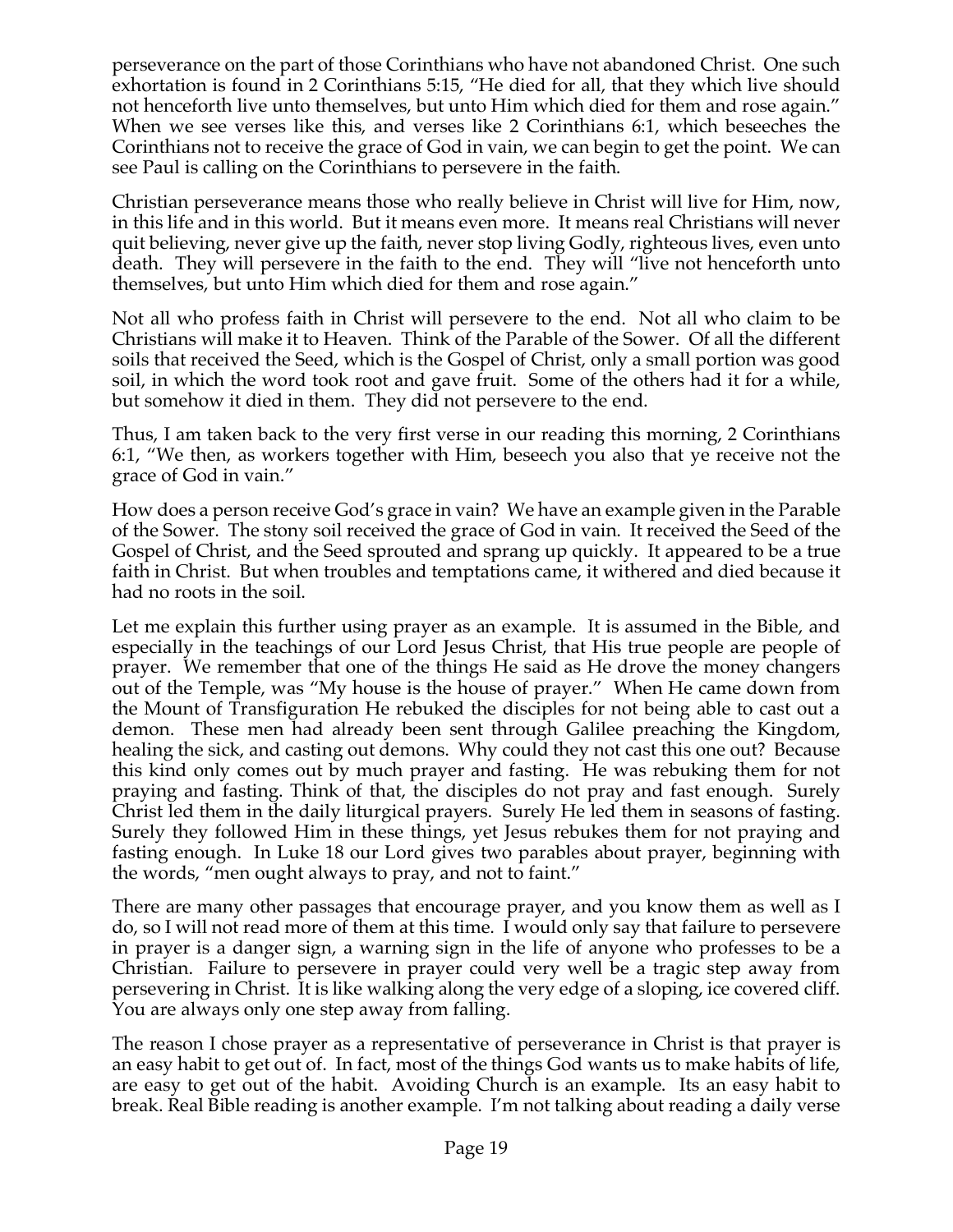of Scripture, followed by a story, as most daily "devotional" books and websites are. I'm talking about serious reading that attempts to understand the Bible, and to make it the foundation of the way you understand life, and the way you act.

Those of you who read the daily Bible comments I write, are familiar with the name and work of Bishop JC Ryle. Let me read some of his words on prayer.

"Let it then be deeply graven in our minds, that it is far more easy to begin a habit of prayer, than it is to keep it up. The fear of death,- some temporary pricking of the conscience, - some excited feelings, may make a man begin praying, after a fashion. But to go on praying requires faith. We are apt to become weary, and give way to the suggestion of Satan that 'it is no use.'"

"Let us resist the temptation, and cast it behind our backs. Let us resolve to pray on steadily, patiently, perseveringly, and let us never doubt that it does us good. However long the answer may be in coming, still let us pray on. Whatever the sacrifice and self denial it may cost us, still let us pray on, 'pray always,'-'pray.'"

What the Bishop says about prayer can also be said about being a Christian. It is far easier to begin the Christian life, than it is to keep it up year after year, decade after decade, trial and disappointment after trial and disappointment. It is difficult to trust that God works all things together for our God. It is difficult to find our joy and meaning in Christ, when there are so many exciting amusements and far away places calling us to enjoy their pleasures. We get weary. We let the devil tell us we are wasting our lives. We let the world tell us all sane and rational people gave up Christianity decades ago. These weeds and thorns will choke the faith out of us, if we let them. If we do let them choke it out, we show we have received the grace of God in vain.

Let that not happen to us. Let us live every day in faith. I do not say we will not experience doubts and fears. I do not say we will not sin. I do not say the life of faith is easy. It is easy to ride a heavy wagon down a hill, but it is hard to push it up. The Christian life is all uphill. Thank God, there are some places where the road is not so steep, and there are some rest stops along the way. But it is always uphill. That's why we never talk about going down to Heaven.

Paul wrote, "now is the accepted time, now is the day of salvation." In other words, today is the day to believe. Today is the day to trust and obey. As long as it is called today, let us persevere.

-- +Dennis Campbell Bishop, Anglican Orthodox Church Diocese of Virginia Rector, Holy Trinity Anglican Orthodox Church Powhatan, Virginia www.HolyTrinityAnglicanOrthodoxChurch.org www.lifeinthescriptures.blogspot.com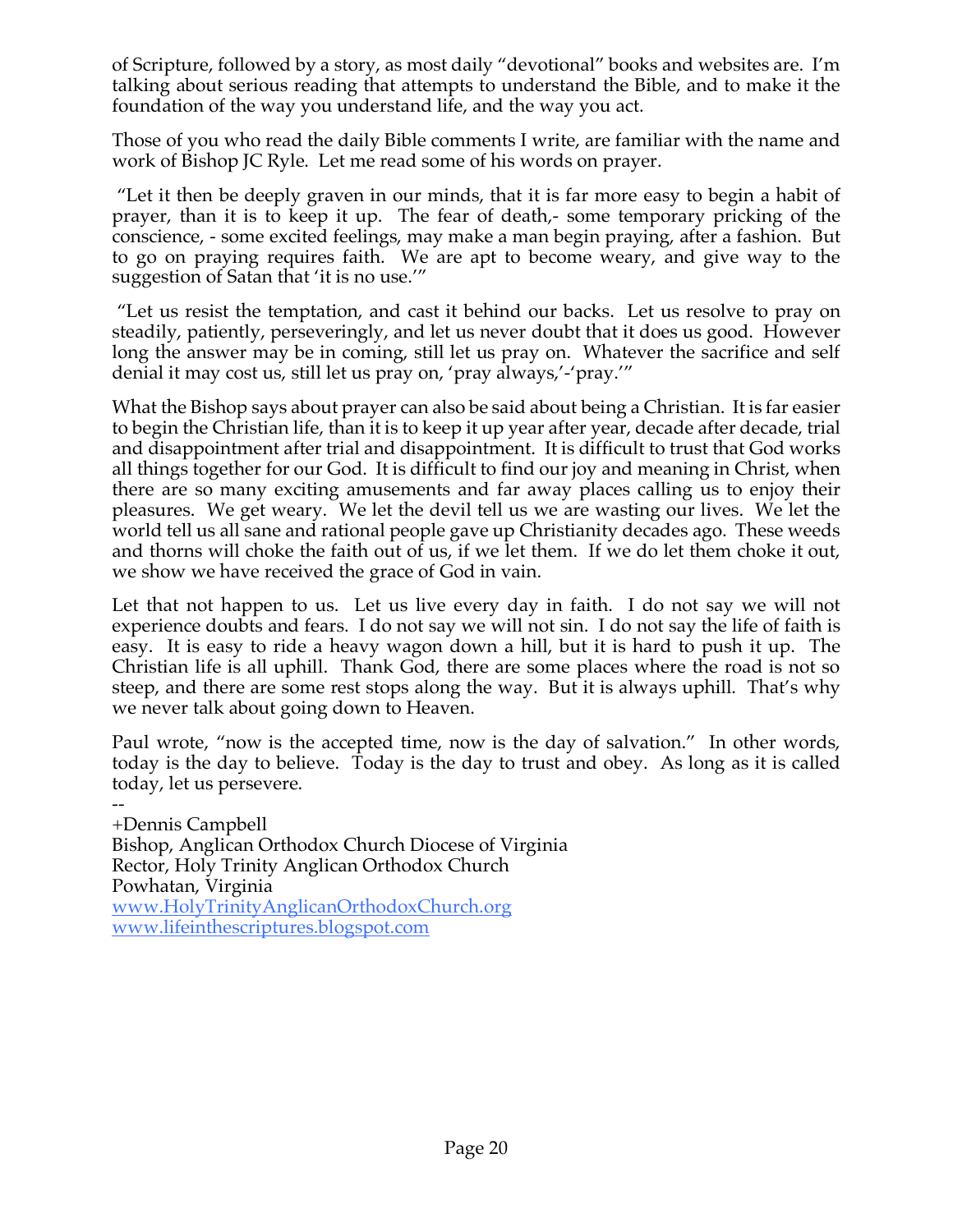#### *Rev Bryan Dabney of Saint John's Sunday Sermon*

We are fortunate to have Bryan's Sunday Sermon. If you want people to come to The Truth, you have to speak the truth, espouse the truth and live

the truth. This is really a good piece and I commend it to your careful reading.

#### **First Sunday in Lent**

Sermon for the First Sunday in Lent:

In today's gospel our Lord was tempted by our adversary in the wilderness. The Synoptic Gospels have this account in some form with Mark's account (1:12-13) having the fewest details, while Luke's (4:1-13) contains the most. Matthew's account (4:1- 11) falls in between the others and is closer in content to Luke than to Mark.



Suffice to say each gospel writer was given of the Holy Ghost to record only those items which they were to inscribe. But that has not deterred the various critics of Scripture from pitting the gospel writers against each other in hopes of convincing as many souls as they can that God's word is nothing more than a vague and contradictory religious text. For if they can win the "conversation" on the origins of Scripture— that they are nothing but the specious impressions of a group of men from long ago— then they can offer other more "rational" or "appealing" interpretations of the Bible to suit their particular lifestyle choices and beliefs.

Of course, our adversary, the devil, is behind these so-to-speak "learned scholars" because he is in the business of casting doubt on God's word. One need only consider his subtle question to Eve: *Yea, hath God said*... (Genesis 3:1). Rev EM Bounds supplied us with a telling description of the devil's efforts to tempt different people in different times: "The devil's assault on Christ is in striking contrast to his temptation [of] Eve [or that of Job]. Satan cast no suspicion on God's goodness...He caused no terrific consuming sorrow as he did [for Job]. Instead, everything was friendly, sympathetic and inviting."

If the devil is anything, he is slick. He knew that he was dealing with the only begotten Son of the Father. He likely wanted to see just what the Son would do now that he was clothed in a mortal body. At what he thought would be the weakest moment, Satan sought to blemish the Lamb of God and thus prevent him from serving as that holy and acceptable sacrifice for the sins of the world. The three temptations of Christ in the wilderness proved to Satan that he would not be an easy mark. Now let us examine each temptation in turn. EM Bounds noted the conflict in the wilderness revolved around three points:

- 1. Fleshly
- 2. Presumptuous
- 3. Worldly

In the first, Bounds stated the devil approached our Lord, "with an air of concern. How innocent is [his] suggestion that Jesus use his power to relieve his hunger! What could be more permissible than to use his spiritual power for physical purposes? Whenever faith is used to serve the natural, the source is always evil...The devil's main business— to materialize religion, to get man to live for bread alone, to make earth bigger than heaven, to make time more intriguing than eternity... It is a struggle between God's religion and the devil's religion."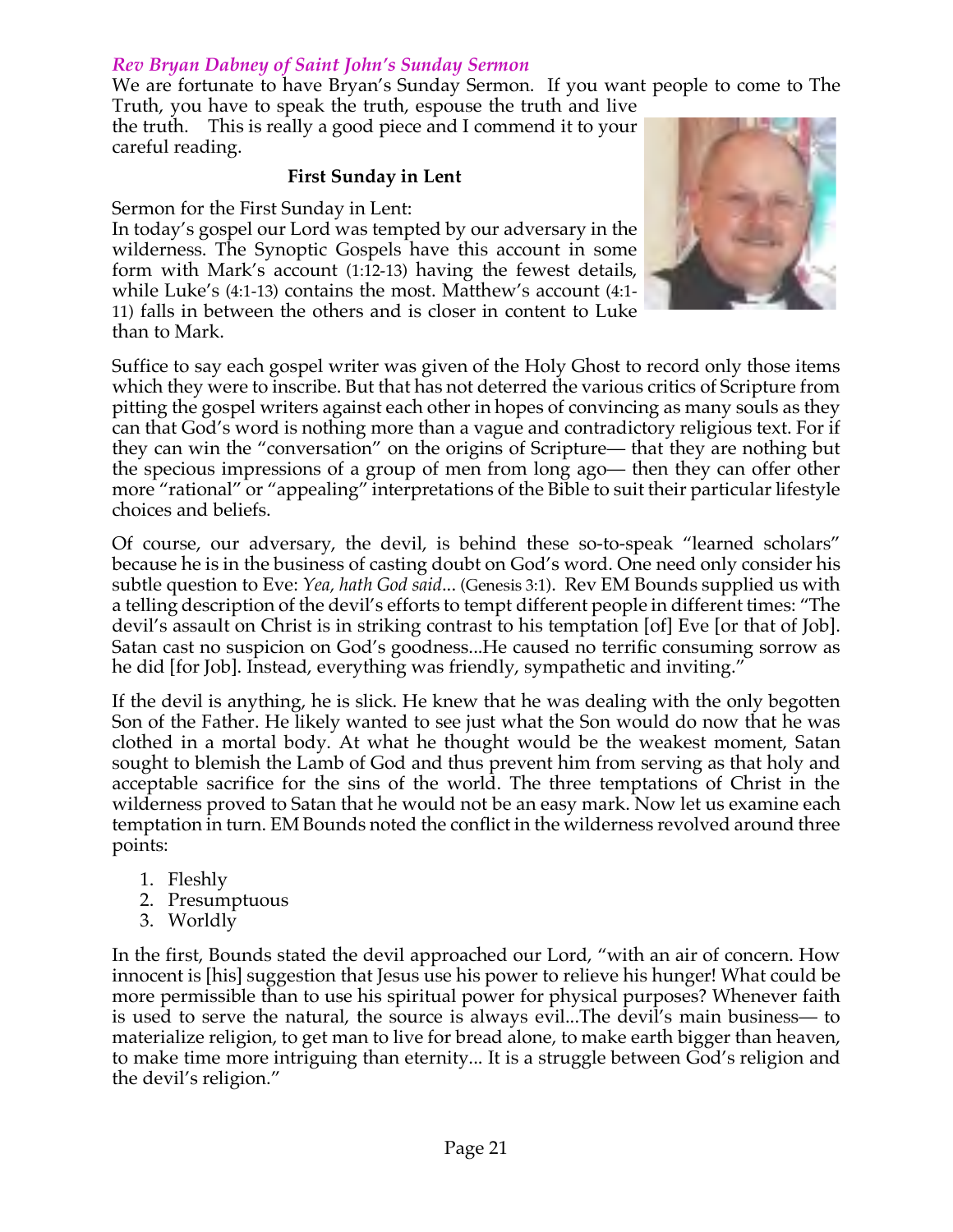And our Lord's response was straight out of the Scriptures. It is written, man shall not live by bread alone, but by every word that proceedeth out of the mouth of God (Deuteronomy 8:3).

In the second temptation, Satan sought a display of godly power when he suggested that our Lord throw himself off the roof of the Temple. Regarding this temptation Bounds explained that, "Satan used all the methods of sensational and abnormal religious practices. He tempted Jesus to take the shortcut by which the principles of genuine faith are set aside and superficial substitutes are brought in to make faith more attractive and popular. Presumption seeks to take man-devised methods, which are easy, sentimental and material instead of God's lowly way of godly sorrow, strict self-denial and prayerful surrender."

God did not intend for Satan to chalk up an easy victory in the wilderness over his Christ. And God the Son did not succumb in his mortal flesh for note his reply again from Deuteronomy (6:16), *It is written again, thou shalt not tempt the Lord thy God*.

The third temptation of Christ is the one which every unregenerate person desiring power would blindly accept. Satan is the god of this world (II Corinthians 4:4) and he offers its power and pleasures to whom he wills with one important proviso. Examine Luke 4:5- 7, *And the devil taking him up into an high mountain, shewed unto him all the kingdoms of the world in a moment of time. And...said unto him, all this power will I give thee, and the glory of them: for that is delivered unto me; and to whomsoever I will give it. If thou wilt worship me, all shall be thine*. Bounds said of this temptation, "the world with its kingdoms and its glory... are the rewards for devotion to Satan and worship of the devil... How [he had] massed all of his forces! Religion invoked. The world and the flesh conspired under Satan's power, to tempt the Son of God."

But our Lord did not fail. His response was plain, simple and scriptural (Deuteronomy 6:13), *Get thee behind me, Satan: for it is written, thou shalt worship the Lord thy God, and him only shalt thou serve*. At that moment, Satan left him and angels came and ministered unto him.

Thankfully, our Lord Jesus Christ overcame the world, the flesh and the devil, and so this event was set forth within the scriptures for not only our eternal good, but to give glory to the Godhead because he cannot be triumphed over by the evil one. The devil sought to impugn the word of God in his encounters with Eve, and Job. Still, winning against mortals is one thing; but there has not been, nor ever will there be, a victory by Satan over the Godhead.

So, what should we take away from this lesson? Since our Lord is a conqueror, we are as well through faith in his blood. Paul reminds us concerning the temptations we face in this life that, *There hath no temptation taken you but such as is common to man: but God is faithful, who will not suffer you to be tempted above that ye are able; but will with temptation also make a way to escape, that ye may be able to bear it* (I Corinthians 10:13). The temptations of our Lord highlight the current spiritual war we are involved in every moment of our earthly life. And until our Lord returns for us, we will face many trials and temptations perpetrated by our adversary. What we can count on, as true and faithful Christians, is that strong arm of the LORD to sustain and help us through those times for as our Lord Jesus said to close the Gospel of Matthew, *and lo, I am with you alway, even unto the end of the world*. (Matthew 28:20)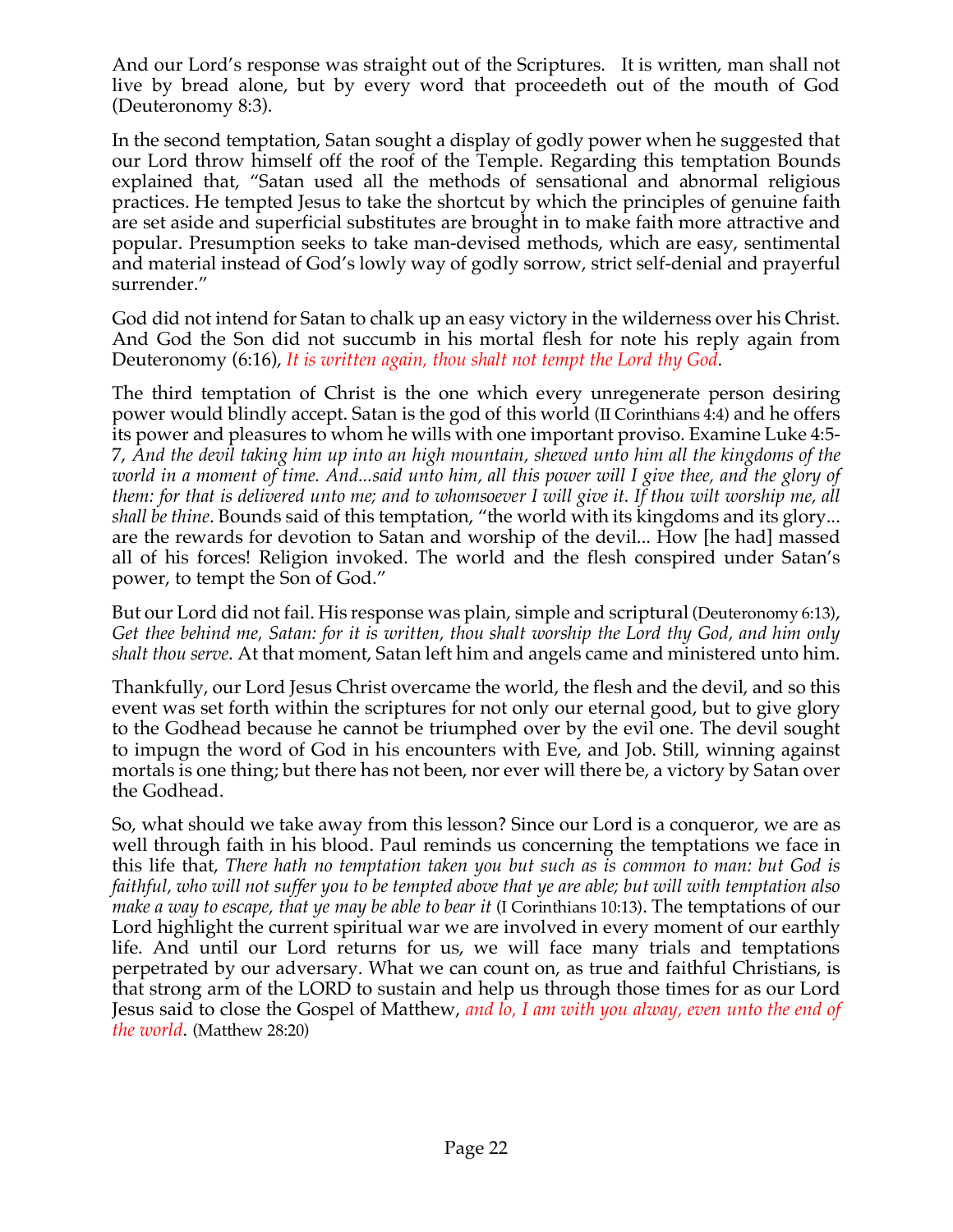Let us pray,

**ATHER**, assist us in this our spiritual warfare; that we being so guided and governed **FATHER**, assist us in this our spiritual warfare; that we being so guided and governed<br>by the Holy Ghost, will avoid the temptation and snare of sin, and claim that victory which thy Son claimed not only in the wilderness but at the cross; for this we ask in Christ's name. *Amen*.

Have a blessed week, Bryan+

#### *People in our Prayers* - http://faithfulcenturionprayerteam.blogspot.com/ **Why? Prayer is an extremely important activity.**

It is not that God knows not our needs, for He surely does. Yet, Jesus commanded us to ask God for those same needs. In addition to the obvious of asking God for help, offering thanksgiving and the like, prayer helps us focus our thoughts on how we might do God's work.

The Prayer Team of the Anglican Orthodox Church was established to help our members and fellow Christians pray for those in need and to give thanks as well for the blessings we have been granted.

#### **Who can be on the list? Do I have to be a member of the Anglican Orthodox Church to be prayed for?**

No! The only qualification to be on the list is that you want our prayer team to pray for you. We are Christians and are happy to pray for you, no matter who you are. If you want help from God, you are our kind of people.

#### **What is the commitment from the prayer team?**

Each member of the team will pray for the desired outcome at last once per day.

#### **How do I get myself or someone else on the prayer list?**

You can email one of the prayer team leaders: Jack - jack@faithfulcenturion.org or Dru dru@ faithfulcenturion.org, or call the office at (619) 659-3608 or fill out a prayer card at your church.

#### **What should I ask for?**

Depends on what you want. Some people merely want God to be asked to heal their ills and be mentioned by their first name, others want a specific outcome and / or have more of their personal information known to the team. Ask for what you want. It is your desire and need for prayer the team is attempting to meet. For typical examples, see the list below.

#### **Updating the Team**

If you are on our prayer list, or if you have submitted a person that you have asked us to pray for, please update one of the team members or Hap in person, by telephone or email. It helps to be able to pray specifically for these individuals including their specific needs; plus if they get better, it is our happy duty to give thanks!

Please note that on the yellow (maybe green or orange if you get an old one) cards at church, you can ask that those to be prayed for have their names disseminated to the prayer team. Those names will be said in church and appear here. Or, you can ask that their names and purpose be kept confidential, then only Hap will know to pray for them.

#### *Prayer List Notice – If you have someone on the prayer list and their needs have changed, please let us know. We'd like to update our prayers to reflect the need and most important to give thanks!*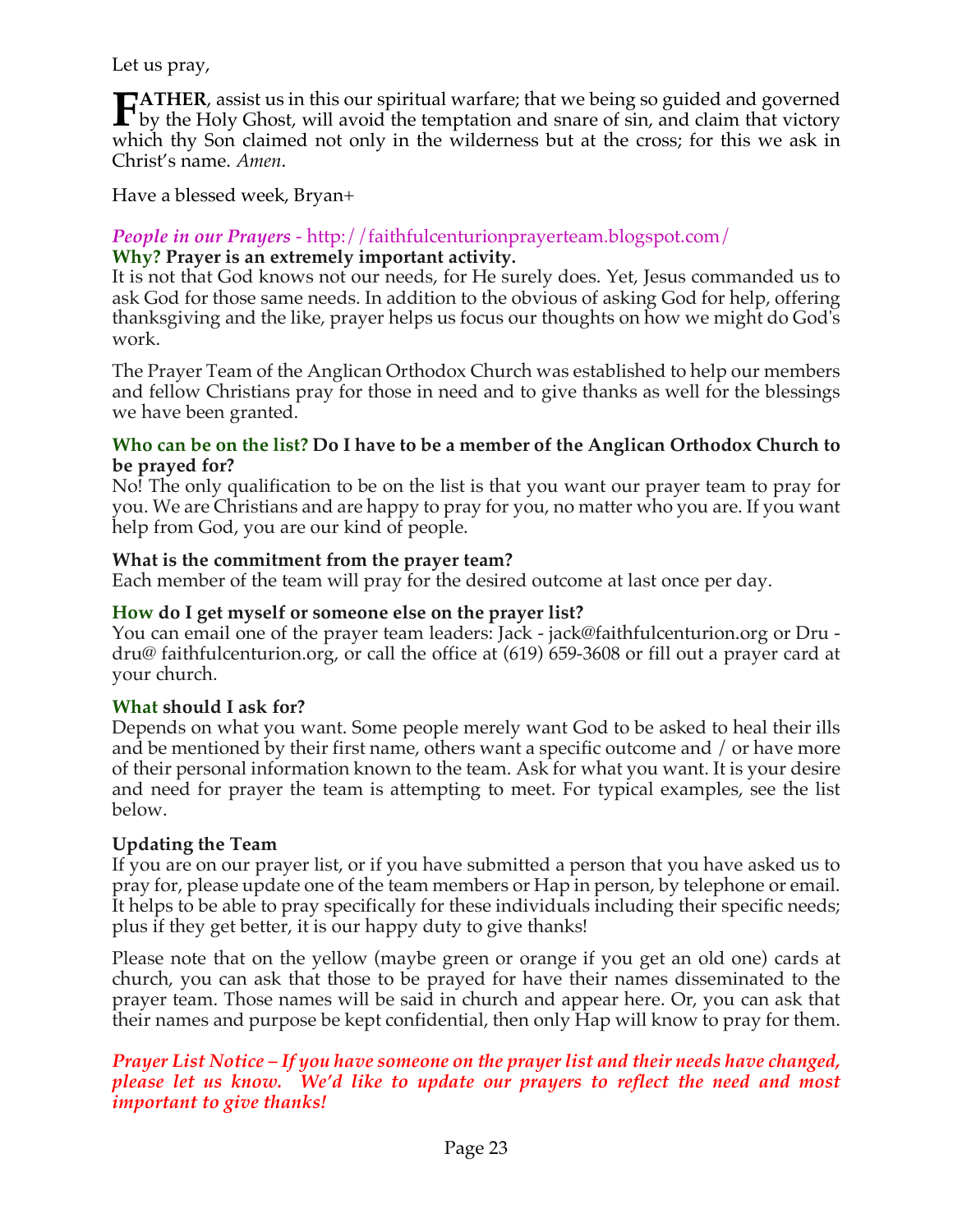#### *Immediate Prayer Please*

- *Shamu* is undergoing exploratory surgery at John Hopkins hospital tomorrow to see what is going on in her abdomen. Please pray the medical team treating Shamu might pay attention, do their very best and be open to God's guidance.
- *Evelyn*, an 88 year young woman recently experienced a TIA affecting her sight, speech and walking. Please pray for God to guide those treating her and for her to let God carry her worry.
- *Tricia* broke her left arm and it seems to be healing slowly. Please pray God will enter in to her, help her to immobilize her arm and knit the bones together so that she will not require surgery. She would appreciate your prayers for healing and patience.
- *Chelsea Brown* has need of God's strength and guidance for her, her daughter Lauren and those around her. Her life has been in turmoil for the past two years. Chelsea was in an accident which left her without the use of her right arm for almost two years, though after two surgeries it is back, her daughter has had three sets of lung blood clots, dropped out of college and lost her job and car due to another accident. Things are very bad for them, they need housing as they are about to be evicted from their current apartment. Please pray that God will give them the direction and strength they need and that the government officials in Raleigh will see clear to provide housing.
- *Dakota* had to be life flighted from Enterprise to Birmingham, Alabama. He is having seizures. Please pray for peace of mind and soul for Dakota and his family and for inspiration and understanding for the medical team treating him that they might find a solution to the seizures.
- *Ron Cole Klages* is a patriotic former Marine who has debilitating blood clots pursuant to cancerous growths on his liver and unknown other places. His doctors will inform of clinical findings on Monday for further treatment. Please pray for the medical team treating Ron that they might pay attention, do their very best and be open to God's guidance.
- *Jill* was on life support; her family members traveled a great distance to see her and returned home safely. Jill's condition improved to critical, but needs your prayers to continue her recovery.
- *Samson Hendrik* has prostate cancer and his kidneys are not working. Pray our Lord Jesus Christ will be close to him and his family of friends during this illness.

#### *Birthday*

*Dru Arnold* celebrated her 63rd birthday on 2 February 2018; she saw her shadow, thus six more weeks of winter. But, in Southern California, that is not so bad.

#### *Travel*

*Tricia* is traveling the British Virgin Islands for work. Pray she has a safe travel and a productive time there.

#### *Departed*

*Herb McCormick (86)* left earth for home on 12 February 2018. His faith wass great, his will strong. Please give thanks for his time here on earth and pray for comfort and strength for his family, in particular his stepdaughters Jieun and Sungeun, and his friends, in particular Jerry.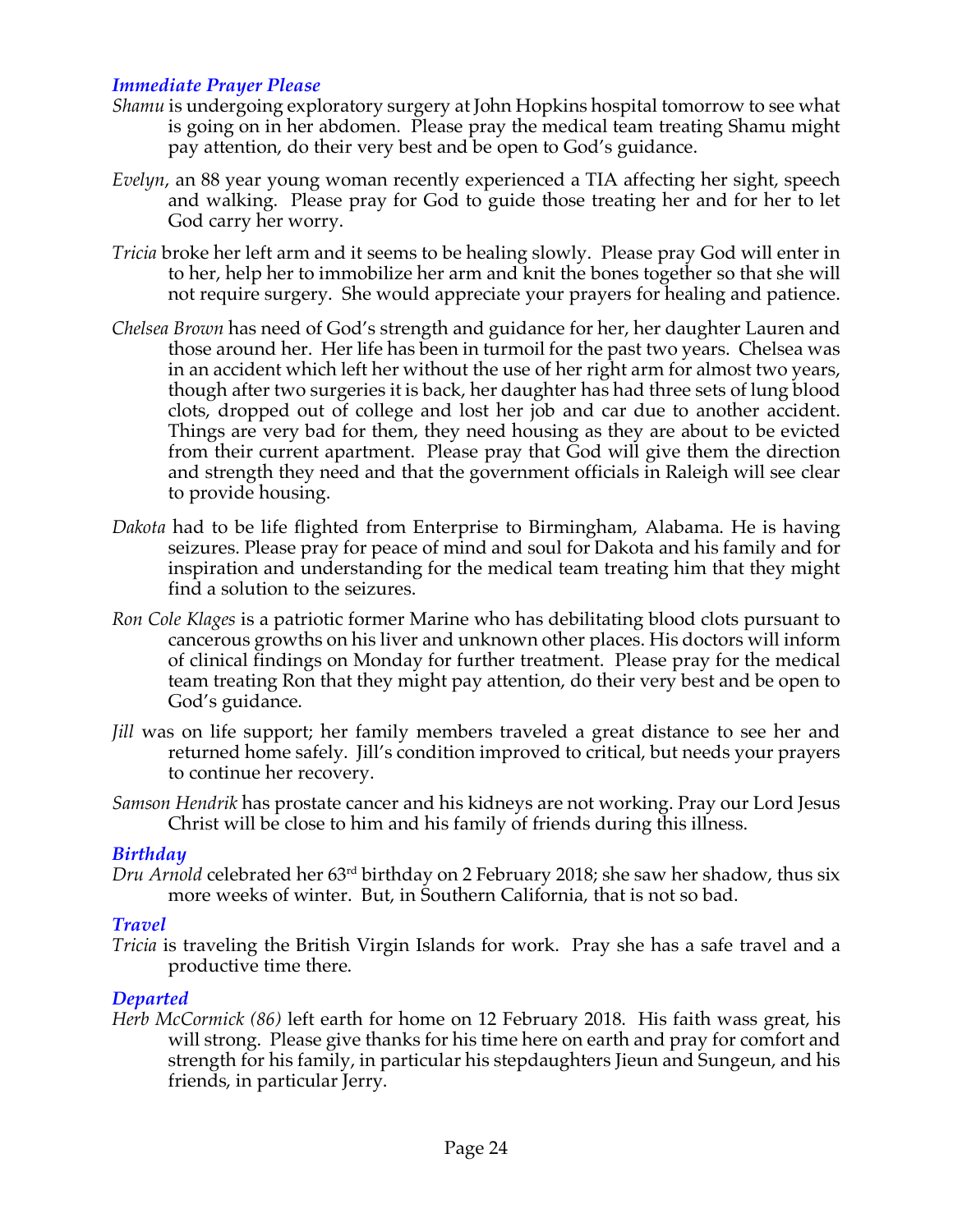#### *Move*

*The Thomas Family* are now in Virginia on what was to be a headquarters tour. Pray for peace of mind for Kurt and for Mary and the kids.

#### *In need of a miracle or understanding of God's Plan*

- *Doug Lambert* has been battling sepsis of unknown origin. For twelve weeks they have not been able to find the source of the problem. He is very weak and concerned that no one can find the reason for the infection. He asks that you pray for the medical team treating him to do their best, to be open to God's guidance and for him to keep his trust in the Lord and not worry.
- *Neal* has heart problems and is very weak, he also has COPD, kidney problems, his potassium is too high, he came back from the point of death. He is now home and permanently on oxygen. He is doing well, for that he and his family are grateful and ask your thanksgiving prayers. More importantly, please pray Neal will accept salvation through our Lord and Savior.
- *Paul* is in hospice and ready to meet His Lord. Please pray for Paul as he prepares to go home to be with his family who have gone before him. Pray for the faith of his family to build and the transition to be good.
- *Dot* is an elderly woman with liver cancer. Please pray for Dot as she prepares to go home to be with her family who have gone before her. Pray for the faith of her family to build and the transition to be good.
- *Mrs. Tiffany (90)* has chosen to refuse extraordinary care as it will not gain much earthly time. The Tiffanys have been together for a long, long, long time. Pray for Mrs. Tiffany and her husband as together they begin this Journey to be with their Lord.
- *Saundra* is in ICU with congestive heart failure after a heart operation. She is aged and frail. Saundra is near the end of her time here on earth. Please pray for comfort, understanding, strength and guidance for Saundra and her family who will of necessity remain behind. Pray for the love of God to stay foremost in their hearts.
- *Polly* is in hospice care with dementia and spinal stenosis. Please pray for her as she prepares to go home to be with her family who have gone before her. Pray for the faith of her family to build and the transition to be good.
- *Ron* had a Heart Attack, at the hospital he found out he also has Kidney Cancer. He is a man of faith and is in need of prayer for his health and that the Lord will provide strength for his family.
- *Kathy Cox Merritt* has been receiving Chemo and 12 November 2016, had bowel resection surgery and was given a very bad prognosis. Kathy just retired as an RN in Orthopedics at a local hospital; sometimes a little medical knowledge can be dangerous to the patient but she remains positive. Please pray for Kathy's healing and peace and comfort for her and her family, both spiritually and physical
- *Krysti* is off life support and able to talk, please give thanks for the good news. She is still unable to feel her legs. When that comes back she will go to a rehabilitation facility. Krysti has used drugs, has high blood pressure, is diabetic and has organ failure. Her families are with her and will appreciate your prayers.
- *Pat* has metastatic osteosarcoma; there is little that can be done. Please pray for a miraculous remission; that Pat's remaining time here on earth might be good. Help Pat and family put their trust in the Lord and let Him carry their sadness, fear, worry and terror.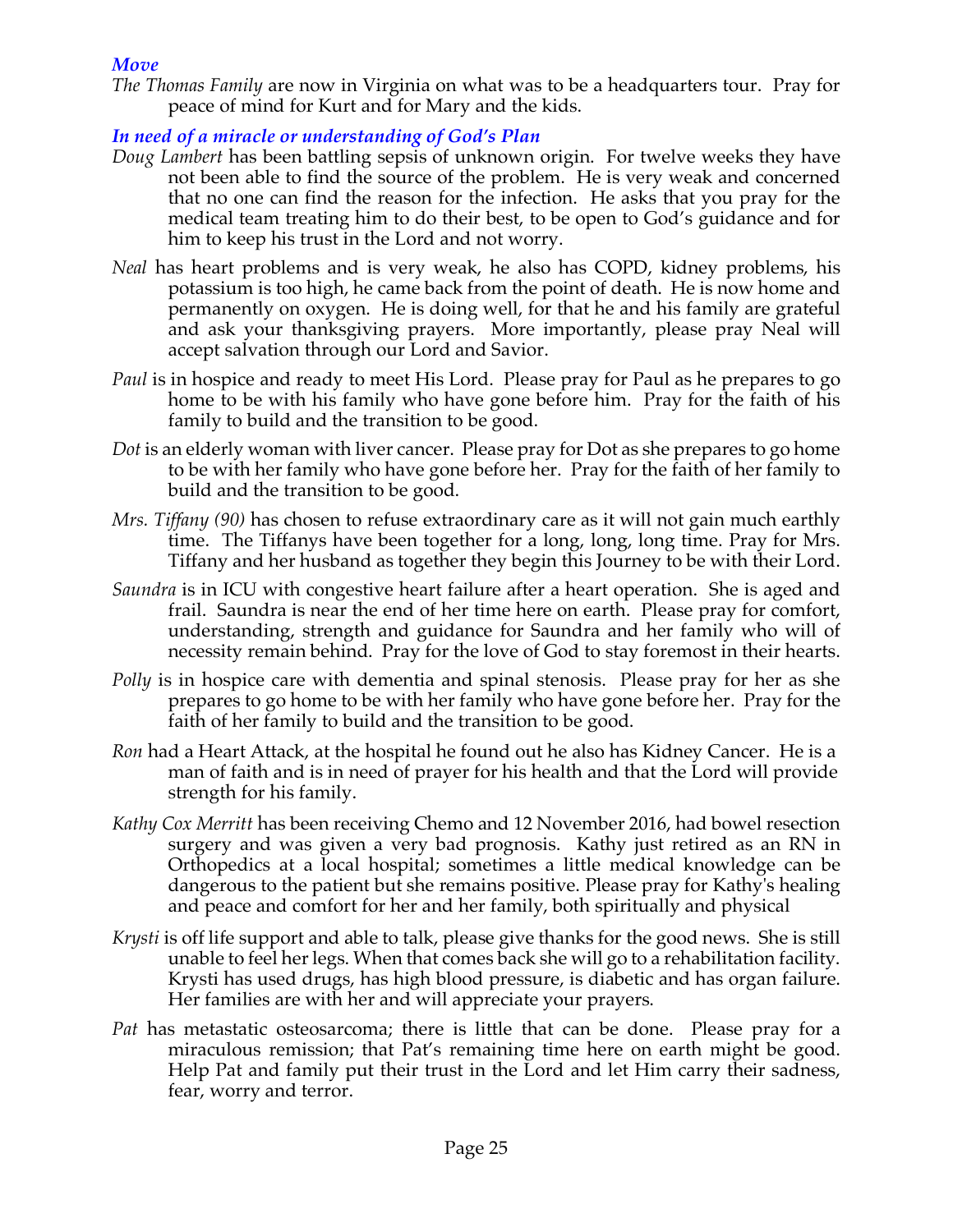- *Amy* has been diagnosed with metastatic melanoma and has cancer all over her body, and in one of her kidneys which are no longer functioning. Amy and her family have asked for prayer to stop the growth and to aid the family financially with the medical bills. At present she has to have surgery every two months to place stents. Pray Jesus will be close to all.
- *Gemma Dillinger* has been treating for breast cancer for over a year now, after surgeries, radiation and chemotherapy, she is reaching the limit of her tolerance with no end in sight. Please pray for her to gain strength and ground on the cancer. Help her to continue with her faith in our Lord, she is not afraid to go home, but wants to make sure it is time. Pray she will be encouraged to not give up until it is her time to go and that her time here on earth with her family will be good.
- *Janet* has had a blood borne cancer for several years. Her faith in the Lord is great and she is ready to be with Him. Pray she will be encouraged to not give up until it is her time to go.
- *Holly* has had Colon Cancer, Breast Cancer and now it is in her spine. Please pray for guidance for the medical personnel treating Holly, for a miraculous remission; that Holly's remaining time here on earth might be good. Help Holly and her family put their trust in the Lord and let Him carry their sadness, fear, worry and terror. Pray for strength and courage for Holly.
- *Tim* was on a kidney transplant list and started dialysis and was taken off the transplant list for a heart problem that required stents, while putting in stents a leaking valve was found. A port was put in and something happened and it has to be redone. In several days he will have a valve replaced, after heart surgery and recover he will go back on the transplant list. Please remember him in prayer in the days and weeks ahead. Pray he will put his worry on God's shoulders so he might be at peace and rest. Pray for those treating him that they might pay attention and do their best.
- *Marilyn* has been diagnosed with non-operable pancreatic cancer. Please pray for a miraculous remission; that Marilyn's remaining time here on earth might be good. Help Marilyn and her family put their trust in the Lord and let Him carry their sadness, fear, worry and terror.
- *June* found she has a recurrence of colon cancer, which is now Stage Four, that is it has spread. Please pray for a miraculous remission; that June's remaining time here hon earth might be good. Help June and her family put their trust in the Lord and let Him carry their sadness, fear, worry and terror.
- *Leon McKay* suffered a stroke a few weeks back that has left him unable to speak and while undergoing evaluation the doctors also found he has a very aggressive cancer. Please pray for a miraculous remission; that Leon's remaining time here on earth might be good. Help Leon and his family put their trust in the Lord and let Him carry their worry.
- *Rev. Thomas Brooks* is not improving and being kept alive by artificial machines. Please pray for a miraculous recovery and if that not be God's Will, a rapid passing to home. Help Thomas' family put their trust in the Lord and let Him carry their worry.
- *Ronnie* has kidney cancer that has spread and the surgeons are very concerned. Please pray the medical team to formulate a successful treatment plan and for a miraculous remission; that Ronnie's remaining time here on earth might be good. Help Ronnie and family put their trust in the Lord and let Him carry their worry.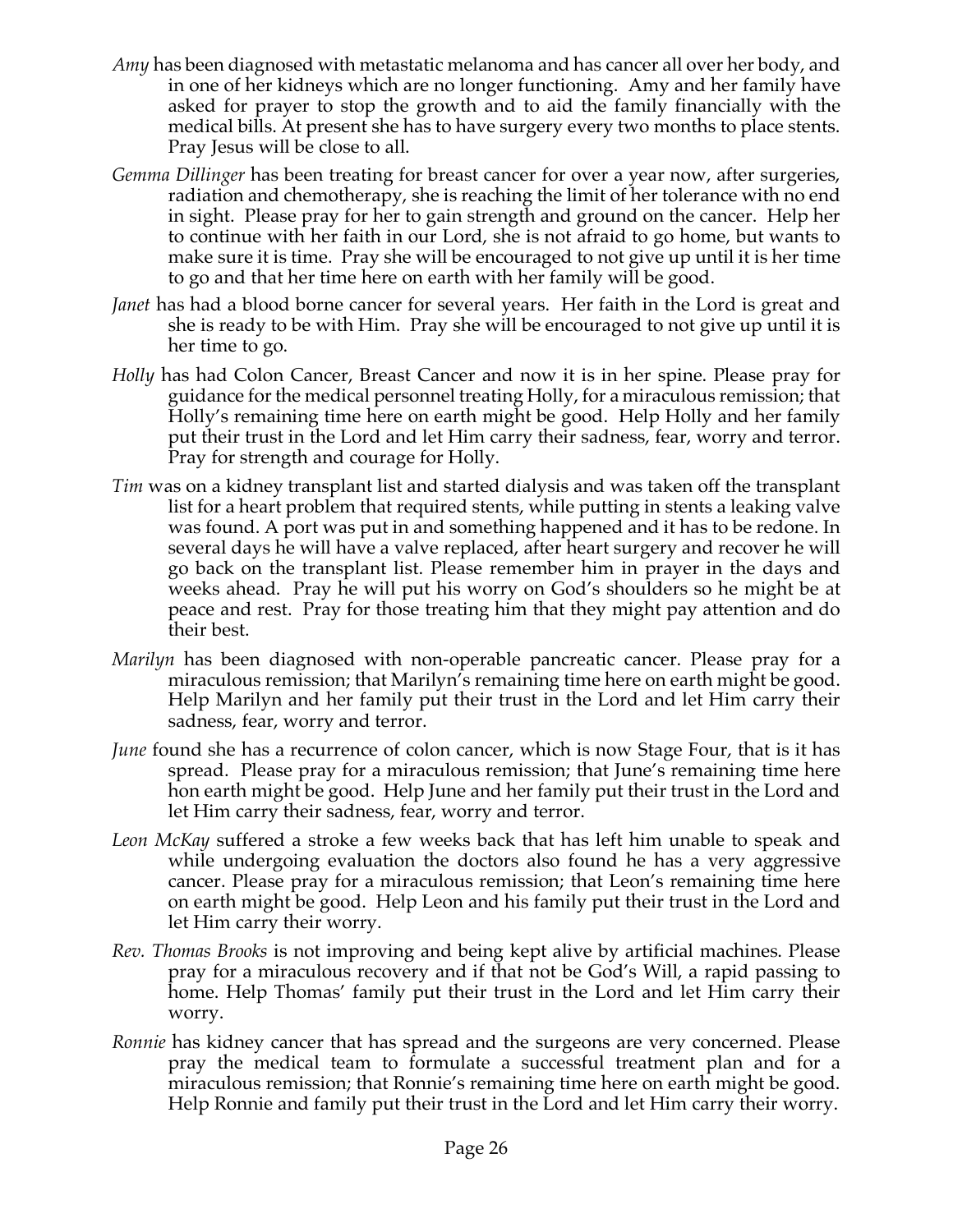- Levi was cancer free for 4 years and just discovered he has kidney cancer. Levi has a great deal of faith and said whether he is healed or God takes him home he will be fine. Please pray for the medical team to pay attention and to their best and for a good outcome. Pray also that Levi and family will be able to put their worry on God's shoulders. In particular, please pray for pain relief; Levi is 22 years old.
- *Ray Daley* is a member of the Royal Canadian Legion and served his country during the Korean War era. Ray is taking chemotherapy treatments for cancer. Meanwhile his son Trevor is in the hospital in a coma and seems to have lost the will to live.
- *Pat* has been under treatment for colon cancer for some time. He has had major complications the last few days and your prayers will be appreciated by family and friends.
- *Dorothy* had pneumonia, on checking her lungs they found tumors which permeated the lung area. Further investigation found a primary site in the colon, with the lung being secondary. It would appear there is no viable treatment at this time. Please pray for a miraculous remission; that her remaining time here on earth might be good. Help Dorothy and her family put their trust in the Lord and let Him carry their worry.
- *Becky* has fourth stage metastasized lung cancer and is not doing well with chemotherapy treatments. Please pray for Becky and her husband as they are together during this difficult time in their lives.
- *Jane* has fourth stage cancer and is not doing well. Please pray for Jane and her family as they are together during this difficult time in their lives.
- *Colleen* has been battling pancreatic cancer over the last year and it has now spread to one of her lungs. Please keep her and her family in your prayers.
- *Christine* has cancer of the colon, which spread to her liver; she is receiving chemotherapy and is having difficulty eating. Please pray for the medical team treating her to pay attention and do their very best; pray also for confidence in our Lord for Christine and her family.

#### *Homebound or Infirm*

- *Sarah* had to move to an Assisted Living Home and has found the adjustment very difficult. Please pray she will come to terms with the situation and that her Lord Jesus will be close to her. She recently lost 30 pounds and her eyesight is deteriorating. Pray her appetite will improve and her eyesight will return to normal. Most of all, please pray our Lord Jesus Christ will be close to her at this difficult time.
- *Larry H* has general weakness as the result of extreme fatigue. Larry is now up and about, walking without assistance. The depression is still a part of his life. Due to several chronic illnesses, he will never be able to live on his own. On the other hand, he has been transferred to a facility near his former home so he will be nearer his friends. Larry has difficulty with the lack of what he considers fairness in the Word. Please pray for help for Larry to put his trust in the Lord, relax and build strength and give Pastor Roy guidance on helping him.
- *Laurel Bessessen* (95) has begun to lose her mental abilities to recall people, places and things around her. Her family is no longer able to care for her at home and she is in a skilled care facility. She is the last of that family's generation. Please pray for the mental degradation to stop or for her to leave for home. Pray for her family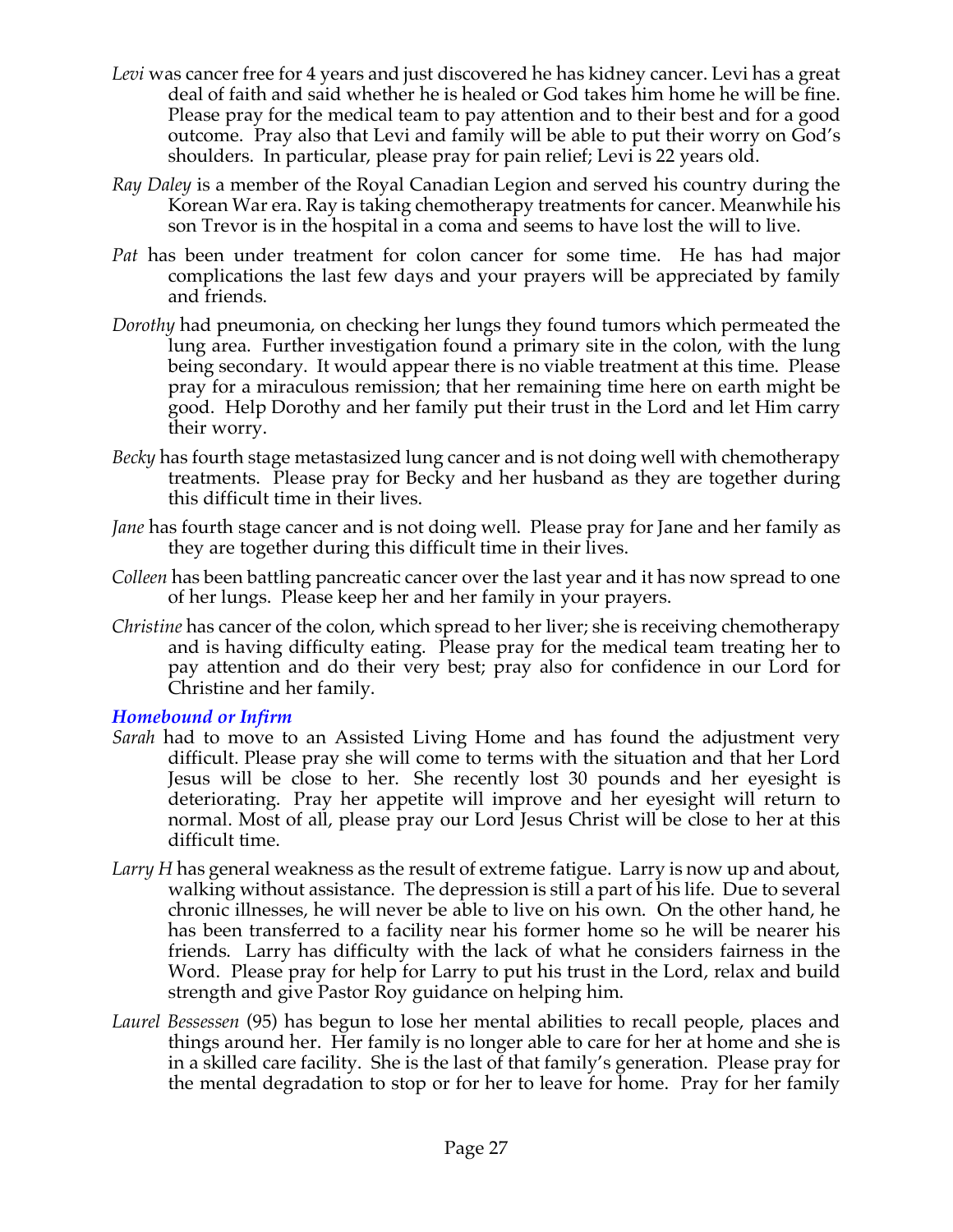who do their best to care for her, visiting every day; for her children Cookie, John and Bill, as well as the other members of the family.

- *Judith Clingwall* is afflicted with Multiple Sclerosis (MS). She is currently in Laurel Place, an extended care facility in Surrey, British Columbia. Please pray for remission of the disease so she might return home to her family. Pray also for strength for her husband Martin as he deals with all the problems and stress of Judith's situation.
- *John* has Alzheimer's pray he will call on God to help him as he deals with this.
- *Steve,* brother in law of Paul Martin, appears to have early onset dementia. Steve had teenage children and is very concerned for them. Please pray for the disease to stall or abate and for peace of mind for Steve and his family.
- *James* is on oxygen all the time, this is bothersome to him and terrifying as well. Please pray for James to put his worry, his bother and his terror on the Lord. Pray for strength and guidance for James and his family. They suggest this verse, I am thine, save me, for I have sought thy precepts.
- *Joan* has had serious medical problems that have kept her confined. Please pray her health will remain stable.
- *Norma, Sara's* mother is in a state of deteriorating health, both physically and mentally, with both dementia and Alzheimer's She is slowly drifting away, though she still recognizes Sara and prayer gives her a sense of peace. Please pray for both Sara and her mother to put their cares and worries on God's shoulders so they can deal with the many problems involved.

#### *Surgery*

- *Maria Carla* is going to the hospital for corrective surgery. Pray our Lord Jesus Christ will be close to her as she has this operation. Pray for her father who will be taking her a long distance for the operation.
- *Marcia* has had a biopsy of a mass in her breast which indicated a tumor that must be removed. Pray the surgical team will be open to guidance, pay close attention and do their very be Pray for peace of mind and trust in God for Marcia and her family.
- *Edware* is having his fourth back surgery (in the last four years) Please pray for the medical team to pay attention and to their best and for a good outcome. Pray also that Edware and his family will be able to put their worry on God's shoulders.
- *Jeff* has been undergoing surgery, chemo and radiation since October for pancreatitis and Pancreatic cancer. Please pray for the medical team to pay attention and to their best and for a good outcome. Pray also that Jeff, his wife and family will be able to put their worry on God's shoulders.
- *Albert* had a pacemaker installed recently. He will require surgery soon for a leaking heart valve and has just been told he has esophageal cancer. Pray he will turn to God and come to know Him on a more personal basis as the days go by.
- *Mario* has early-diagnosed prostate cancer and had surgery. Pray for complete remission and that Mario and his family will be able to put their worry on God's shoulders.
- *Eddie* has upcoming bladder surgery. Please pray for the surgical team to pay attention and to their best and for a good outcome. Pray also that Eddie and family will be able to put their worry on God's shoulders.

*Testing and Treatment*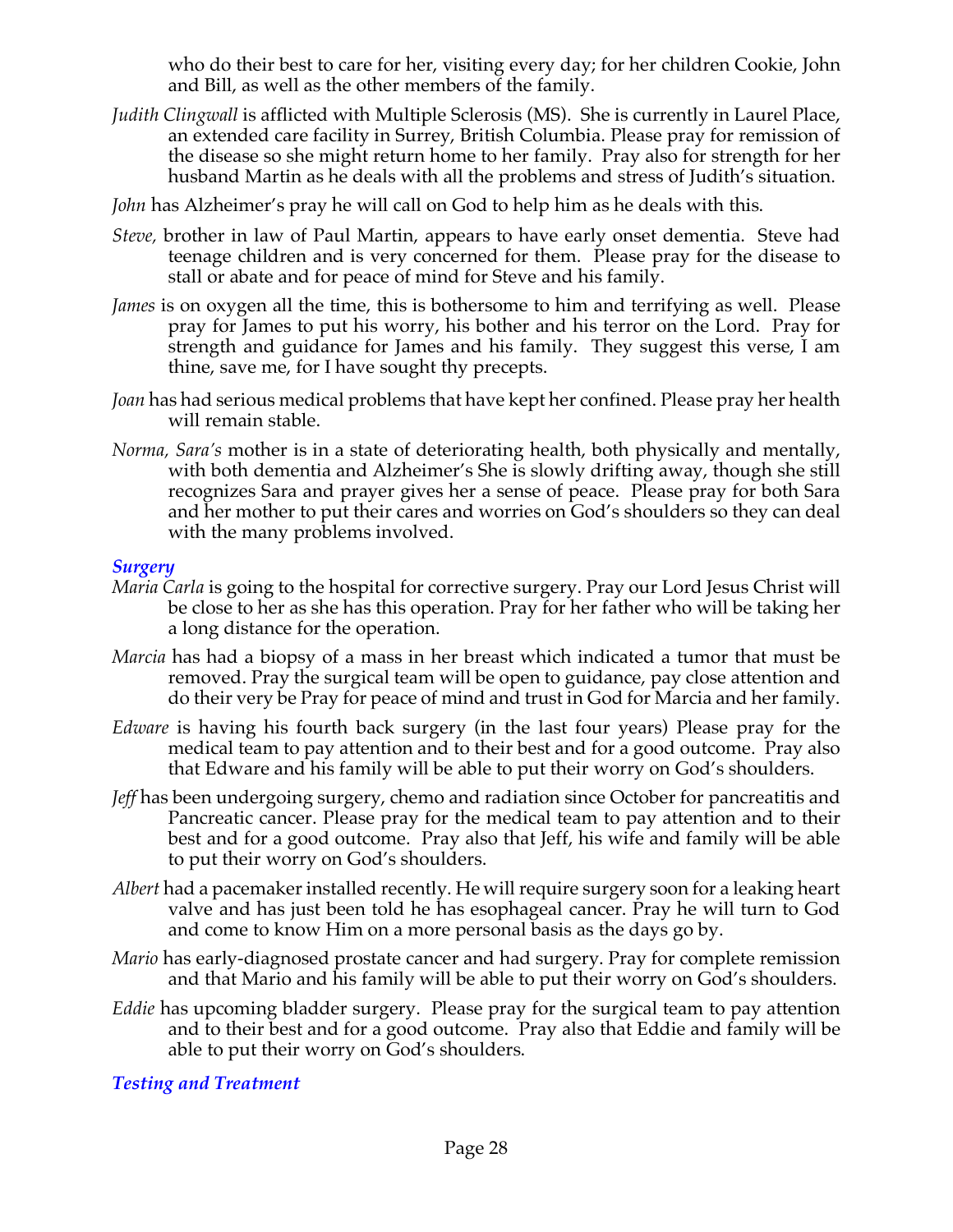- *Dru Arnold* has a ruptured tendon in her left ankle. She asks that she be guided to the right treatment and the medical team treating her will be open to God's guidance, pay attention and do their very best.
- *April and her husband* ask you prayers for the Lord to guide them and lead them both to the correct medical care; and that the family may receive comfort in the process.
- *Michael Moriarty* has been diagnosed with upper duodenal cancer which is the upper section of the small intestine. It is fairly rare and they have not decided how to treat him. Pray with Michael, his family and friends that the medical insurance people will fulfill their obligations and the physicians treating him will be guided in their assessment and treatment plan, for a full and speedy recovery to good health and for continued trust in the Lord for Michael, his family and friends in this worrisome time.
- *Chloe Mayo*, granddaughter of Justice Roy and Kayla Moore, good friends of Bishop Jerry, suffered a serious kidney attack possibly resulting from strep. Pray her family and friends the physicians treating her will be guided in their assessment and treatment plan, for a full and speedy recovery to good health and for continued trust in the Lord for Chloe, her family and friends in this worrisome time.
- *Josh* has two little children and just discovered he has a rare form of Cancer. Please keep him and his family in your prayers in the days ahead.
- *Ross* an elderly gentleman has been diagnosed with Leukemia. Ross has had good health until now, your prayers at this time will be appreciated by his family and friends.
- *Carman* was just diagnosed with breast cancer. Pray for her family as they continue to help her get the proper care. Pray with Carman, her family and friends that the physicians treating her will be guided in their assessment and treatment plan, for a full and speedy recovery to good health and for continued trust in the Lord for Carman, her family and friends in this worrisome time.
- *Kathie Lynn Holter* sister of Rev Phil Ternahan, was just diagnosed with Stage Four lung cancer (never smoked) which spread to the brain. She was operated on 26 June 2016. Please pray with Kathie, her family and friends that the physicians treating her will be guided in their assessment and treatment plan, for a full and speedy recovery to good health and for continued trust in the Lord for Kathie, her family and friends in this worrisome time.
- *Tina* just found out she has cancer on her left kidney. Please pray for guidance for the people treating her and for trust in our Lord for Tina and her family.
- *Martha* is now home after testing and she does not have cancer, but she does have bad kidneys and is adjusting and getting ideas to work with that. Please pray for guidance for the people treating her and for trust in our Lord for her.
- *Spencer* has been diagnosed with Autism. Please pray for guidance for the people treating him and for trust in our Lord for him and his mother Lorna.
- *Michael* has cancer of the blood and is starting chemotherapy. Please pray for the physicians treating him to be guided in their assessment and treatment plan, for a full and speedy recovery to good health and for trust in the Lord for Michael.
- *Clay* has a large gallstone; he is in poor health and not currently a surgical candidate. Please pray for the physicians treating him to be guided in their assessment and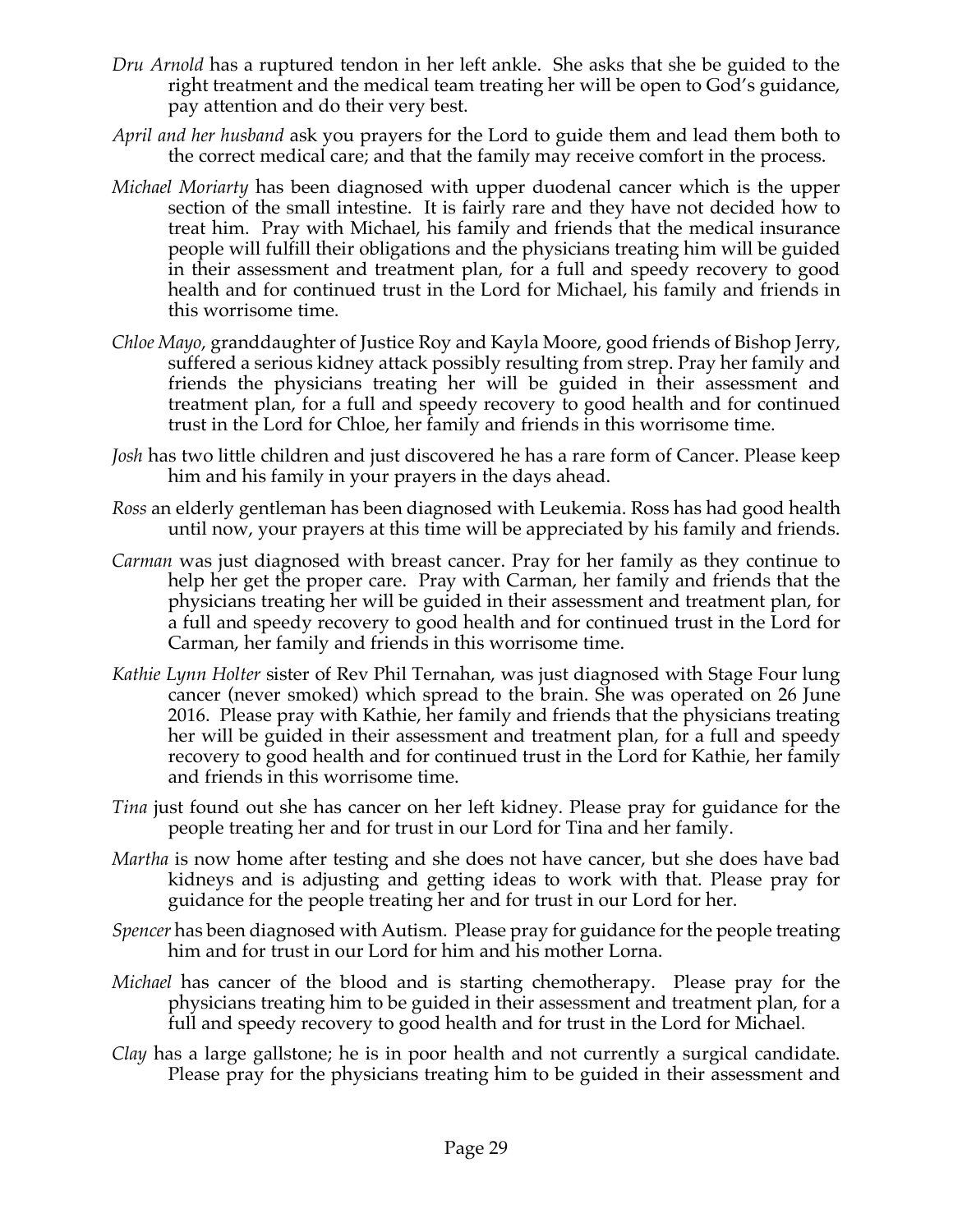treatment plan, for a full and speedy recovery to good health and for trust in the Lord for Clay.

- *Jim Sevier* has been in the hospital for heart related troubles. Please pray with Jim and his family the physicians treating him will be guided in their assessment and treatment plan, for a full and speedy recovery to good health and for trust in the Lord for Jim and his family in this worrisome time.
- *Claude* has been falling and he does not know why. Pray doctors will discover what the problem is and he can continue without any more difficulties.
- *Gretchen* has been diagnosed with severe osteoporosis and is now being treated with exercise, nutrition and vitamins. Please pray with Gretchen and her family the physicians treating her will be guided in their assessment and treatment plan, for a full and speedy recovery to good health and for trust in the Lord for Gretchen and her family in this worrisome time.
- *Pete* has not been well and is back in the hospital with another stroke. Please pray for the physicians treating him to be guided in their assessment and treatment plan, for a full and speedy recovery to good health and for trust in the Lord for Pete and his family in this worrisome time.
- *Mary Lee* has bleeding into her stomach and they cannot find the sources. Mary Lee is in CCU and her husband *Maurice* is not eating until she returns home for is so upset. Please pray for the physicians treating her to be guided in their assessment and treatment plan, for a full and speedy recovery to good health and for trust in the Lord for her, Maurice, as well as the rest of the family in this worrisome time.
- *Glenn Porter, MAJ USMC Retired,* has Interstitial Pulmonary Fibrosis, which causes him to be unable to get enough oxygen into his system without supplemental oxygen all the time. The only real treatment is a lung transplant, without a transplant he has between two to five years here on earth. Please pray for him to continue in his faith and for a set of lungs to become available.
- *Pat* has an aneurism of the brain, pray she will make the right decision on how to treat this problem and it will be healed.
- *Dan* is very sick with cancer and is starting an experimental treatment. This treatment will take Dan away from their family business and put even more stress on him and his family. Please pray for Dan's wife who is meeting with Steve who plans to keep the family business going while Dan is ill. Pray for Steve as he has many new responsibilities.
- *Timothy* has brain cancer. He had surgery and is waiting for the pathology report to find out what kind of chemo he will need. Please pray for continued guidance for the medical team treating Timothy and patience and trust in God for Timothy and his family. Pray also for a full recovery for Timothy.
- *Helen* was admitted from her doctor's office 15 July 2015, as the result of a blood test, to the University of Pennsylvania Hospital with an extremely high white blood count. She and her husband are very active in the ministry of their church and are asking for believers to pray for them and their family, as they are facing very serious problems in the days to come. Please pray for guidance for the medical team and patience and trust in God for Helen and her family. Pray also for a full recovery for her.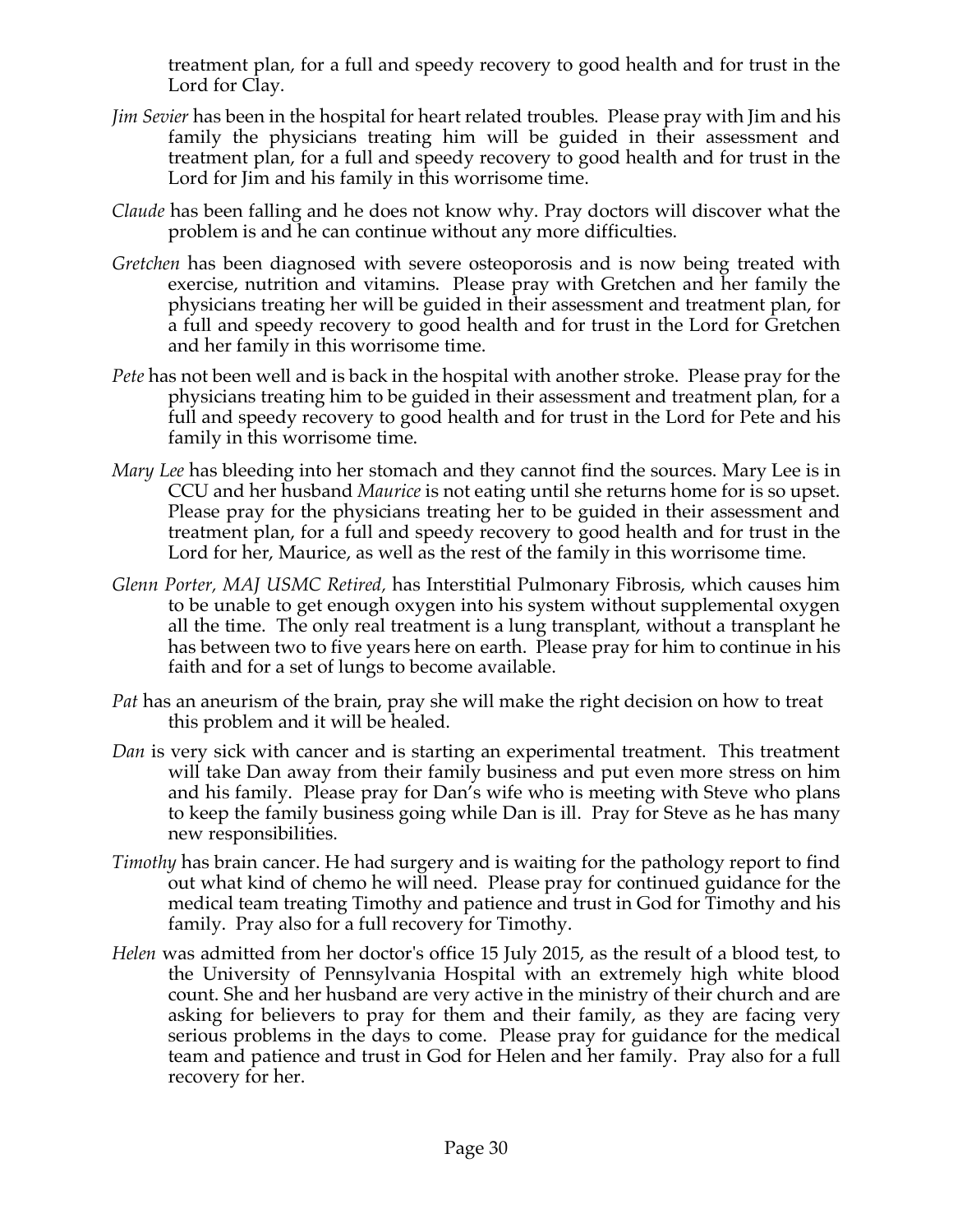- *Elma* has been suffering with headaches for a long time. Doctors have not been able to discover the reason for them. Pray for strength, courage and understanding for Elma and her family; as well as for God's guidance for the medical people caring for her that they might find the best treatment method to banish the headaches completely.
- *Barbara Apple* is bedridden after a fall which left her with two paralyzed limbs. She continues to experience pain in the effected limbs and will be totally bed bound for the remainder of her life. Your continuing prayers for her are appreciated and are great comfort to her. Please pray for Barbara to put her trust in the Lord, look to Him for strength and for her to gain energy so she does not lose the mobility she has; pray for a miraculous full and rapid recovery. Also, please continue to pray for her husband Bob who is her sole caregiver that he will be comforted and strengthened in his time of need.
- *Deborah* has had a stroke, she is doing much better and out of the hospital. She has a problem with anemia and is taking supplements for that. Pray our Lord will be close to her and her family. Pray for strength, courage and understanding for Deborah and her family; as well as for God's guidance for the medical people caring for her that they might find the best treatment method to allow her to heal completely.
- *Rev. Steve Boardman* has been diagnosed with stage 3 cancer. Pray that Jesus will be close and comfort his family and members of his congregation*.*
- *Hang So Ryu* has cancer. Please pray for medical team contemplating and evaluating the treatment that they might be guided to the correct choice and do their very best. Pray also for peace of mind and trust in God for him and his family, as well as physical strength.
- *Olivia,* age 7, has been diagnosed with Stage 3 Lymphoma. The prognosis is good at this time, please pray for medical team contemplating and evaluating the treatment that they might be guided to the correct choice and do their very best. Pray also for peace of mind and trust in God for Olivia and her family, as well as physical strength.
- *Paul* has been hospitalized recently several times because of persistent high fevers. He is being tested and checked by physicians and seems to have a slight scoliosis, a node and Schuermann's disease. Please pray it will be discovered how to treat these problems and healing will begin so he will be inspired to continue his education.
- *Rick* has heart problems. Please pray for guidance for the medical people treating him that they might pay attention, do their very best and make the right recommendations regarding treatment. Pray for help for Rick and his wife Wanda to keep their trust in the Lord and let Him carry their worry.
- *Stacy* has Multiple Sclerosis and was hospitalized for what turned out to be food poisoning. Pray for trust in God for Stacy and Chris as they deal with Stacy's illness.
- *Faye* is in the hospital because she is weak has been receiving blood transfusions. Pray for strength, courage and understanding for Faye and her family; as well as for God's guidance for the medical people treating her that they might find the best course of treatment and allow Faye to heal completely.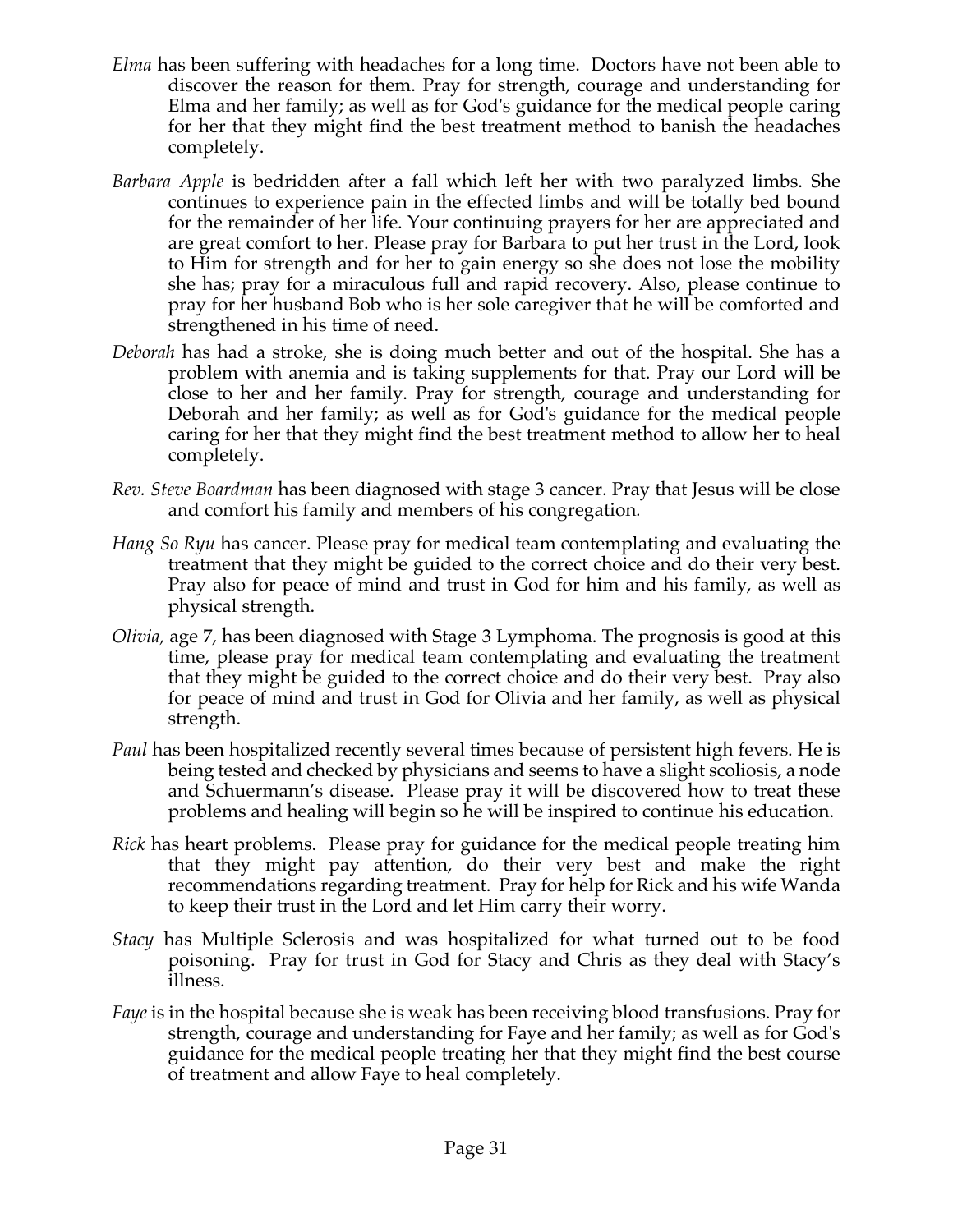- *Tom* has heart and kidney problems. Pray for strength, courage and understanding for Tom and his family; as well as for God's guidance for the medical people treating him that they might find the best course of treatment and allow Tom to heal completely.
- *Harold* is having surgery on 30 September 2016 to repair a hole in his aorta bleeding into the abdomen which caused stroke like symptoms.
- *Joe* has had a preliminary ALS diagnosis. Pray the final diagnosis will something that will allow him to continue taking care of his devoted young family. Pray for strength, courage and understanding for Joe and his family; as well as for God's guidance for the medical people treating him that they might find the best course of treatment.
- *Preston* is reacting poorly to recent neck surgery and now has problems with his liver count; Physicians feel that dialysis will help. There may be a blockage in the bowel and an operation might be necessary. Please pray for the medical team to pay attention and to their best to determine how to help Preston and for a good outcome. Pray also that Preston and family will be able to put their worry on God's shoulders while Preston does his best to facilitate a return to good health.
- *Brenda* is in the hospital because of bleeding on her brain. Please pray for peace of mind and trust in the Lord for Brenda, as well as for her family, and for God's guidance for the medical people treating her that they might find the best course of treatment.
- *Mackenzie* is a young girl with leukemia. Please pray for peace of mind and trust in the Lord for Mackenzie, as well as for her family, and for God's guidance for the medical people treating her that they might find the best course of treatment.
- *Mack* has had diabetes most of his adult life. Circulation in his legs is very bad and doctors are considering amputation. Please pray his medication will help and he will not face amputation. Please pray for peace of mind and trust in the Lord for Mack and for God's guidance for the medical people treating him that they might find the best course of treatment.
- *Michael* has been diagnosed with lung cancer recently after making it through gastro intestinal cancer last year. Please pray for peace of mind and trust in the Lord for Michael and his wife Gayle; as well as for God's guidance for the medical people treating him that they might find the best course of treatment.
- *Adriano* is in the hospital due to high sugar and high blood pressure. He is very weak and will appreciate your prayers.
- *Heather* recently found out she has cancer. Please pray for peace of mind for her and for the medical team treating her will be guided to the right solution.
- *Jim* has had an aneurism and blood clots. Pray that healing will come.
- *Georgia* has liver and pancreatic cancer. The doctors are evaluating whether to do surgery and how to tackle the disease. Georgia is a faithful Christian and appreciates your prayers. Pray for God's guidance for the medical people treating her that they might find out the source of the problem and best course of treatment. Pray also for peace of mind and trust in God for Georgia and her family.
- *Lana's* doctor found something on her lymph nodes and ovaries. Pray for God's guidance for the medical people treating her that they might find out the source of the problem and best course of treatment. Pray also for peace of mind and trust in God for Lana and her family.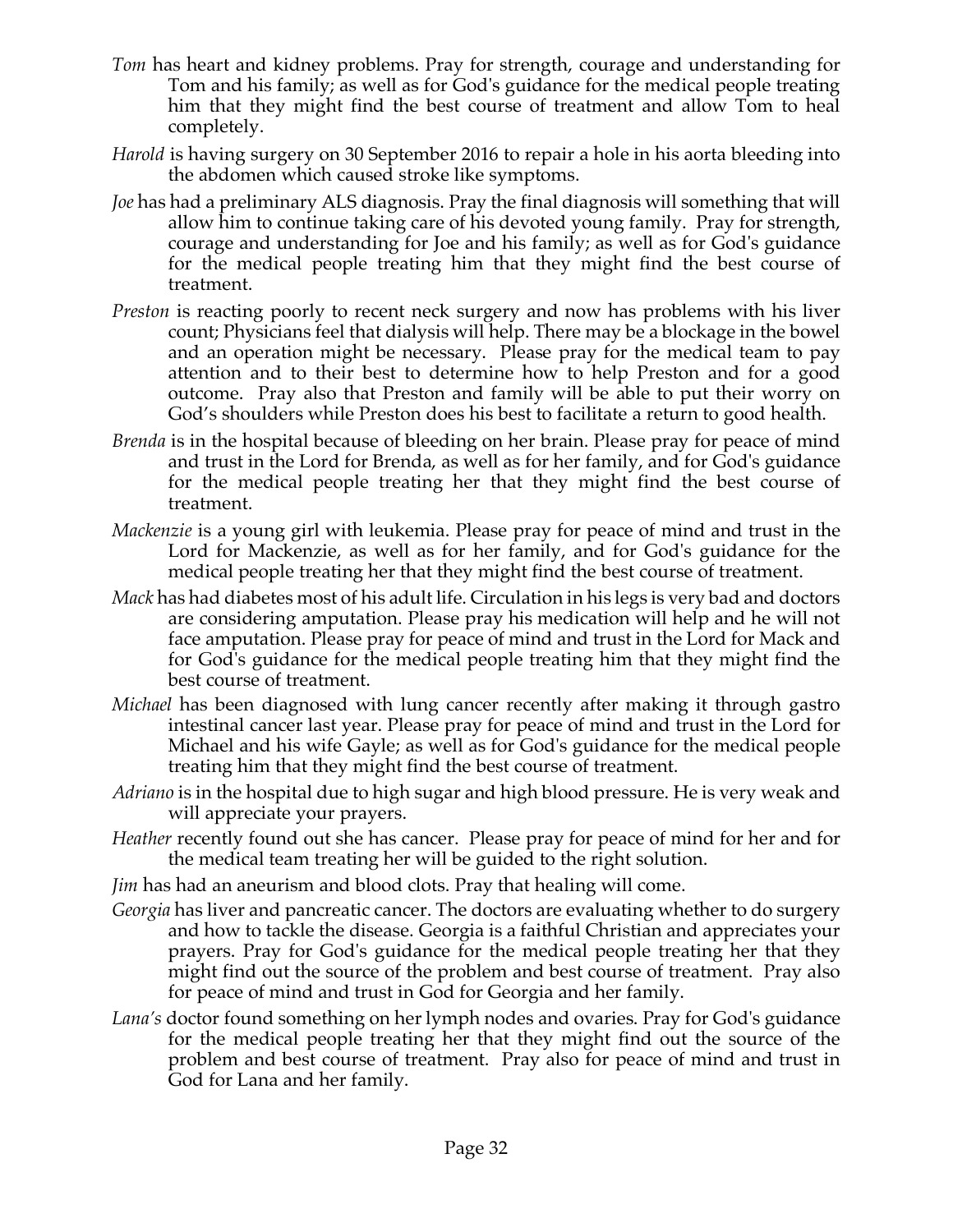#### *Healing*

- *Kurt Thomas* asks for your continued prayer that his body not reject his transplanted heart parts Pray also for Kurt to accept what he cannot do at present and concentrate on what he can do. This is a very foreign situation for this Christian warrior. He needs God's help to adapt and prosper.
- *Vladia* had a right knee replacement which went well, but since the operation she is experiencing very painful side effects from medicine, very low hemoglobin and also back problems. She has been transferred back to the hospital to help correct these problems. Please pray the doctors will seek God's Wisdom and come up with a plan to help her get back on her feet and have some normalcy in her life.
- *Madisun Hanks* (14) has Tourette's Syndrome and suffers from horrible migraine headaches. There are various very high risk treatments which provide some relief. None of them are close and none are easy. Madisun is truly one of the most inspiring young ladies we have ever come across, her attitude and actions are almost unbelievable. No one should have to go through what she does, but she makes it through and performs incredibly when others just get by. Please pray for Madisun, her mom Hilda who guides her through all this and those treating her.
- *Linda* has a melanoma just forming and she needs to have it removed. She has had severe medical problems the last 15 years and needs help coping. Pray for all of her family at this time as new problems have come to light.
- *Chris Hill* (close friend of Jon Weston) suffered a brain aneurysm and needs your prayers. He came out of a coma he had been in since the week before Christmas 2016. He is now in a stepdown facility. Every day is a new day to him; his memory seems to have been damaged to a point where it is not recovering so far. Pray for the doctors, nurses and technicians treating him to pay attention, to be open to God's guidance and do their very best. Pray for trust in our Lord and peace of mind for Chris and his family.
- *Rev Bill* had a stroke. Pray he will stay comfortable and Jesus will be close by, please pray for a full and rapid recovery.
- *Dennis* will begin chemotherapy for an active cancer spot on his spine on 17 September 2015. Please pray for a good result and tolerance of the treatment for him.
- *Vickie* has been bothered with Migraines and all that go with the headaches. Please pray for relief from the pain for Vickie.
- *Jon* has Stage 4 mantle cell lymphoma. There is good news in that he is in remission; however the chemotherapy is producing neuropathy in his legs so it is a challenge for him to get around. Please pray that he will be as comfortable as possible; he has been a Marathoner runner so this is especially difficult.
- *Amy* has melanoma in her lungs, liver and kidneys; they have found a treatment for her that has a high success rate however the side effects are debilitating. Please pray she will be able to tolerate the side effects and the treatment is successful. Amy has full trust in the Lord, but would still appreciate your prayers.
- *Liz* had a massive stroke at age thirty-seven. The prognosis is good but she has a long road ahead. Please pray for guidance for those treating her, for trust in our Lord for Liz and her family, for healing.
- *Ebick* is suffering from a severe ulcer but the Doctors cannot give her the proper dosage of the medicine due to her six month pregnancy. Please pray doctors will find an alternative avenue for treatment or that God will provide.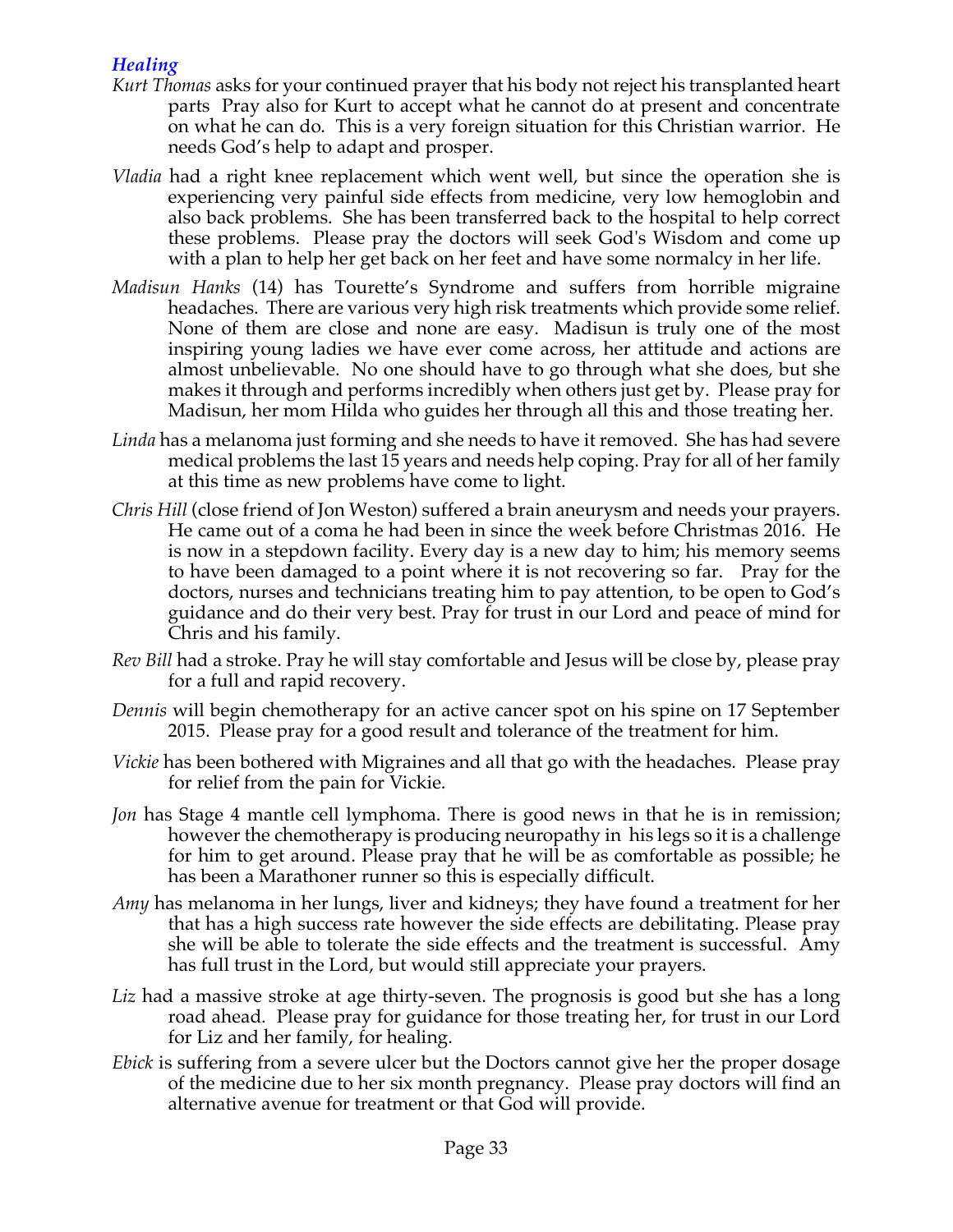- *Stan* is going through chemotherapy and radiation treatments for cancer. He is elderly and the treatments are tiring him. Please pray for his wife *Marvelene* as they do this together.
- *Donald* is in the hospital and had his leg amputated on 14 April 2014. Pray he will adjust and healing will begin.
- *David* has many concussions and unable to go to school, read books, watch TV and has headaches and migraines. He has trouble sleeping and his family will appreciate your prayers for this 10 year old young man.
- *Gladys* has breast cancer and has had a lumpectomy. She needs to take a year off of her work to have chemo treatments.
- *Alwin Jack* has had a stroke and recently has had a relapse. Please pray for those who treat Alwin that they might choose the best possible treatment and pray for peace of mind for Alwin during the recovery phase.
- *Carolyn* has Multiple Sclerosis with complications. Pray Carolyn and her children will be close to our Lord Jesus Christ as they and family members help to ease the problems.
- *Bill* had malignant growth removed from a lip last month and seems to be experiencing a re-growth of the cancer. He asks your prayer for the medical team treating him and for peace of mind for himself.
- *Hank* has osteoporosis, which has caused him a great deal of pain and inconvenience in the past few years. Pray for his healing and that his medical bills will be met.
- *Evelyn is* an elderly woman who has had problems with her eyes and is now blind. It appears some sight will return shortly, pray for that to happen!
- *Joanne* has begun kidney dialysis as a result of kidney failure due to extensive chemotherapy. Additionally she cares for an adopted drug addicted baby who is now nine years old. Please pray for her to keep her faith, to let the Lord carry her worry and concern and to give her strength. Pray also for those treating her that they might pay attention and do their best.
- *Bud and his wife* for their continued welfare and enthusiasm. Bud has been advised of an aneurism in his heart of a size not mandating immediate surgery. This comes at a time when he has sole care of his wife who recently broke two vertebrae and thereafter sustained pneumonia.
- *Dester* is suffering from unknown skin and diseases. Please guide the medical team treating him to find out what the problem is and cure it. Pray also for Dester to trust in the Lord.
- *Lee* has Arterial Fibrillation, she is doing much better and she and her family thank you for your prayers. Her pain level is high and some medications have bad side effects. Please continue her in Prayer in the weeks ahead as she heals.
- *Nell* recently adopted two children and has just been diagnosed with multiple myeloma.
- *Mary Lou* has been suffering with seizures. She was in the hospital with a 24 hour monitor and is being sent home from the hospital with two medications and orders to return in 2 months for another MRI to review whatever is going on in her brain. Please pray for guidance for the medical people treating her, as well as peace of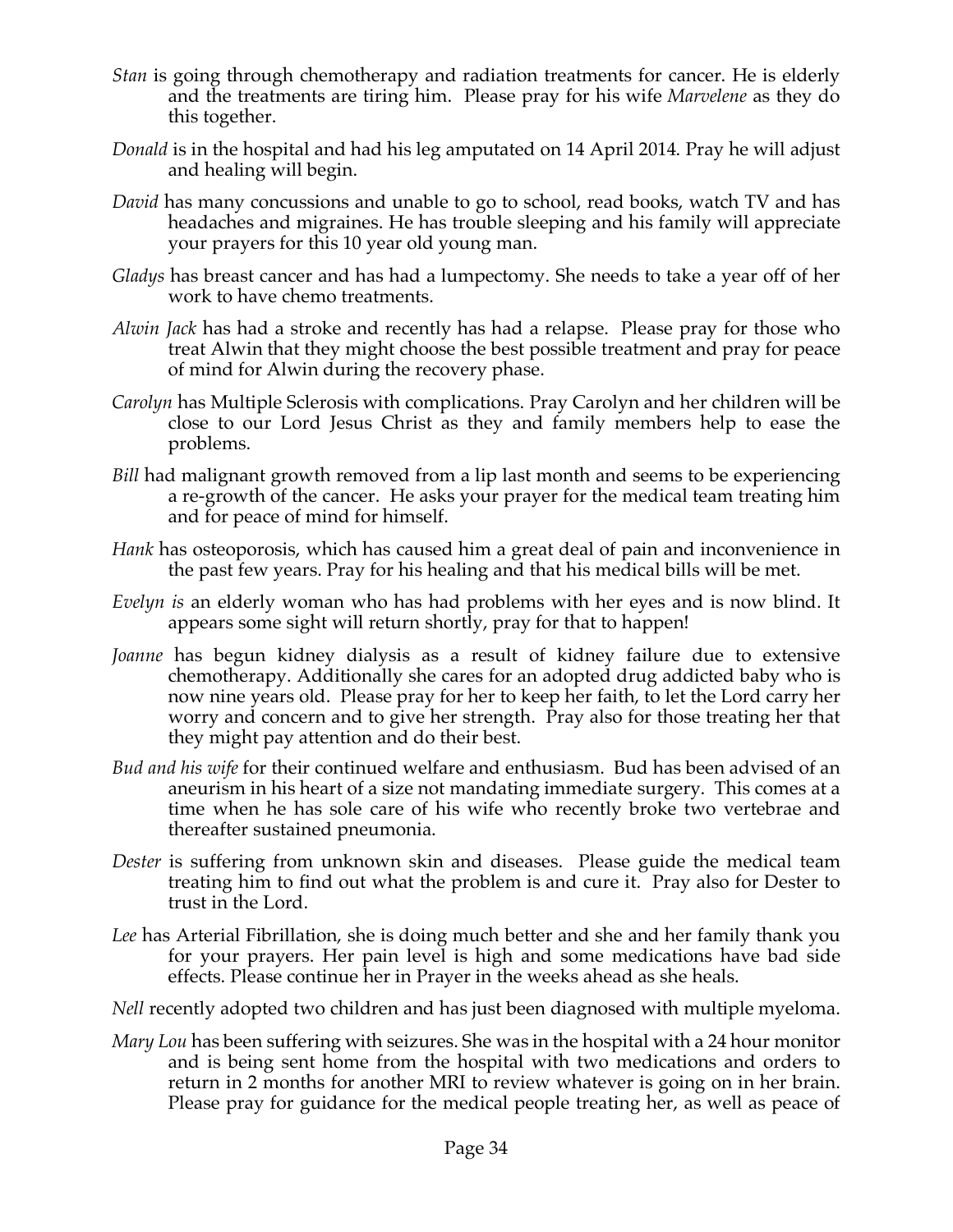mind and trust in God for her and her family.

- *Kathleen* has spent the last two weeks in the hospital. She has been diagnosed with colitis, shingles and possibly colon cancer. Pray she will be comfortable and begin to heal.
- *Rachel* has Mitochondrial Myopathy. This is a hereditary disease of the muscles and they do not have a cure for it. Part of her pain is her family does not believe she is indeed ill, as she appears to be just fine. Please pray her family will learn the truth and be supportive of her; pray also the medical people treating her will find the right measures to minimize the disease. Most particularly pray for Rachel's trust in God.
- *Nicolas* is in the hospital with serious symptoms of a heart disorder. Please pray for peace of mind for him and guidance for the medical team looking for the cause and cure.
- *Juanita* is a young girl who was in a coma because of a blood disease. She has not come out and is gaining strength. They are awaiting results from blood samples. Her family thanks you for your prayers and asks that you continue.
- *Lauralee Meade* underwent a lumpectomy on Friday after Thanksgiving. A further anomaly has been discovered and she had additional preventative radiation treatment. Please pray for a complete remission of the cancer. Pray also Lauralee will maintain her great attitude and trust in God.
- *Kay Denton* (Mrs. Kay) was able to get a hip replacement in spite of her heart and kidney problems and is recovering remarkably! Please give thanks for this great event and result! Please pray for continued peace of mind for Mrs. Kay and her family. Give thanks for her trust in the Lord and her positive attitude.

#### *Healing and Patience*

- *Kym* (43) has various hip problems which seems to be related to osteoarthritis. And, her mother *Ruth* is in the early stages of dementia. Pray for guidance for those treating both of them, as well as patience and trust in the Lord for both of them.
- *Christopher* has had problems with his leg for some time. Now he has to have it casted and it will stay that way for what to him seems an interminable time. Pray for patience and peace of mind for this young man who has much he wants to do.
- *James* for the Lord's healing of health issues and give a remedy for many personal challenges at the moment.

#### *Thanksgiving and Continued Healing*

- *Chief Mike Wysocki* finally had heart valve surgery June 2017. He was back in the hospital with a bleeding ulcer, but made it home. Please give thanks for that and pray for the medical team treating Mike that they might pay attention, do their very best and be open to God's guidance. Pray a complete recovery and peace of mind and trust in God for Mike, his lovely wife Wendy and his family.
- *John Young* had three way heart bypass surgery on Thursday, 23 March 2017, in Alabama, which was apparently successful, then had a stroke in October while undergoing testing for his FAA medical. He has lost his right side peripheral vision. Please for a recovery of John's vision.
- *Bill* had surgery November 2016 for a kidney tumor; he is one kidney short, but recovering very well for the present. It appears the cancer has spread to another spot. Please pray for Bill as he undergoes chemotherapy and perhaps other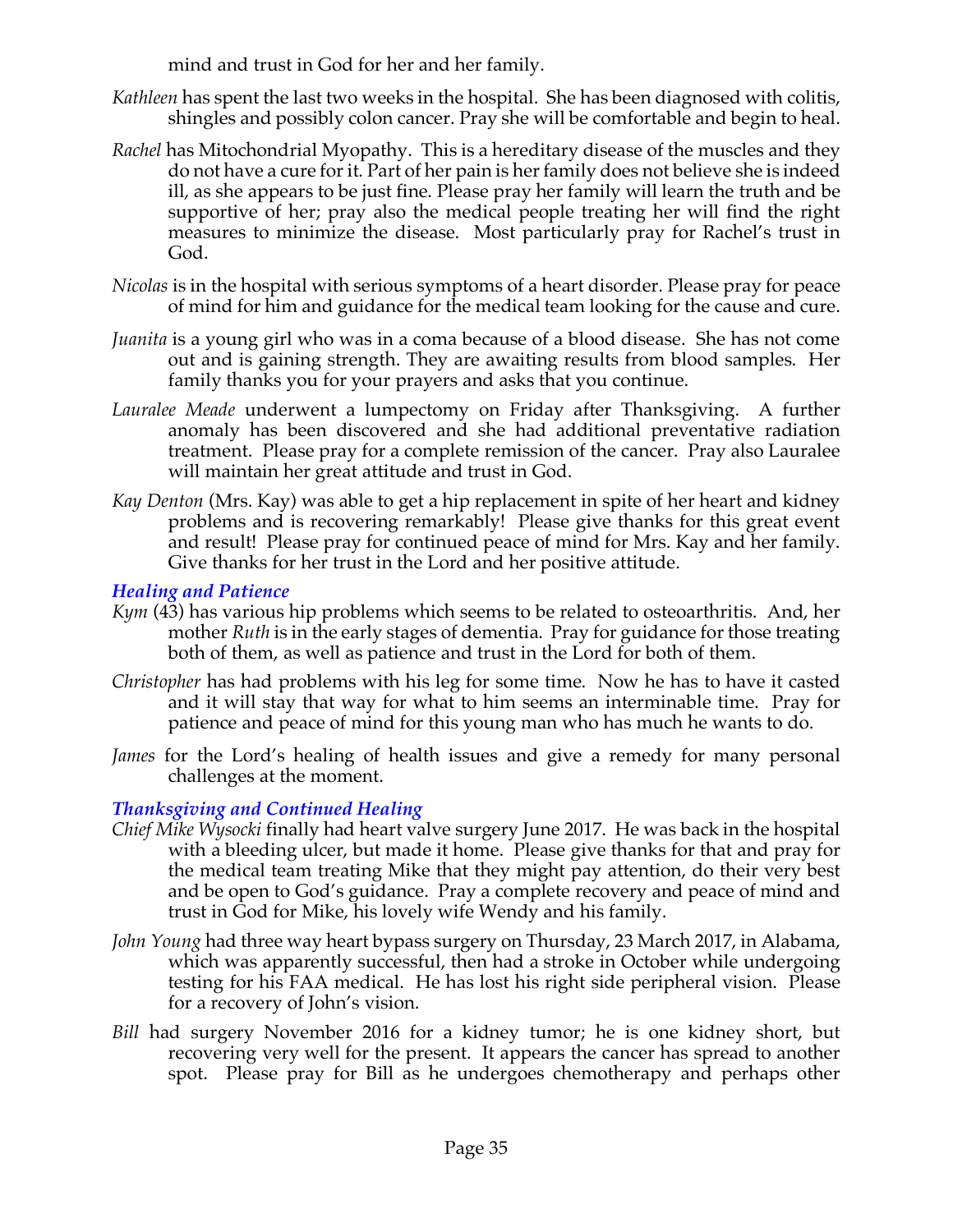treatment. Pray Bill and his family will stay strong in their faith and draw the strength they need from our Lord.

- *Anita* had surgery on 4 November 2016 to remove what they thought were five tumors in her right lung, but turned out to be eight. They removed all eight. In addition, her lung was folded from her previous coil embolization. They removed the coils, unfolding her lower right lobe and oversewed the area. In reality she may come away with increased lung capacity. Anita, her husband Michael and family express for the power of your continued prayers and expressions of love. Please join them in giving thanks for God's Grace and pray for her continued healing.
- *Bob Reisor* had surgery on 19 September 2016 for a kidney tumor; he is one kidney short, but recovering very well for the present. The cancer has spread to his lung and another spot. Five years ago there was no treatment, but now it appears there is an oral medication that has shown great effectiveness on this particular cancer. As of 12 January 2017, the main spot shrank from 3.3 cm  $(11/3 \text{ inch})$  to 2.2 cm  $(7/8 \text{ ft})$ inch) and the spots on his lungs have receded even more. And as of 22 June 2017, they have shrunk further. Please give thanks to the Lord for such wonderful progress. Please pray for Bob as he undergoes chemotherapy and perhaps other treatment. Pray he and his family will be drawn closer to our Lord.
- *Shamu* had surgery on 12 May 2017, her seventeenth, to reconstruct the damage done her by Walter Reed Medical Center. She now has a bacterial infection which is laying her low. Please pray for strength; physical, mental and spiritual for her. Pray for guidance for the new medical team treating her and for her to know how to proceed with regard to the damage done her by Walter Reed Medical Center. Pray also for her to continue her trust in our Lord as she goes through this difficult time.
- *Atina* has skin cancer, which is now in remission. Please give thanks for the remission, pray for continued remission of the cancer; pray also for continued faith for Atina and her family.
- *Clay* has melanoma which is now in remission. Please give thanks for the remission, pray for continued remission of the cancer; pray also for continued faith for Clay and his family.
- *Cindy (81)* had an operation to remove a cancerous growth in her stomach which was successful. She is now home, but in a bit of pain. Please give thanks for the good result, pray for full and complete healing and remission of the cancer, as well as cessation of the pain; pray also for continued faith for Cindy and her husband Les (91).
- *Linda* had successful dental surgery on 15 December 2015, she is also on a course of chemotherapy and this type of surgery was not recommended for people while they are taking chemotherapy. But, it was an emergency and had to be done. Please give thanks all went well and pray for continued healing and for peace of mind and trust in God for Linda and her family.
- *Ruby* broke her hip on 10 December 2015, surgery was successful. Please give thanks for the successful surgery and pray for her full and rapid recovery.
- *Terry* was undergoing radiation treatment for cancer, which he had to stop to amputate his leg below the knee due to diabetes. The surgery was successful, he has been fitted with a prosthetic leg and foot. He is in good spirits and positive about the remainder of his treatment. Please join Terry and his family in giving thanks for the successful surgery and continue to pray for his return to radiation treatment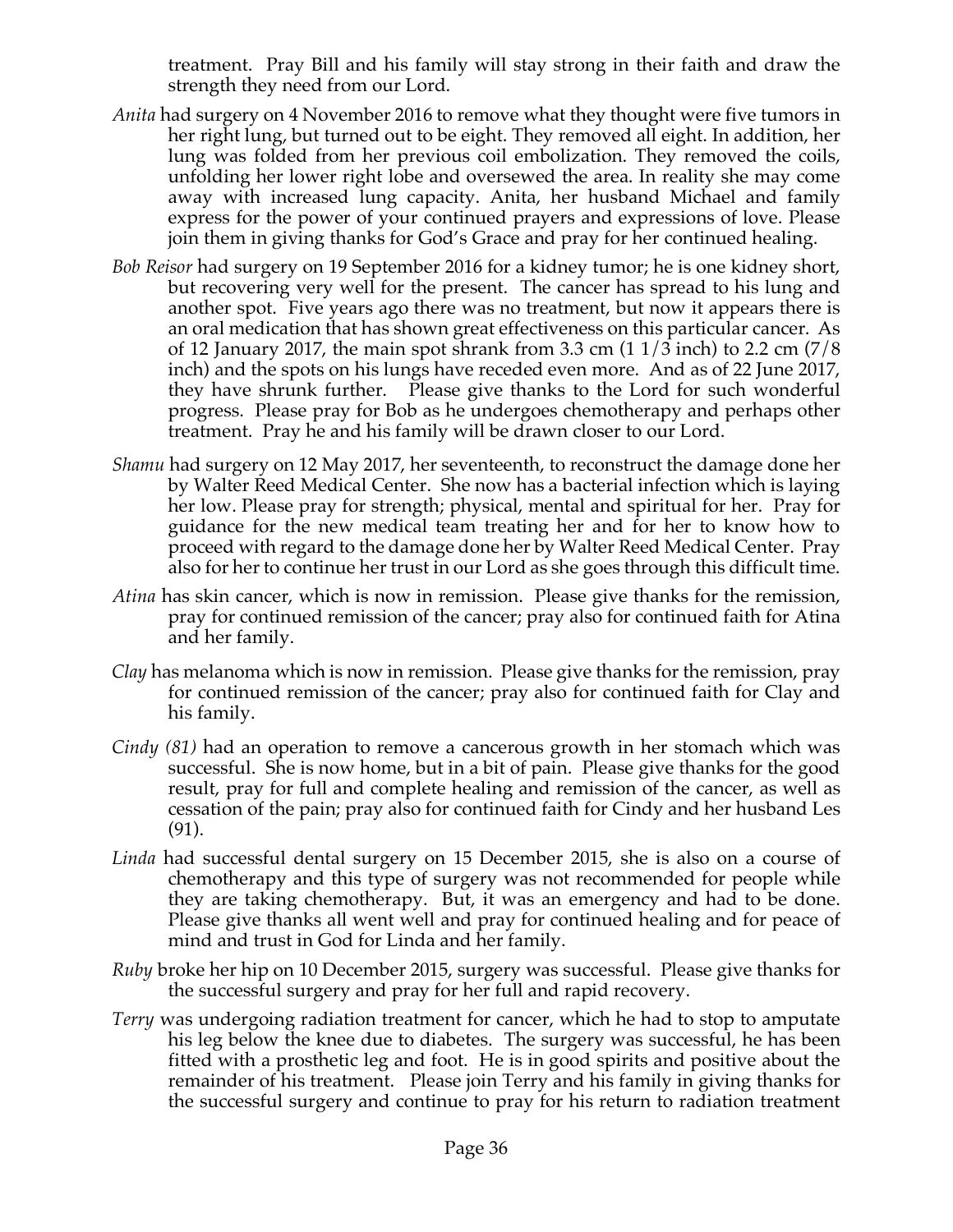and then to chemotherapy, ask God to give Terry, his wife and seven year old son trust in him for peace of mind and heart, as well.

- *Janet Jessup* had a stroke and heart problems were causing huge issues for her. They seem to have gotten her stabilized and she is home. Please pray for those treating her to find the appropriate treatment and for trust in God and peace of mind for Janet and her family, in particular her husband of 45 years, Rev Roger Jessup, retired minister of Saint Joseph of Arimathea Anglican Orthodox Church.
- *Sam* had surgery on his entire large intestine that had become infected. At the time of the operation he was just hours away from a complete organ shutdown. He had had turmoil in his life over the years. Sam is now in the ICU and his Minister visited him and explained to him God had given him another chance for him to make things right with his Lord. Pray for his good health and his spiritual life with Jesus.
- *Ian* had surgery to remove excess skin rendered a nuisance by controlled lost of 200 pounds. Please give thanks for the successful result and for those treating him to have paid attention and done their very best on the lengthy surgery, taking the best possible care of him. Please pray for his continued recovery and strength for his Mother who will be in charge of his after care.
- *Jenniffer* had surgery for breast cancer on 15 October 2014, which seemingly went well; please give thanks for that. She has had other complications which preclude her from making a full recovery in particular, the reconstructive surgery seems to have gravely affected her back muscles and nerves, resulting in both very limited mobility and extreme pain, the drugs are making her terribly sick; please pray those will be overcome. Pray for help for Jenniffer to keep her trust in the Lord and let Him carry her worry and concern as she recovers. Please pray also for strength and courage for her family as they try their best to help her.
- *Mary Thornell* has been battling colon cancer for three years now, she is currently treating at the City of Hope. Things seem to be going well, the numbers seem headed in the right direction. Please pray for guidance for those treating her, as well as strength, guidance and peace of mind for Mary and her husband Jim, as well as daughter Janice and son Jimmy, as she undergoes treatment.
- *Elma* is suffering from cancer. She was taken home from the hospital on the advice of her Doctor. We were asked to pray Elma's remaining time here on earth might be good and Elma and family might put their trust in the Lord and let Him carry their worry. Since then, Elma's Bishop told us a great Miracle of the Lord is working over Elma. Doctors sent her home to die, but now she seems to be doing all right. On behalf of her, thank you for all of your prayers. Please continue praying for her complete healing.
- *Dennis* has heart problems; now the medical people treating him discovered a large mass on his liver which turned out to be a cyst! Please give thanks for this great development and pray for peace of mind and trust in the Lord for Dennis and for God's guidance for the medical people treating him that the contemplated surgery might go well.
- *Dwight* had major oral surgery, for which he gives thanks. He is recovering slowly and asks your prayers to speed the process.
- *Mike* is a veteran who has served his country when she called. Please pray he will open his heart to God so He can make Mike's crooked road straight and pull him towards the summit rather than to the pit.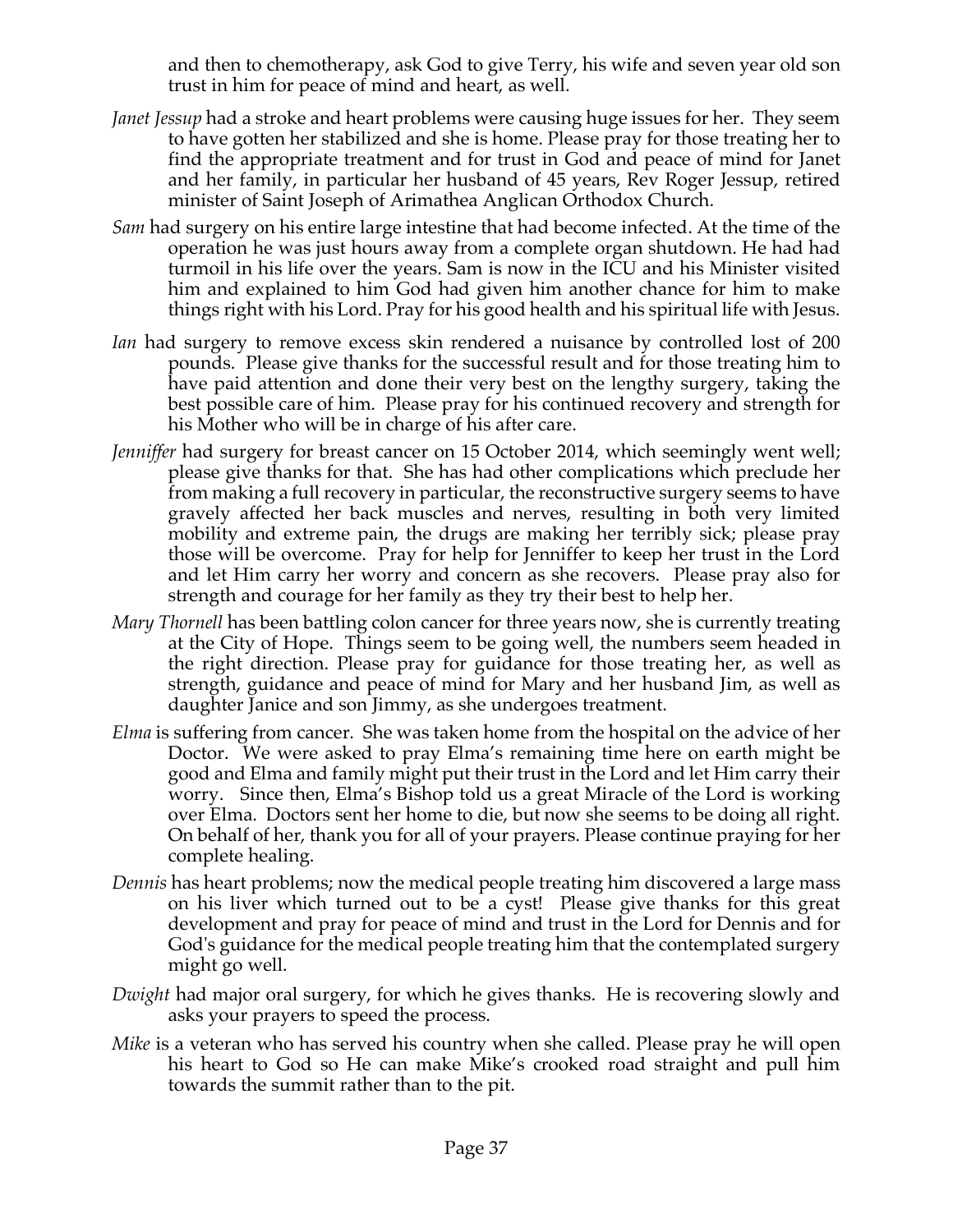#### *Business*

*James* and *Sarah* who have recently moved to a new area and have new positions in employment. They are finding much stress in the new surroundings and will appreciate your prayers as they adjust.

#### *Financial Guidance and Employment*

- *Kona* is applying for a job in the hospital. Pray our Lord will find the right position for her and she will glorify Him in the work.
- *Doug* recently became unemployed from his job of 18 years. He has been applying for jobs, but unable to get one at this time. His wife is working; this is not enough for the family. Please pray he will find employment with a firm that will be able to use his considerable skill and hard work to benefit both the firm and the family.
- *Catherine and Lewis* are at a low ebb due to a struggle for employment. Your fervent prayers will be appreciated.
- Lori is considering a potential change in her employment. Please pray for God's gidan ce in considering all aspects of her potential work.

#### *Financial Guidance and Healing*

*Clark* is in need of salvation; for God's Will to be done in his life. Pray his family will be blessed with the financial miracles that come from doing His Will.

#### *God's Strength and Peace of Soul*

- *Roger* is the caretaker for his ailing father who has been in the hospital for a week and his wife who had been declining emotionally, cognitively and in bodily health. He asks you pray for strength and peace for him and help for those he cares for.
- *Charlie McCormack* asks your prayer the Holy Ghost might fill his heart with light and drive the darkness far away.

#### *Guidance*

- *Zachary* is having huge problems growing up. He has let the wrong people guide his life and thinks he is the smartest person in the world. He cannot or will not see the destructive power of drugs and lies in his life. Pray his parents Lee and Shamu will come to see what course of action that they can take to help Zachary and safeguard his brother and sister. Please pray for God's guidance for all of them and in particular for Zachary to open his heart to God and his parents help.
- *Judy* seemingly does not want to allow the Holy Ghost into her heart so she might come to know our Lord and Savior, despite the efforts of her family. Please pray for her to open her heat and for her family to be at peace with their efforts.
- *Barbara* has been recovering from cancer for the last three years. Pray for her husband Bill who has come down with a mental illness that may have been caused by much stress the last few years. Barbara and Bill will appreciate your prayers.
- *Larry* is very weak and has periods of confusion and depression. Larry has been in the hospital and recently moved to a rehab. Please keep him in prayer as he begins to gain strength in the days ahead.
- *Thomas* recently learned as the result of a parole violation he will not be allowed to return to society for the remainder of his life. He is despairing and fearful of his inability to cope with this new news and God's plan for his life. Please pray he will be able to work with God to live with the choices he has made and go forward.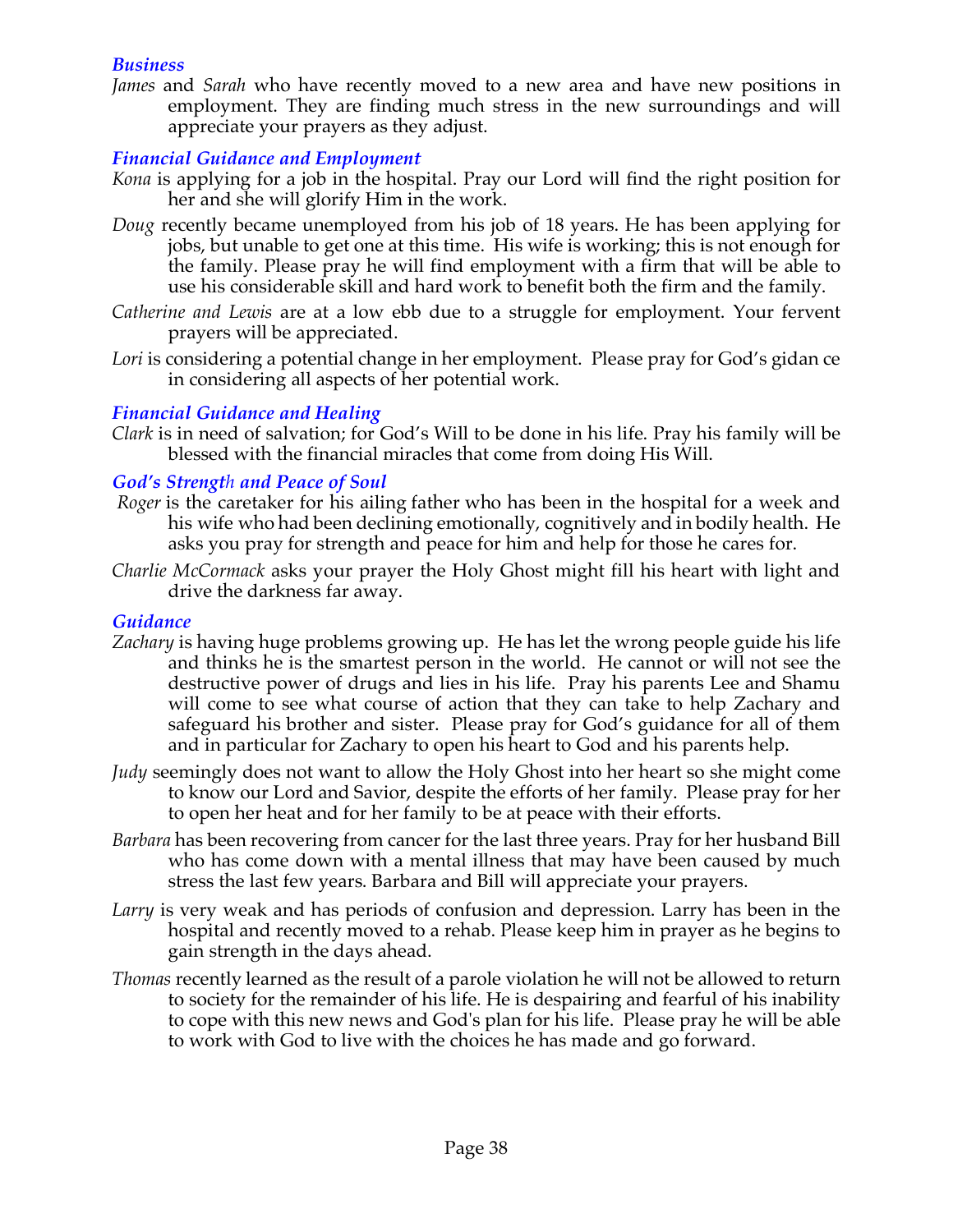- *Cam* has gotten into some of the issues being with the wrong crowds, too much dinking and making the wrong decisions. Pray he will ask God to send the Holy Ghost in to straighten things out and he will listen when He speaks to him.
- *Paul* recently had his large toe amputated due to diabetes and is having a difficult recovery filled with fear about dying. He recently accepted Jesus as his savior and his family Rosie and Brenda are very grateful. Pray for strength for both Rosie and Brenda who are staying by his side through it all encouraging him on.
- *Steve* is addicted to alcohol, pain pills and gambling. Pray for wisdom, courage and strength to stick with treatment and follow God's plan for his life.
- *Eli* has some mental issues and has lost his way. He has yet to come to grips with the demons chasing him. Pray he will return to the Lord and his family. Pray they will ask God to send the Holy Ghost in to straighten things out and they will listen when He speaks to them. The family has been open to the Prince of Darkness and needs help.
- *Michael and his Family* ask your prayers for wisdom as they are under trial and affliction to follow the law of the land and yet honor God in so doing.
- *Flora* is in remission with cancer, but has high blood pressure and fatigue. Flora's Mother recently died and this has caused added stress. Please pray she will be able to let God carry her worry and sorrow so she can do the things she must do.
- *Elizabeth* needs your prayers for her general well being. Pray she might see the Light of the Lord and let Him guide her life.
- *Gunner* need your prayers for his general well being. Pray he might see the Light of the Lord and let Him guide his life.
- *Mitten* has a Christian talking to him about Christ. Mitten does not believe and does not seem to care. Please pray Mitten will see the light.
- *Kristen, Rickey and their two children* ask you to pray for grace, wisdom and understanding as they attempt to cope with infidelity, separation and possibly divorce as a result of backsliding from the Lord into the World.
- *Helene and her family* ask your prayers for them as they deal with the loss of Alan, husband and father.
- *Stephanie* seems to be very deeply into post partum depression after her baby was born prematurely. Please pray for her Mother in Law who is going a great distance to help Stephanie and her new Grandson. Pray that Stephanie will be able to direct her attention outward, rather than inward.
- *Caitlin* is in the grip of the Prince of Darkness; she thinks there is escape from reality in drugs. The saddest part is that reality is not as she sees it. Her family is despairing as they can do nothing to help her and ask that you pray for the Holy Ghost to enter into heart and show her the need for change before it is too late.
- *Nathaniel* is in spiritual turmoil. His family and friends will appreciate it if you will keep him in your prayers for him to find the root of his trouble and accept God's help.
- *Sam* and her *two children* have been living in a shelter and are to lose their place there. Please pray a place will be found they can stay in and recover.
- *Norrie* is facing daily exams in the weeks ahead. Pray for calmness and concentration and to do the best possible.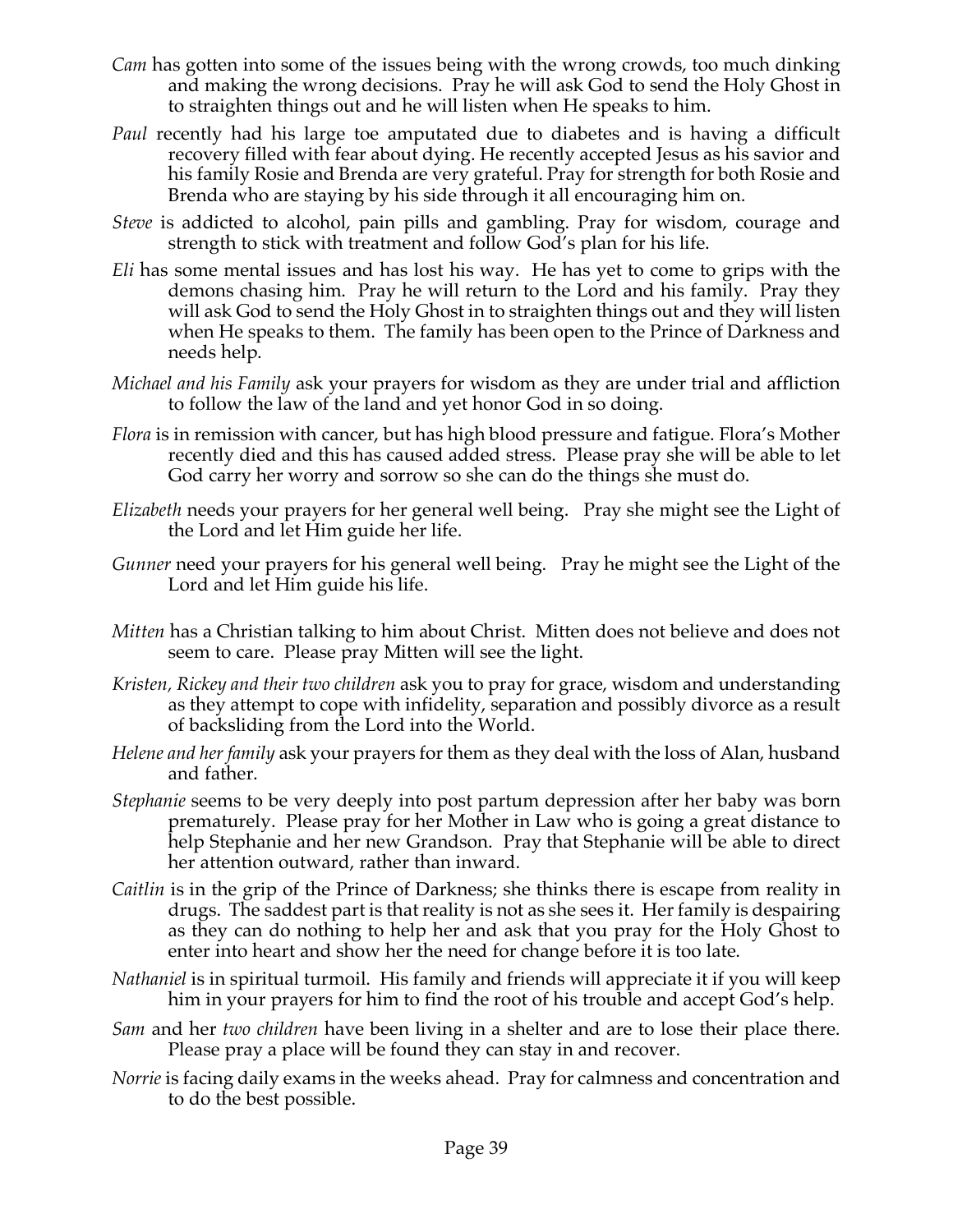- *Jonathan* is addicted to drugs. He is now in jail awaiting trial. His parents and friends will appreciate it if you will keep him in your prayers for him to find the root of his trouble and accept God's help to heal addiction.
- *Beth* is suffering from ungodly treatment in her marriage. Please pray God will guide her in her behavior, actions and thoughts that she might be able to lead her husband to God so her marriage might prosper to the benefit of them.
- *Jeanette* has had many members of her family die from diabetes and several are near death now. Jeanette does not know the Lord and is despondent and perplexed about her family and herself. Please pray she can open her heart to allow the Holy Ghost in to bring her knowledge and understanding.
- *Sara* asks that you pray for guidance for her as she deals with the stresses of her family and life. Pray that she can separate those things which she can affect from those things which she cannot and give her grace to accept that she cannot do everything and can only change those things within her control. She asks for God's help for her business so that she might remain gainfully employed while keeping up with the needs of her mother and husband and healing her own problems.

*Jacquie* to open her heart to God and accept His Love and Grace.

#### *School Challenges*

Destiny, Blake and Janet

### *Anglican Orthodox Church*

#### *Madagascar*

Please pray for the people in Madagascar, in particular for the members of the Anglican Orthodox Church there, who are being subjected to terrible flooding and unceasing rain.

#### *Indonesia*

Please pray for the Lord's will regarding the establishment of an AOC church in Indonesia.

#### *Pakistan*

*General and Ongoing -* The forces of evil are strong in Pakistan. The force of God stronger. Pray for our Christian family there.

*Ernest Jacob* Presiding Bishop Pakistan

#### *Congo*

Jimmy is a missionary in the Congo. There has been violent unrest in this country and also a water shortage. Please pray people will find water to drink and Jimmy will be a means of helping others to find the Lord.

#### *Serbia*

Bishop Igor Djurcik asks us to pray for peace between Serbia and the country of Kosovo which broke away from them in 2008. Kosovo is a muslim country and seems to be willing to provoke conflict; Serbia is a primarily Christian country which seems to be ready to return the conflict. Pray Serbia will look for the long term best interests of its people.

#### *Philippines*

Please pray a *Minister* will be found who would like to serve in Tabuk, in the Philippine Islands. The Anglican Orthodox Church has an established Church there and in the surrounding areas and need a Shepherd to lead the flock*.*

#### *Diocese of the Epiphany*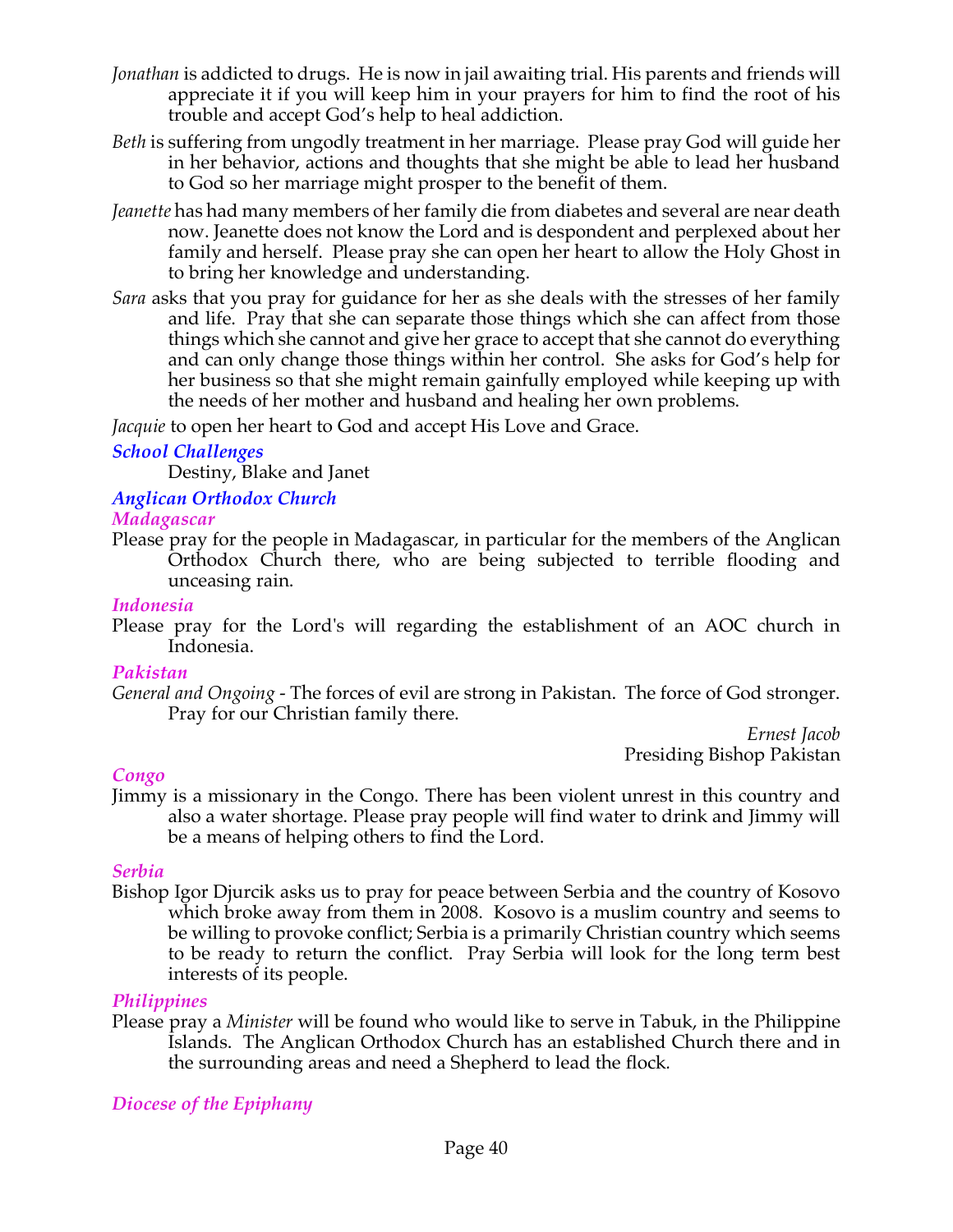*Saint Paul's Moberly, Missouri* would like your prayers that the Holy Ghost might enter more fully into their hearts so that they might be more effective in spreading the Word of God.

#### *Diocese of Virginia*

*Saint Joseph of Arimathea Anglican Orthodox Church* is under a lot of stress. We all are, but they need even more prayer. Rev Roger Jessup, their wonderful minister, had to retire as he was so pressed by the duties of a primary care giver, in addition to all the worries of this world. Pray for trust in God for each member of the parish and for them to find economic relief.

#### *Armed Forces & Contractors*

Dustin (USAF - Stateside), Kristyna and Luis Aviles (Army - Fort Lewis, Washington), Airman Donny Patton (USAF - Hulbert Field, Florida), Jordan Brown (USMC – Recruiter - Iowa City, Iowa), Trevor Jennings (USAF - KC-10 Boom Operator – McGuire AFB, NJ), Trevor Di Marco (USN - Whidbey Island, EF-18 Pilot), Kurt Thomas (USN – Virginia), Ethan (US Army Airborne – Southwest Asia)

#### *For Our Country*

- Our country has lost its way. Over half the people that vote, voted for a government that promises them things it cannot deliver in return for their souls which it can, will and does take. Our foreign policy backs the rise of Islam, we turn our backs on those who would follow God and arm those who murder them. Pray God will raise up a leader from among the people who can turn the country's course 180° and attempt to come back to God. Pray the people will recognize that they are headed down a smooth wide road into the pit, a road that will get smoother and smoother, steeper and steeper until the only possible way is down. Down, into the depths of the pit. Pray people will recognize there is:
	- One True and Triune God who is goodness in and of Himself;
	- All religions are not equal;
	- All ways of life are not equal;
	- The Bible holds the Key to Life;
	- All rights come from God, not the State;
	- Good;
	- Bad;
	- Evil;
	- Right;
	- Wrong;
	- Allah is the Devil;
	- Abortion is no more than sacrifice of children to Baal.

Pray this recognition will not come too late. Pray we will, each of us, do our duty to God, Country and Family, putting His Honor above all.

#### *Persecuted*

Around the world, Christians are under attack, not only in the Muslim world, but from Hindus and others in India. Also, they are under continual attack in the name of Separation of Church and State in the western world, as it becomes actively atheist or pro-devil buddy. Please pray for God's guidance and protection for all persecuted Christians and those around them.